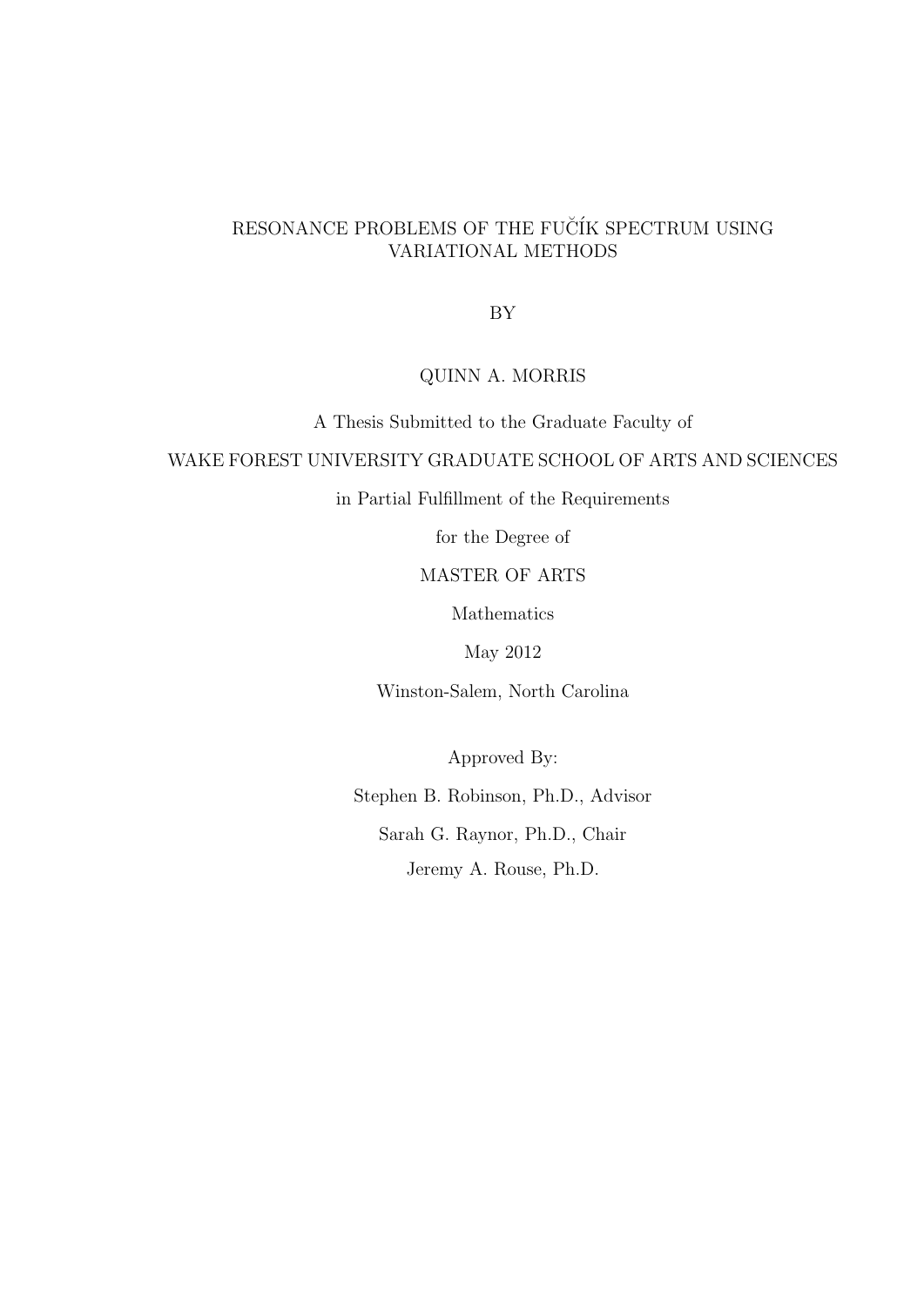# Acknowledgments

A huge debt of gratitude is owed to the many people who helped me get to where I am today.

First and foremost, I want to thank Dr. Stephen Robinson, without whose patient guidance this work would not have been possible. Dr. Robinson is directly responsible for a large part of my understanding of analysis, particularly during my early years in mathematics. From my first class with him my sophomore year of college, I was put at ease by his friendly demeanor and genuine care for students. Needless to say, I am thankful to have had such a caring and supportive supervisor for the past two years.

Secondly, Dr. Sarah Raynor is to thank, not only for agreeing to serve as chair of my committee, but also for drawing me to mathematics. While I was, admittedly, in over my head as a freshman in her Ordinary Differential Equations class, I was struck by her incredible wit and enthusiasm for math. Her distaste for pronouns, love of Maple, and high level of detail in all things mathematical, while at times rather annoying to me, have made me a much better mathematician.

Certainly there are a large number of other faculty and staff in the department who have helped to get me to where I am as well. However, I must thank a few more individually: Dr. Jeremy Rouse, for serving on my committee; Dr. Jason Parsley, for teaching me more topology than I could have ever wanted to know; Mrs. Jule Connolly, for a constantly well-stocked Math Center candy bowl; and Robin Talbert and Pearlie Patton for, well, almost everything!

I am also indebted to the members of my office, who helped me with any number of things, both mathematical and otherwise. To Cameron Atkins, Melissa Bechard, Paul Cubre, and Nguyen Tran: may you all find great success both professionally and in life at large.

I would certainly be remiss if I did not thank the many family and friends who have supported me for many, many years. My parents, Bobby and Priscilla Morris, always encouraged me to do what I loved, and without that support I never could have made it here. My younger brother and younger sister, Wesley and Lauren Morris, always keep me laughing. They both have great things ahead of them, and I am so incredibly proud of both of them. And finally, the many friends who supported me along the way: Jennifer Foreman, Greg Bartley, Carmen Peek, Caroline Lawrence, Brian Smith, Megan Cream, Dana Muto, and Lisa Harris. May you all find your own versions of happiness and success, whatever they may be.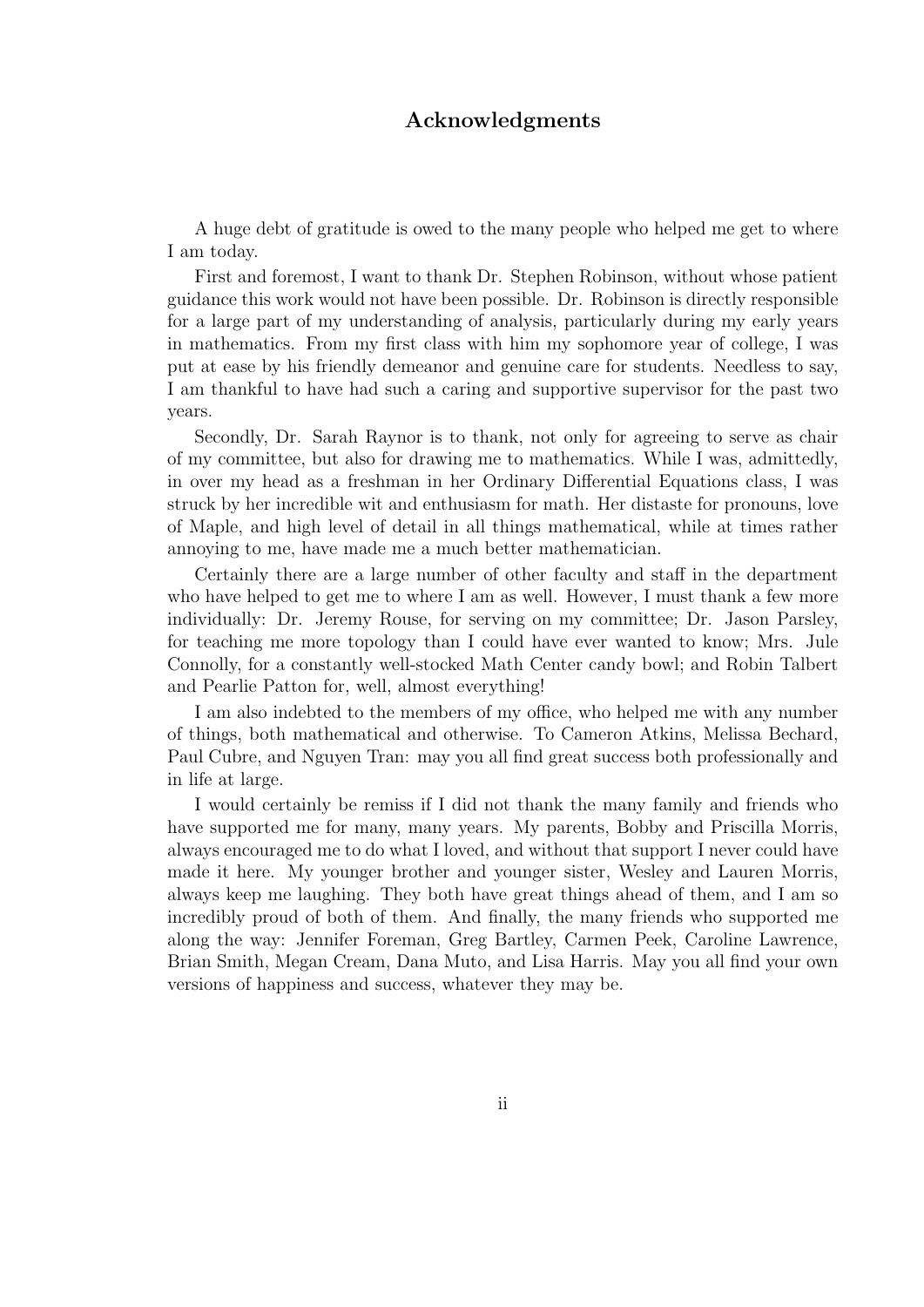# Table of Contents

|  | ${\bf Chapter~1-Introduction~.\dots\dots\dots\dots\dots\dots\dots\dots\dots\dots\dots\dots\dots\dots\dots\dots\qquad 1}$ |  |
|--|--------------------------------------------------------------------------------------------------------------------------|--|
|  |                                                                                                                          |  |
|  |                                                                                                                          |  |
|  |                                                                                                                          |  |
|  |                                                                                                                          |  |
|  |                                                                                                                          |  |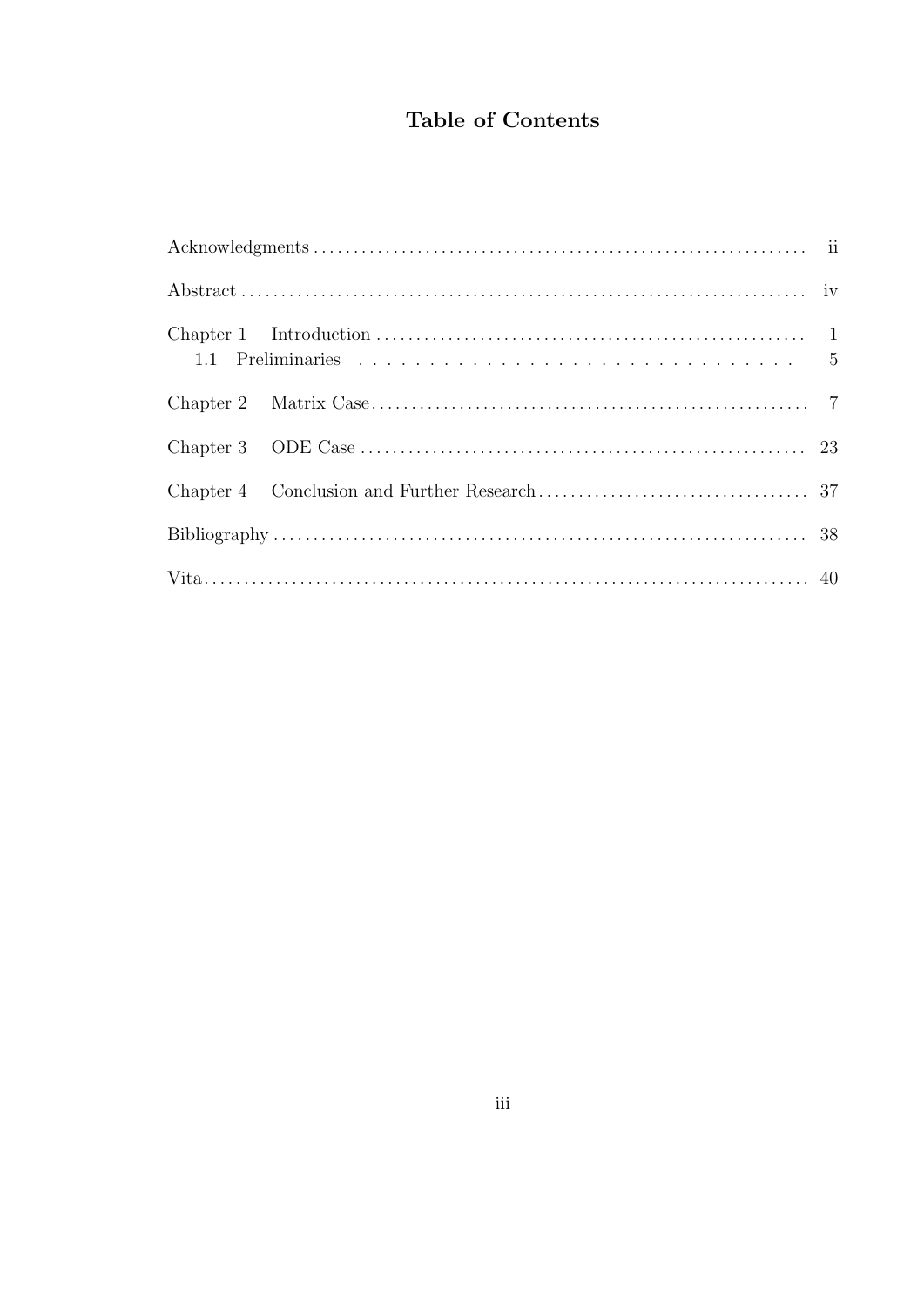# Abstract

Quinn A. Morris

The Fučík spectrum of a linear operator,  $L$ , is defined to be the set,

 $\Sigma = \{(a, b) \in \mathbb{R}^2 : \text{ there is a non-trivial solution to } Lu = au^+ - bu^-\}.$ 

The Fučík spectrum is important since it reflects parameter values for which the existence of solutions to the equation  $Lu = au^+ - bu^- + g(u)$  may change. In this thesis, we examine the Fučík spectrum of both matrix and differential operators. A variational characterization due to Castro and a standard saddle point theorem are used to determine existence of solutions in non-resonance and resonance cases, with the development of generalized orthogonality conditions for existence of solutions in the resonance cases. Our results improve upon existing theorems due to Marguiles and Marguiles in the matrix case, and Bliss, Buerger, and Rumbos in the differential case.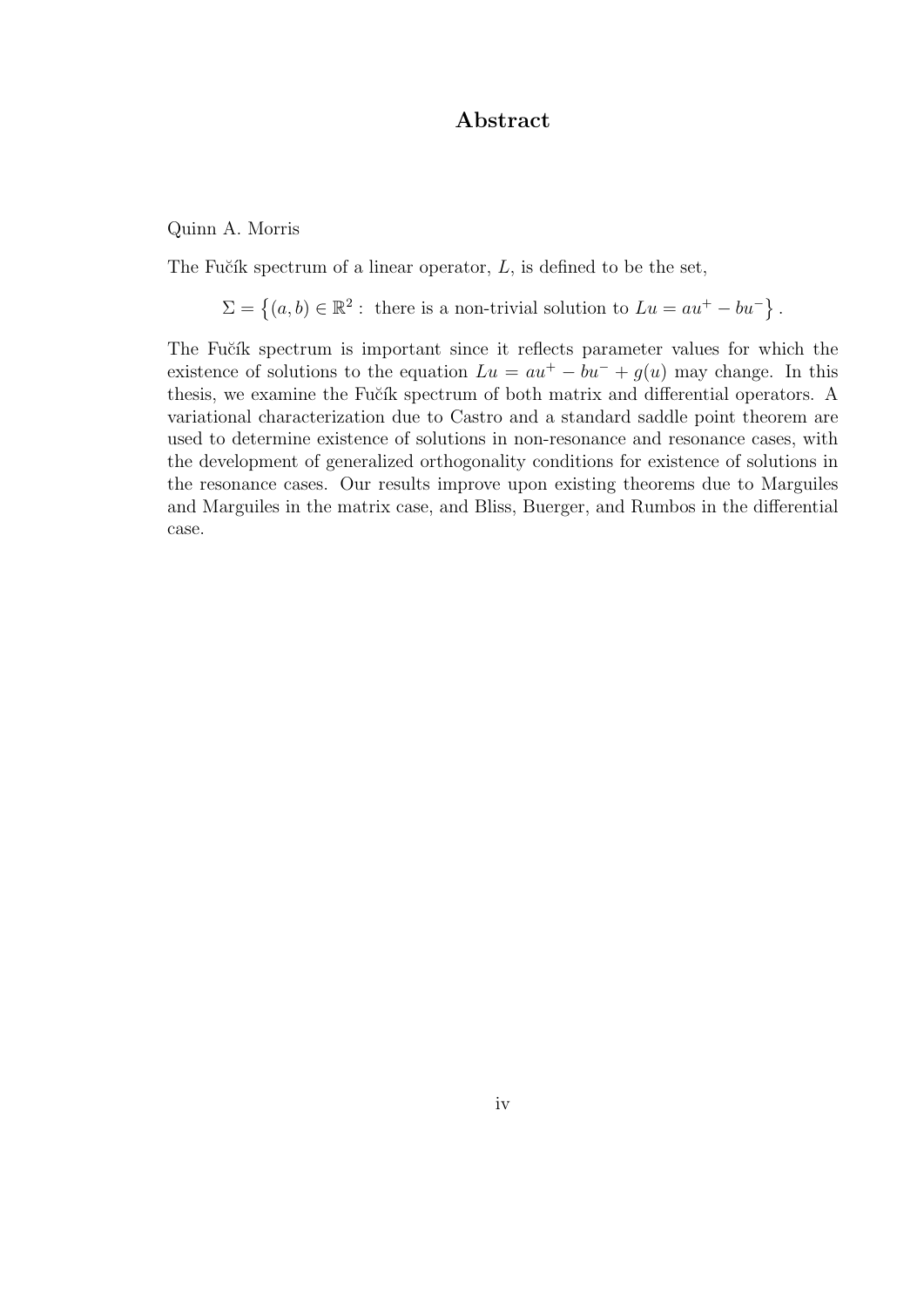# Chapter 1: Introduction

Given some linear operator,  $L$ , consider the equation

$$
Lu = au^{+} - bu^{-} + g(u), \qquad (1.1)
$$

where, if **u** is a vector, then  $\mathbf{u}^+$  =  $\sqrt{ }$  $\overline{\phantom{a}}$  $u_1^+$ <br>:  $u_n^+$ 1  $\Big\vert \, , \, \mathbf{u}^- =$  $\sqrt{ }$  $\overline{\phantom{a}}$  $u_1^-$ <br>:  $u_n^-$ 1  $\overline{\phantom{a}}$ and  $u_i^{\pm} = \max\{0, \pm u_i\}$  and

if u is a function,  $u^{\pm}(t) = \max\{0, \pm u(t)\}.$ 

The object of interest in this thesis is the Fučík spectrum of L, denoted  $\Sigma$ , where

$$
\Sigma = \left\{ (a, b) \in \mathbb{R}^2 : \text{ there is a non-trivial solution to } Lu = au^+ - bu^-\right\}.
$$
 (1.2)

The Fučík spectrum is of interest since it is known to identify parameter values where the solvability of equations of the form  $Lu = au^+ - bu^- + g(u)$  may change. Motivation for studying such problems often depends on the choice of operator. When L is a second derivative operator, such equations model asymmetric oscillating systems. An example is a suspension bridge, which experiences a spring-like restoring force in both directions due to the stiffness of the road bed and a tension force from the suspension cables when it moves below equilibrium (see [4], [6]). If L is a matrix, such problems generally arise in the numerical study of differential equations, as in [7].

Success has been found proving existence theorems for problems of this type using degree-theoretic arguments, as in [4] and [7]. More recently, theorems due to Castro and Drábek and Robinson (see  $[2]$  and  $[3]$ , respectively) have used a variational approach to solve such problems. Using the method of Castro in [2], we wish to find a variational characterization of the Fučík spectrum for both matrix and differential operators, and then use the variational characterization to find conditions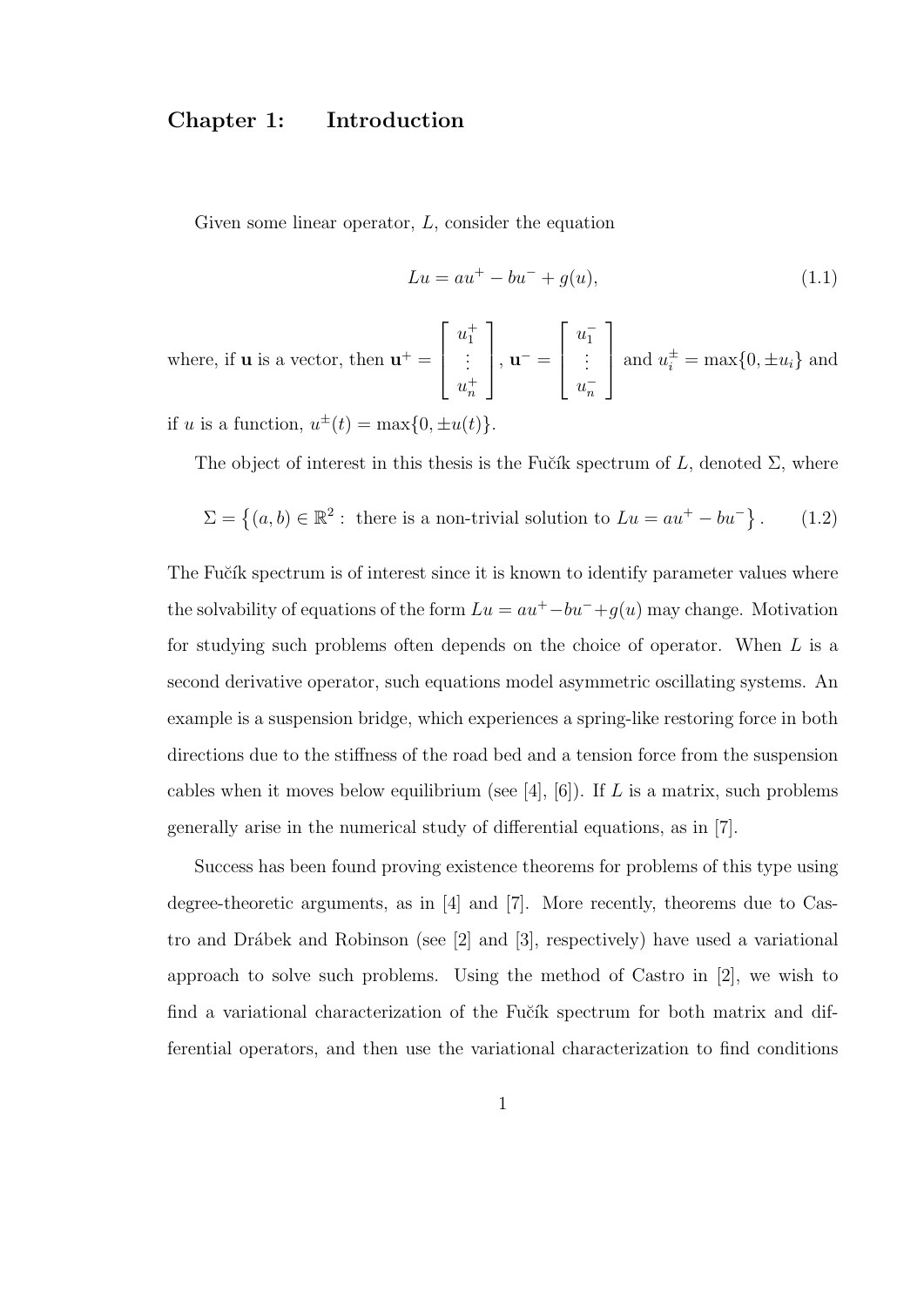for existence of solutions to (1.1), in both resonance and non-resonance cases (i.e.,  $(a, b) \in \Sigma$  and  $(a, b) \notin \Sigma$ , respectively). In the resonance case, we establish a generalized orthogonality condition, a type of Fredholm Alternative, for existence of a solution.

By treating the matrix and ODE cases in parallel, we are able to highlight the improvements that we have made to the existing literature (see [7] and [1]) and clearly highly where the finite and infinite dimensional cases differ. Not surprisingly, the most prominent differences arise the in compactness arguments.

The idea of the variational method is that in some cases, if it is difficult to find solutions to a particular equation, say  $f(x) = 0$ , directly, it may be easier to identify an appropriate functional, call it F, such that  $F'(x) = f(x)$ , and look for critical points of F. As a more concrete example, consider that, if we wished to solve  $x^3 + x + 1 = 0$ , we could examine the function  $F(x) = \frac{1}{4}x^4 + \frac{1}{2}$  $\frac{1}{2}x^2 + x$  and look for critical points. While this may not make it easier to solve the equation analytically, it does make it easier to prove the existence of solutions.

In order to determine the existence of a solution, there are two main areas which must be examined. First, we must look at the geometry of the appropriate functional. In particular, we will show that the chosen functional is concave and anticoercive on certain subsets of the domain. We will then show that the functional is bounded below, or possibly coercive, on a complementary subset of the domain.

**Definition 1.** A functional,  $F: D \to \mathbb{R}$ , is concave on a subset  $U \subset D$  if, for all  $x, y \in U$ ,  $\langle \nabla F(y) - \nabla F(x), y - x \rangle \leq 0$ . If  $\langle \nabla F(y) - \nabla F(x), y - x \rangle < 0$ , the F is called strictly concave.

**Definition 2.** A functional,  $F: D \to \mathbb{R}$ , is anticoercive on a subset  $U \subset D$  if, given any sequence  $\{x_k\}_{k=1}^{\infty} \subset U$  such that  $||x_k||_D \to \infty$ ,  $F(x_k) \to -\infty$ .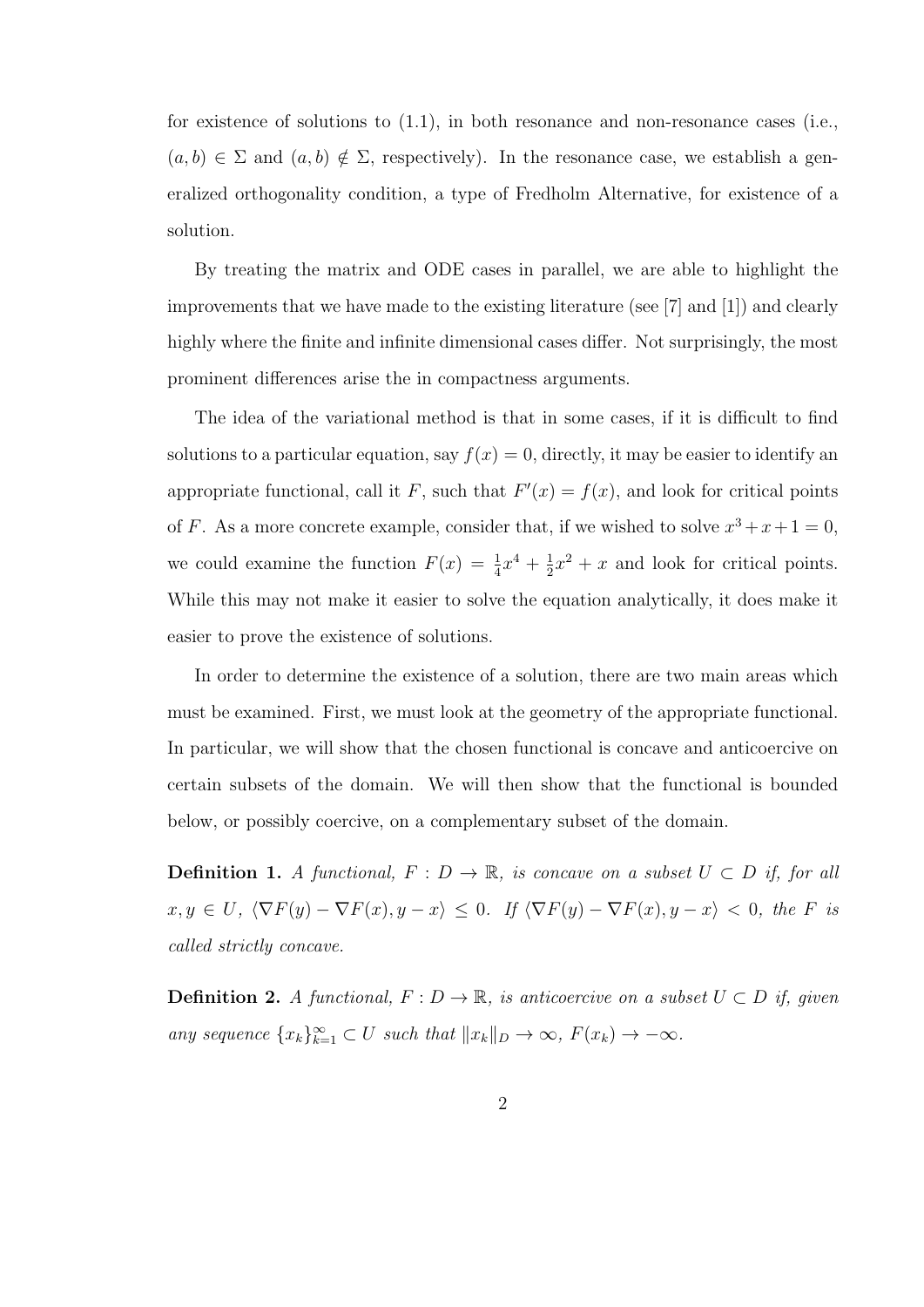Thinking of these two properties geometrically, the concavity property will give us that any line drawn between two points in the image of F will lie below the actual functional values along that line. The anticoercive property tells us that as one goes out to  $\infty$  in any direction, the values of the functional go towards  $-\infty$ . Once we have established that our functional is concave and anticoercive on some subset, then we will show that the functional obtains an absolute maximum on that subset. If we then take the minimum over all such subsets, we hope to find a critical value. Such an approach is often called a minimax characterization of the critical value.

In addition to the geometry, however, we must also establish a second property, which is known as the Palais-Smale compactness condition.

**Definition 3** (PS). Let H be a Hilbert space. A functional  $F \in C^1(H, \mathbb{R})$  satisfies the Palais-Smale compactness condition if each sequence  $\{u_k\}_{k=1}^{\infty}$ , such that  $\{F(u_k)\}_{k=1}^{\infty}$ is bounded and  $\nabla F(u_k) \to 0$  in H, is precompact in H.

In a finite number of dimensions, this condition is automatically satisfied if the given functional is such that the inverse image of any compact set is itself compact. In infinite dimension, the condition is more obviously necessary due to the more complex notion of compactness. Establishing (PS) for cases where  $(a, b) \in \Sigma$  often requires the use of a generalized orthogonality condition. Specifically, a Landesman-Lazer condition is often used. There are a great variety of Landesman-Lazer type conditions. In finite dimension, we will use a Landesman-Lazer condition of the form,

**Definition 4** (LLM). Let  $(a, b) \in \Sigma$ . For a bounded gradient field  $g : \mathbb{R}^n \to \mathbb{R}^n$ , if every sequence,  $\{x_k\}_{k=1}^{\infty} \subset \mathbb{R}^n$ , such that  $x_k \to x$ , a Fučík eigenvector associated with  $(a, b)$ , is such that

$$
\lim_{k \to \infty} \langle g(\mathbf{x_k}), \mathbf{x} \rangle > 0,
$$

then the Landesman-Lazer condition is satisfied.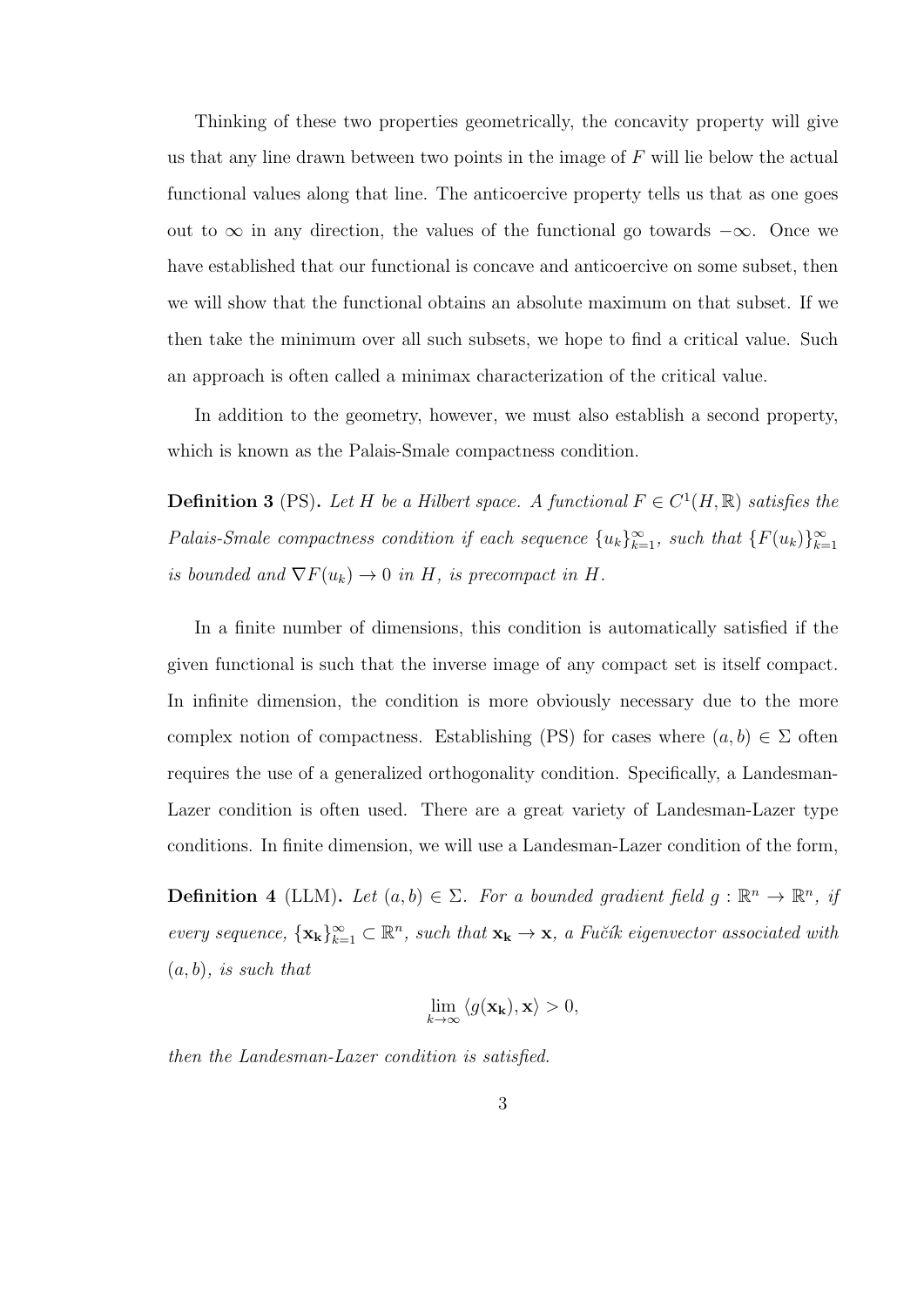In the infinite dimensional case, we will use a Landesman-Lazer condition of the form,

**Definition 5** (LLD). Let  $(a, b) \in \Sigma$  and  $g : \mathbb{R} \to \mathbb{R}$  be a bounded, continuous function with  $G(u) := \int_0^u g(t)dt$ . If every sequence  $\{u_k\}_{k=1}^\infty \subset H$  such that  $u_k \to \Psi$ , a Fučík eigenfunction associated with  $(a, b)$ , is such that

$$
\[G^+\int_{\Psi>0}\Psi\,dt + G^-\int_{\Psi<0}\Psi\,dt\]\neq 0,
$$

where

$$
G^{+} = \lim_{u \to +\infty} \frac{G(u)}{u} \text{ and } G^{-} = \lim_{u \to -\infty} \frac{G(u)}{u},
$$

then the Landesman-Lazer condition is satisfied.

Establishing such a compactness condition is necessary in order to apply a standard Saddle Point Theorem. The theorem stated below is taken as a consequence of Theorems 2.8 & 2.9 in [11].

**Theorem 1.1.** Let H be a Hilbert space, let  $X \subset H$ , and let  $E : H \to \mathbb{R}$  be a  $C^1$  functional. Let  $B_R := \{x \in X : ||x|| \le R\}$ , let  $\gamma_0 : \partial B_R \to H$  be a continuous function, let  $\Gamma := \{ \gamma : B_R \to H : \gamma \in C(B_R, H), \gamma \vert_{\partial B_R} \equiv \gamma_0 \}$ , and let  $c := \inf_{\gamma \in \Gamma} \sup_{x \in B_R} E(\gamma(x)).$ If  $\sup_{x \in \partial B_R} E(\gamma_0(x)) < c$  and if E satisfies (PS), then c is a critical value of E.

## 1.1 Preliminaries

Before beginning, we will define some basic notation which we will use throughout the following chapters.

In the case where  $L$  is a differential operator, we will make heavy use of two very important function spaces, the Lebesgue space,  $L^2[0,2\pi]$ , and the Sobolev space,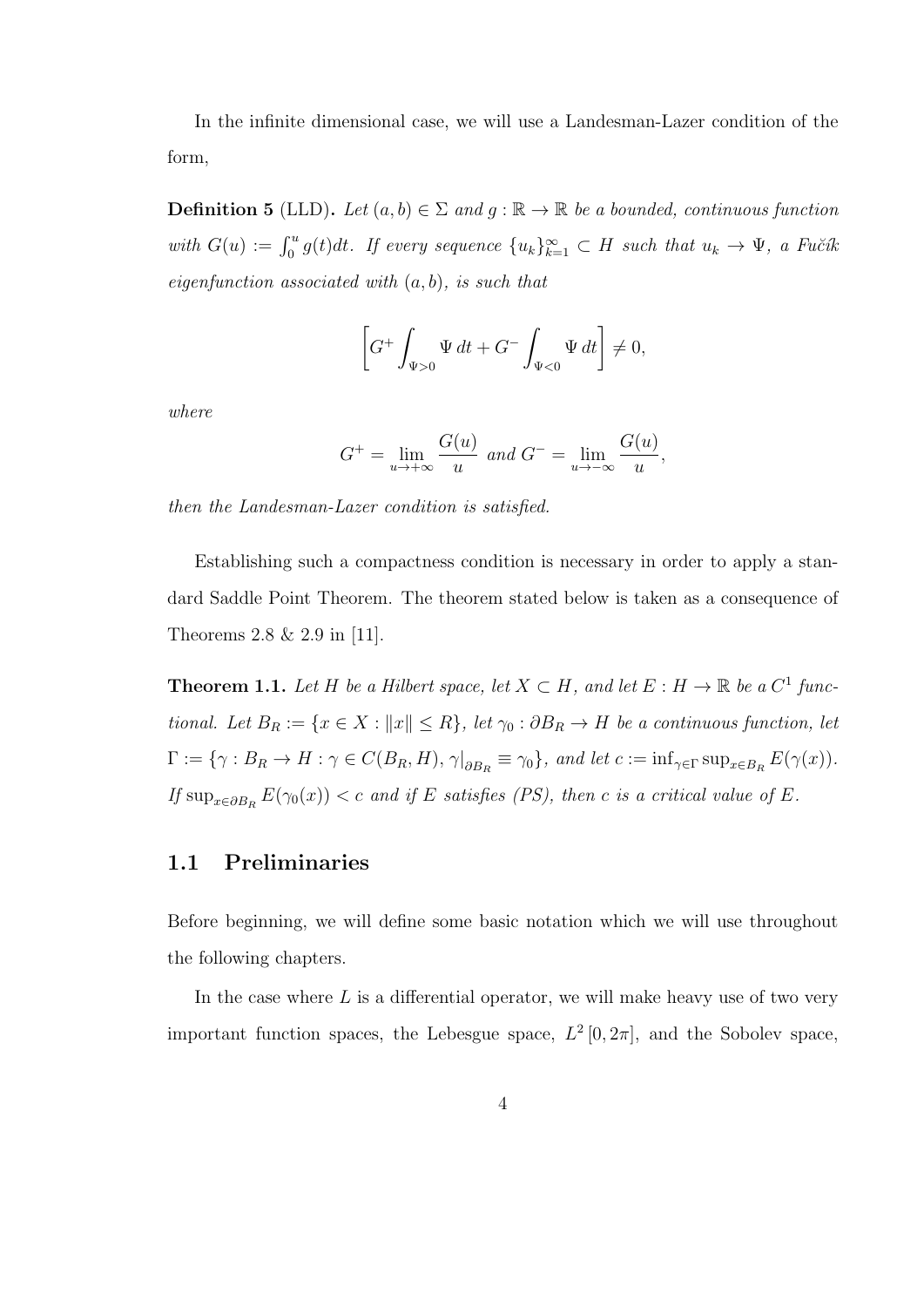$W^{1,2}[0, 2\pi]$ . Define

$$
L^{2}[0, 2\pi] := \{ f : [0, 2\pi] \to \mathbb{R} : f \text{ is measurable, and } \int_{0}^{2\pi} f^{2} dt < \infty \}.
$$

In other words,  $L^2[0, 2\pi]$  is the space of square integrable function. The norm associated with the space is

$$
||f||_{L^2} := \left(\int_0^{2\pi} f^2 dt\right)^{\frac{1}{2}}.
$$

Using the definition of  $L^2[0, 2\pi]$ , we can now define  $W^{1,2}[0, 2\pi]$ . Let

 $W^{1,2}[0, 2\pi] := \{ f \in L^2[0, 2\pi] : f \text{ is absolutely continuous, and } f' \in L^2[0, 2\pi] \},\$ with associated norm,

$$
||f||_{H} = \left(\int_0^{2\pi} f^2 dt + \int_0^{2\pi} (f')^2 dt\right)^{\frac{1}{2}}.
$$

We will henceforth refer to the space simply as H and the norm as  $\|\cdot\|_H$ , consistent with a number of other texts. A rather important property of  $H$ , which we will make use of quite often, is the fact that H has a compact embedding into both  $L^2$  and C. This standard theorem taken from [5] can be found in many functional analysis textbooks.

**Theorem 1.2.** There is a  $c > 0$  such that  $|u(x) - u(y)| \leq c|x - y|^{\frac{1}{2}} \forall x, y \in [0, 2\pi]$ and  $\forall u \in H$ .

An application of the Arzela-Ascoli theorem will then give that the inclusion map,  $H \to C[0, 2\pi]$  is a compact operator. It follows that  $H \to L^2[0, 2\pi]$  is also compact. A full proof of the Sobolev Embedding theorem can be found in [5].

In the matrix case, we will be interested in vectors  $\mathbf{u} \in \mathbb{R}^n$ . We will decompose our space  $\mathbb{R}^n = X \oplus Y$ , where X and Y are defined as the span of eigenvectors of a matrix,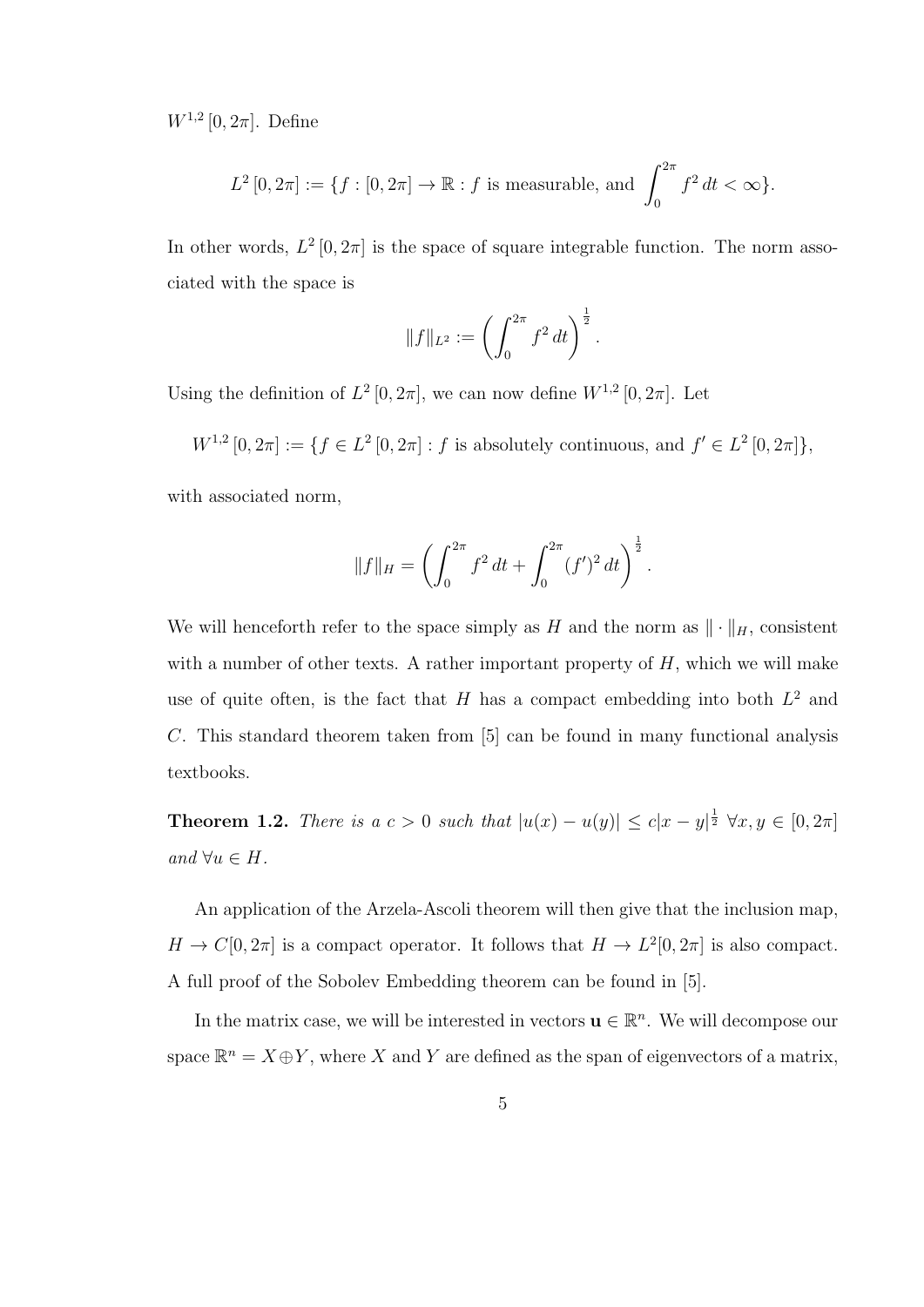A. It will often be helpful to decompose individual vectors,  $\mathbf{u} \in \mathbb{R}^n$  such that  $\mathbf{u} = \mathbf{x} + \mathbf{y}$ with  $\mathbf{x} \in X$  and  $\mathbf{y} \in Y$ . Note, however, that  $\mathbf{x}$  and  $\mathbf{y}$  are assumed to have to same dimension as that of the full space. Occasionally, it will also be helpful to consider a sort of directional derivative, which we will denote  $\nabla_X F(\mathbf{u}) \cdot (\mathbf{x} + \mathbf{y}) = \nabla F(\mathbf{u}) \cdot \mathbf{x}$ . Similar notation will be used for a derivative in the Y direction.

Finally, we will use the same notation for the differential equations case, except our space will be H, and the decomposition  $H = X \oplus Y$  is used, assuming that X is finite dimensional.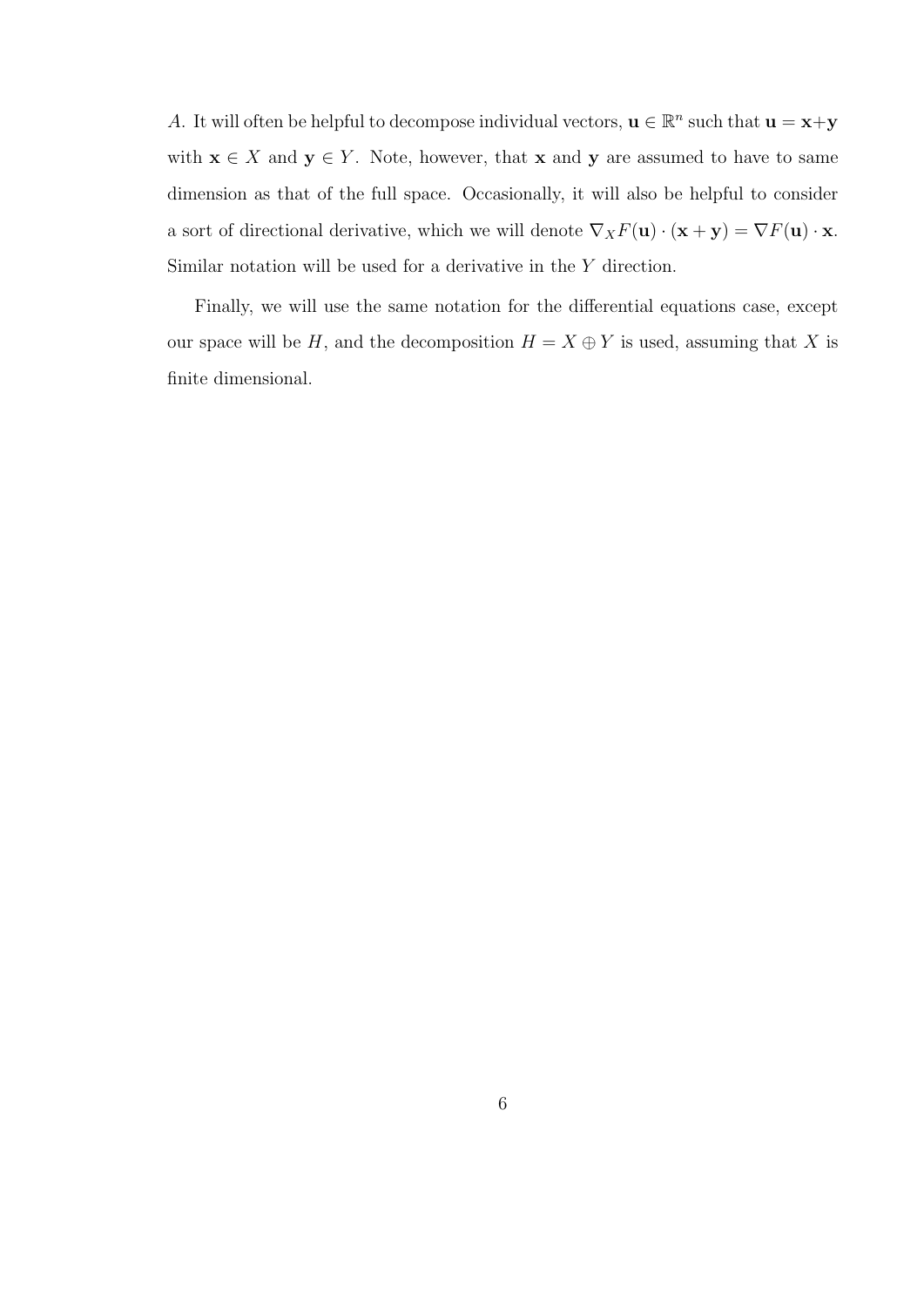# Chapter 2: Matrix Case

In this first chapter, we consider the case  $L = A$ , where A is an  $n \times n$  symmetric matrix and we let  $\mathbf{u} \in \mathbb{R}^n$ .

We must first identify an appropriate functional. In general, we wish to find a functional J such that for all  $\mathbf{u}, \mathbf{v} \in \mathbb{R}^n$ ,

$$
\nabla J(\mathbf{u}) \cdot \mathbf{v} = \langle A\mathbf{u} - a\mathbf{u}^+ + b\mathbf{u}^-, \mathbf{v} \rangle
$$

**Lemma 1.** Let  $J : \mathbb{R}^n \to \mathbb{R}$  be given by

$$
J(\mathbf{u}) = \frac{1}{2} \langle A\mathbf{u}, \mathbf{u} \rangle - \frac{a}{2} \langle \mathbf{u}^+, \mathbf{u}^+ \rangle - \frac{b}{2} \langle \mathbf{u}^-, \mathbf{u}^- \rangle
$$

Then  $\nabla J(\mathbf{u}) \cdot \mathbf{v} = \langle A\mathbf{u} - a\mathbf{u}^+ + b\mathbf{u}^-, \mathbf{v} \rangle$ .

*Proof.* Let  $f(x) = (x^+)^2$ . Then

$$
f(x) = \begin{cases} x^2 & x \ge 0\\ 0 & x < 0 \end{cases}
$$

Clearly, f is continuous on all of R and f is differentiable for any  $x \neq 0$ . Moreoever, at zero, we see that,

$$
\lim_{x \to 0^{-}} \frac{f(x) - f(0)}{x - 0} = \lim_{x \to 0^{-}} \frac{0}{x}
$$

$$
= 0.
$$

Also,

$$
\lim_{x \to 0^{+}} \frac{f(x) - f(0)}{x - 0} = \lim_{x \to 0^{-}} \frac{x^{2}}{x}
$$

$$
= \lim_{x \to 0^{-}} x
$$

$$
= 0.
$$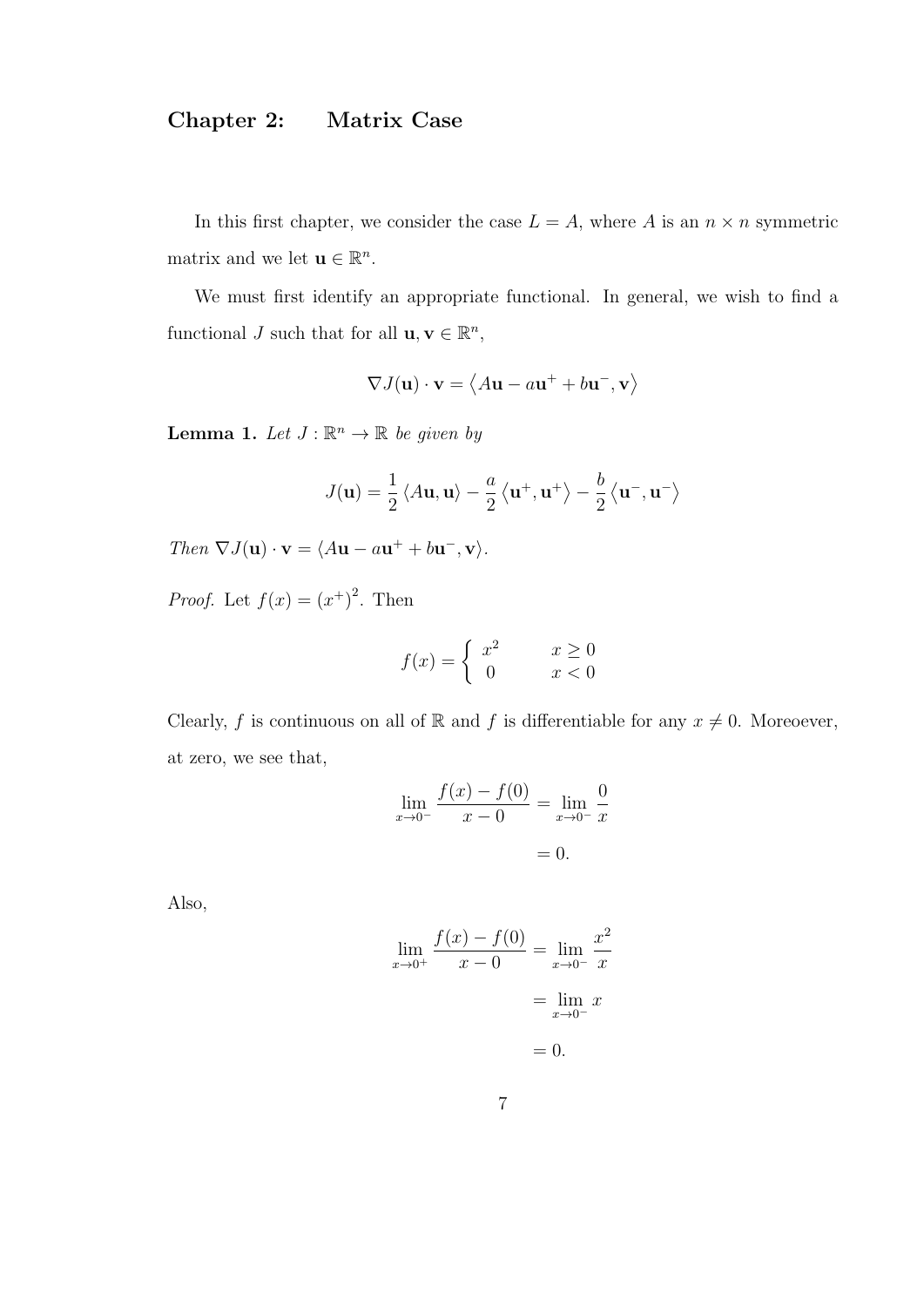So,

$$
\lim_{x \to 0^{-}} \frac{f(x) - f(0)}{x - 0} = \lim_{x \to 0^{+}} \frac{f(x) - f(0)}{x - 0} = 0,
$$

and hence  $f$  is a continuously differentiable function, with

$$
f'(x) = \begin{cases} 2x & x \ge 0 \\ 0 & x < 0 \end{cases}.
$$

Written in another form,  $f'(x) = 2x^+$ .

Now, let  $h(x) = (x^-)^2$ . Then

$$
h(x) = \begin{cases} 0 & x \ge 0\\ x^2 & x < 0 \end{cases}
$$

Similarly,  $h(x) = (x^{-})^2$  is continuously differentiable, with  $h'(x) = -2x^{-}$ . The negative sign comes from an application of the chain rule.

If we now consider the quantity  $\langle u^{\pm}, u^{\pm} \rangle$  we note that

$$
\langle \mathbf{u}^{\pm}, \mathbf{u}^{\pm} \rangle = (u_1^{\pm})^2 + (u_2^{\pm})^2 + \cdots + (u_n^{\pm})^2,
$$

is continuously differentiable in each variable, so  $\nabla (\langle \mathbf{u}^{\pm}, \mathbf{u}^{\pm} \rangle) = \pm 2 \mathbf{u}^{\pm}$ .

As for the one remaining term, note that

$$
\lim_{\|\mathbf{u}-\mathbf{u}_{0}\|\to 0} \left| \frac{\langle A\mathbf{u}, \mathbf{u}\rangle - \langle A\mathbf{u}_{0}, \mathbf{u}_{0}\rangle - 2 \langle A\mathbf{u}_{0}, \mathbf{u} - \mathbf{u}_{0}\rangle}{\|\mathbf{u}-\mathbf{u}_{0}\|} \right|
$$
\n
$$
= \lim_{\|\mathbf{u}-\mathbf{u}_{0}\|\to 0} \left| \frac{\langle A\mathbf{u}, \mathbf{u}\rangle - \langle A\mathbf{u}_{0}, \mathbf{u}_{0}\rangle - \langle A\mathbf{u}_{0}, \mathbf{u}\rangle - \langle A\mathbf{u}_{0}, \mathbf{u}\rangle + \langle A\mathbf{u}_{0}, \mathbf{u}_{0}\rangle + \langle A\mathbf{u}_{0}, \mathbf{u}_{0}\rangle}{\|\mathbf{u}-\mathbf{u}_{0}\|} \right|
$$
\n
$$
= \lim_{\|\mathbf{u}-\mathbf{u}_{0}\|\to 0} \left| \frac{\langle A(\mathbf{u}-\mathbf{u}_{0}), \mathbf{u}-\mathbf{u}_{0}\rangle - \langle A\mathbf{u}_{0}, \mathbf{u}-\mathbf{u}_{0}\rangle}{\|\mathbf{u}-\mathbf{u}_{0}\|} \right|
$$
\n
$$
= \lim_{\|\mathbf{u}-\mathbf{u}_{0}\|\to 0} \left| \frac{\langle A\mathbf{u}-\mathbf{u}_{0}, \mathbf{u}-\mathbf{u}_{0}\rangle}{\|\mathbf{u}-\mathbf{u}_{0}\|} \right|
$$
\n
$$
= 0.
$$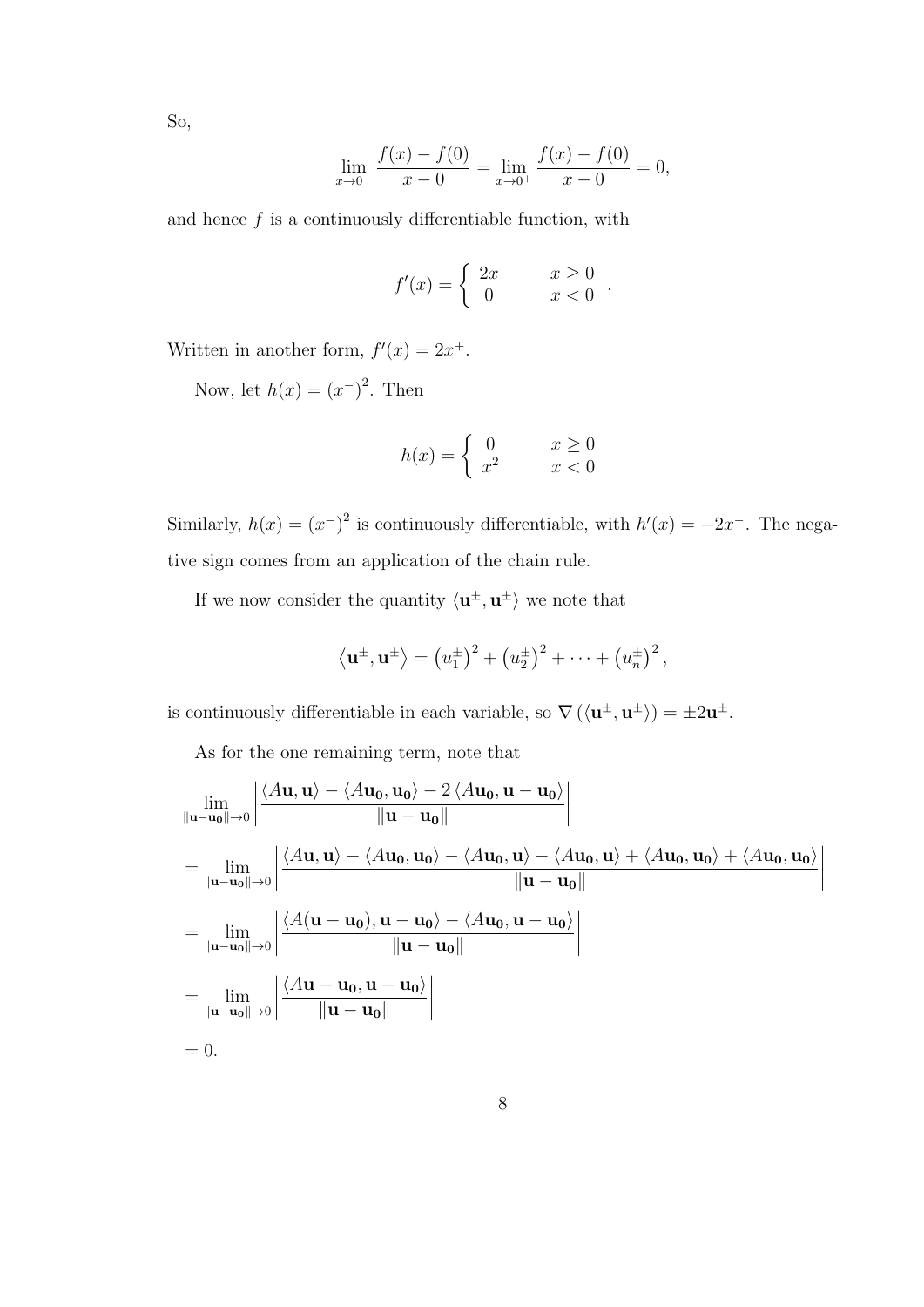So,  $\langle A\mathbf{u}, \mathbf{u} \rangle$  is differentiable, with  $\nabla(\langle A\mathbf{u}, \mathbf{u} \rangle) = 2A\mathbf{u}$ .

Therefore, we may conclude that  $\nabla J(\mathbf{u}) \cdot \mathbf{v} = \langle A\mathbf{u} - a\mathbf{u}^+ + b\mathbf{u}^-,\mathbf{v} \rangle$ .  $\Box$ 

We now examine the geometry of the functional  $J$  on certain subsets of  $\mathbb{R}^n$ . We begin by showing a lemma, which will be of use in establishing properties of the functional. It should be noted here that, while the lemma may seem arbitrary and might not be the most logical way to proceed upon first seeing this type of problem, after repeated estimations of the same type, it was determine that this single inequality would help establish many of the desired properties.

#### **Lemma 2.** Let A be a real-valued,  $n \times n$  symmetric matrix with eigenvalues,

 $\lambda_1 \leq \lambda_2 \leq \ldots \leq \lambda_n$ , and corresponding eigenvectors  $\{v_1, v_2, \ldots, v_n\}$ . Given a such that  $\lambda_k < a < \lambda_{k+1}$  for some k and  $b > a$ , define  $X := span{\lbrace \mathbf{v}_1, \mathbf{v}_2, \dots, \mathbf{v}_k \rbrace}$  and  $Y := span \{ \mathbf{v}_{k+1}, \mathbf{v}_{k+2}, \ldots, \mathbf{v}_n \}.$  Let  $J : \mathbb{R}^n \to \mathbb{R}$  be given by

$$
J(\mathbf{u}) = \frac{1}{2} \left\langle A\mathbf{u}, \mathbf{u} \right\rangle - \frac{a}{2} \left\langle \mathbf{u}^+, \mathbf{u}^+ \right\rangle - \frac{b}{2} \left\langle \mathbf{u}^-, \mathbf{u}^- \right\rangle.
$$

Let  $s = b-a > 0$ . Then there is an  $\epsilon > 0$  such that, for all  $x_1, x_2 \in X$  and  $y_1, y_2 \in Y$ ,

$$
\langle \nabla J(\mathbf{x_2} + \mathbf{y_2}) - \nabla J(\mathbf{x_1} + \mathbf{y_1}), \mathbf{x_2} - \mathbf{x_1} \rangle
$$
  
 
$$
\leq -\epsilon \|\mathbf{x_2} - \mathbf{x_1}\|^2 + s(\|\mathbf{x_2} - \mathbf{x_1}\| + \|\mathbf{y_2} - \mathbf{y_1}\|) \|\mathbf{y_2} - \mathbf{y_1}\|.
$$

Proof. Let

$$
D = \langle \nabla J(\mathbf{x_2} + \mathbf{y_2}) - \nabla J(\mathbf{x_1} + \mathbf{y_1}), \mathbf{x_2} - \mathbf{x_1} \rangle.
$$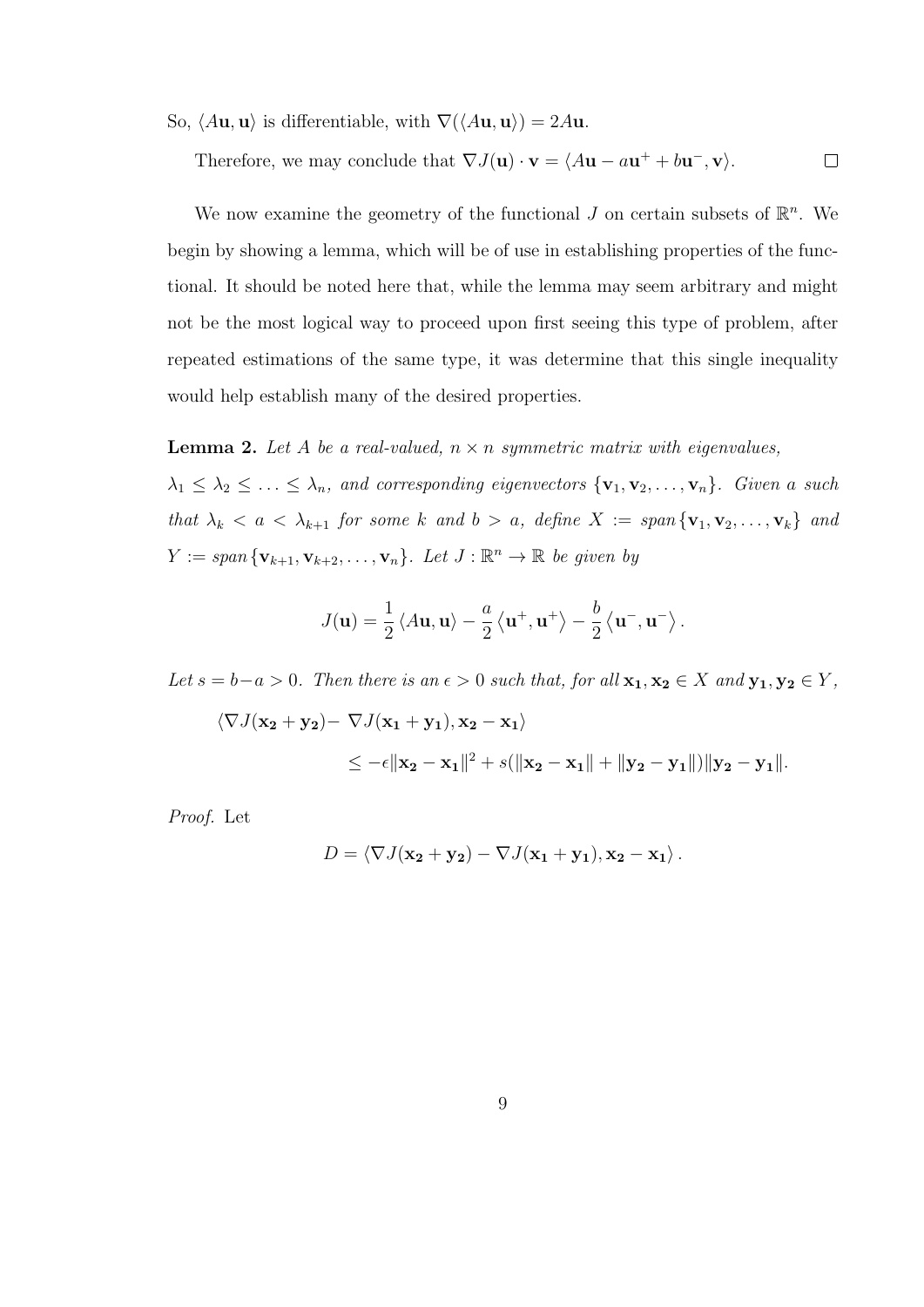This gives

$$
D = \langle A(\mathbf{x_2} + \mathbf{y_2}) - a(\mathbf{x_2} + \mathbf{y_2})^+ + b(\mathbf{x_2} + \mathbf{y_2})^-, \mathbf{x_2} - \mathbf{x_1} \rangle
$$
  
\n
$$
- \langle A(\mathbf{x_1} + \mathbf{y_1}) - a(\mathbf{x_1} + \mathbf{y_1})^+ + b(\mathbf{x_1} + \mathbf{y_1})^-, \mathbf{x_2} - \mathbf{x_1} \rangle
$$
  
\n
$$
= \langle A(\mathbf{x_2} + \mathbf{y_2}) - a(\mathbf{x_2} + \mathbf{y_2}) + s(\mathbf{x_2} + \mathbf{y_2})^-, \mathbf{x_2} - \mathbf{x_1} \rangle \qquad \text{(since } \mathbf{u} = \mathbf{u}^+ - \mathbf{u}^-)
$$
  
\n
$$
- \langle A(\mathbf{x_1} + \mathbf{y_1}) - a(\mathbf{x_1} + \mathbf{y_1}) + s(\mathbf{x_1} + \mathbf{y_1})^-, \mathbf{x_2} - \mathbf{x_1} \rangle
$$
  
\n
$$
= \langle A(\mathbf{x_2} - \mathbf{x_1}) - a(\mathbf{x_2} - \mathbf{x_1}), \mathbf{x_2} - \mathbf{x_1} \rangle + \langle A(\mathbf{y_2} - \mathbf{y_1}) - a(\mathbf{y_2} - \mathbf{y_1}), \mathbf{x_2} - \mathbf{x_1} \rangle
$$
  
\n
$$
+ s \langle (\mathbf{x_2} + \mathbf{y_2})^- - (\mathbf{x_1} + \mathbf{y_1})^-, \mathbf{x_2} - \mathbf{x_1} \rangle \qquad \text{(since } X \perp Y)
$$
  
\n
$$
+ s \langle (\mathbf{x_2} + \mathbf{y_2})^- - (\mathbf{x_1} + \mathbf{y_1})^-, \mathbf{x_2} - \mathbf{x_1} \rangle.
$$

If we then make the substitution  $\mathbf{x_2} - \mathbf{x_1} = (\mathbf{x_2} + \mathbf{y_2}) - (\mathbf{x_1} + \mathbf{y_1}) - (\mathbf{y_2} - \mathbf{y_1}),$ and we note that

$$
\begin{aligned} \left\langle (x_2 + y_2)^- - (x_1 + y_1)^-, \ x_2 - x_1 \right\rangle \\ & = \left\langle (x_2 + y_2)^- - (x_1 + y_1)^-, (x_2 + y_2) - (x_1 + y_1) \right\rangle \\ & - \left\langle (x_2 + y_2)^- - (x_1 + y_1)^-, y_2 - y_1 \right\rangle \\ & \leq - \left\langle (x_2 + y_2)^- - (x_1 + y_1)^-, y_2 - y_1 \right\rangle, \end{aligned}
$$

since  $f(\mathbf{x}) = \mathbf{x}^-$  is a monotone decreasing function. By application of the Cauchy-Schwarz and triangle inequalities, coupled with the fact that  $\|\mathbf{v} - \mathbf{w}^-\| \leq \|\mathbf{v} - \mathbf{w}\|$ we get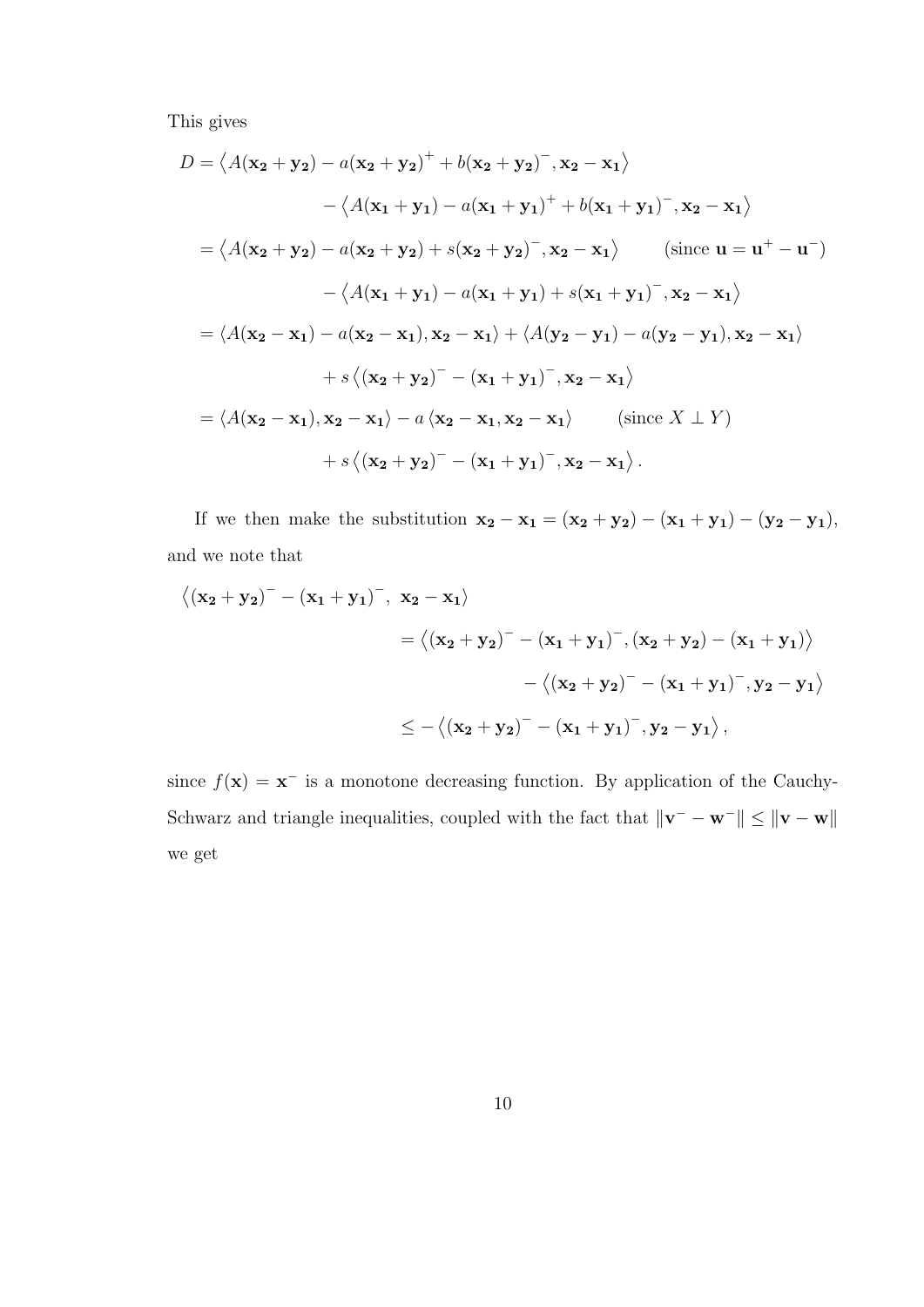$$
D \le \langle A(\mathbf{x_2} - \mathbf{x_1}), \mathbf{x_2} - \mathbf{x_1} \rangle - a \langle \mathbf{x_2} - \mathbf{x_1}, \mathbf{x_2} - \mathbf{x_1} \rangle
$$
  
\n
$$
- s \langle (\mathbf{x_2} + \mathbf{y_2})^- - (\mathbf{x_1} + \mathbf{y_1})^-, \mathbf{y_2} - \mathbf{y_1} \rangle
$$
  
\n
$$
\le \langle A(\mathbf{x_2} - \mathbf{x_1}), \mathbf{x_2} - \mathbf{x_1} \rangle - a \langle \mathbf{x_2} - \mathbf{x_1}, \mathbf{x_2} - \mathbf{x_1} \rangle
$$
  
\n
$$
+ s \| (\mathbf{x_2} + \mathbf{y_2})^- - (\mathbf{x_1} + \mathbf{y_1})^- \| \| \mathbf{y_2} - \mathbf{y_1} \|
$$
  
\n
$$
\le \langle A(\mathbf{x_2} - \mathbf{x_1}), \mathbf{x_2} - \mathbf{x_1} \rangle - a \langle \mathbf{x_2} - \mathbf{x_1}, \mathbf{x_2} - \mathbf{x_1} \rangle
$$
  
\n
$$
+ s \| (\mathbf{x_2} + \mathbf{y_2}) - (\mathbf{x_1} + \mathbf{y_1}) \| \| \mathbf{y_2} - \mathbf{y_1} \|
$$
  
\n
$$
\le \langle A(\mathbf{x_2} - \mathbf{x_1}), \mathbf{x_2} - \mathbf{x_1} \rangle - a \langle \mathbf{x_2} - \mathbf{x_1}, \mathbf{x_2} - \mathbf{x_1} \rangle
$$
  
\n
$$
+ s \| \mathbf{x_2} - \mathbf{x_1} \| + \| \mathbf{y_2} - \mathbf{y_1} \| \| \mathbf{y_2} - \mathbf{y_1} \|
$$

Since 
$$
a > \lambda_k
$$
, choose  $\epsilon$  such that  $a = (1 + \epsilon)\lambda_k$ . Then  
\n
$$
\langle A(\mathbf{x_2} - \mathbf{x_1}), \mathbf{x_2} - \mathbf{x_1} \rangle - a \langle \mathbf{x_2} - \mathbf{x_1}, \mathbf{x_2} - \mathbf{x_1} \rangle \le \lambda_k ||\mathbf{x_2} - \mathbf{x_1}||^2 - (1 + \epsilon)\lambda_k ||\mathbf{x_2} - \mathbf{x_1}||^2
$$
\n
$$
\le -\epsilon ||\mathbf{x_2} - \mathbf{x_1}||^2 \qquad (2.2)
$$

since  $\lambda_k$  is the largest eigenvalue acting on elements of X, and hence  $\langle A\mathbf{x}, \mathbf{x} \rangle \leq$  $\lambda_k \langle \mathbf{x}, \mathbf{x} \rangle$  for all  $\mathbf{x} \in X$ .

Combining (2.1) and (2.2), we get the desired inequality,

$$
D \le -\epsilon ||\mathbf{x}_2 - \mathbf{x}_1||^2 + s [||(\mathbf{x}_2 - \mathbf{x}_1)|| + ||(\mathbf{y}_2 - \mathbf{y}_1)||] ||\mathbf{y}_2 - \mathbf{y}_1||
$$
 (2.3)

 $\Box$ 

Now that we have established this important inequality, we proceed to prove the properties of the functionals  $J$  and  $\tilde{J}$ .

Theorem 2.1. Under the hypotheses of Lemma 2,

1. For fixed  $y \in Y$ , J is convex and anticoercive on the set  $y + X$  and achieves a unique maximum.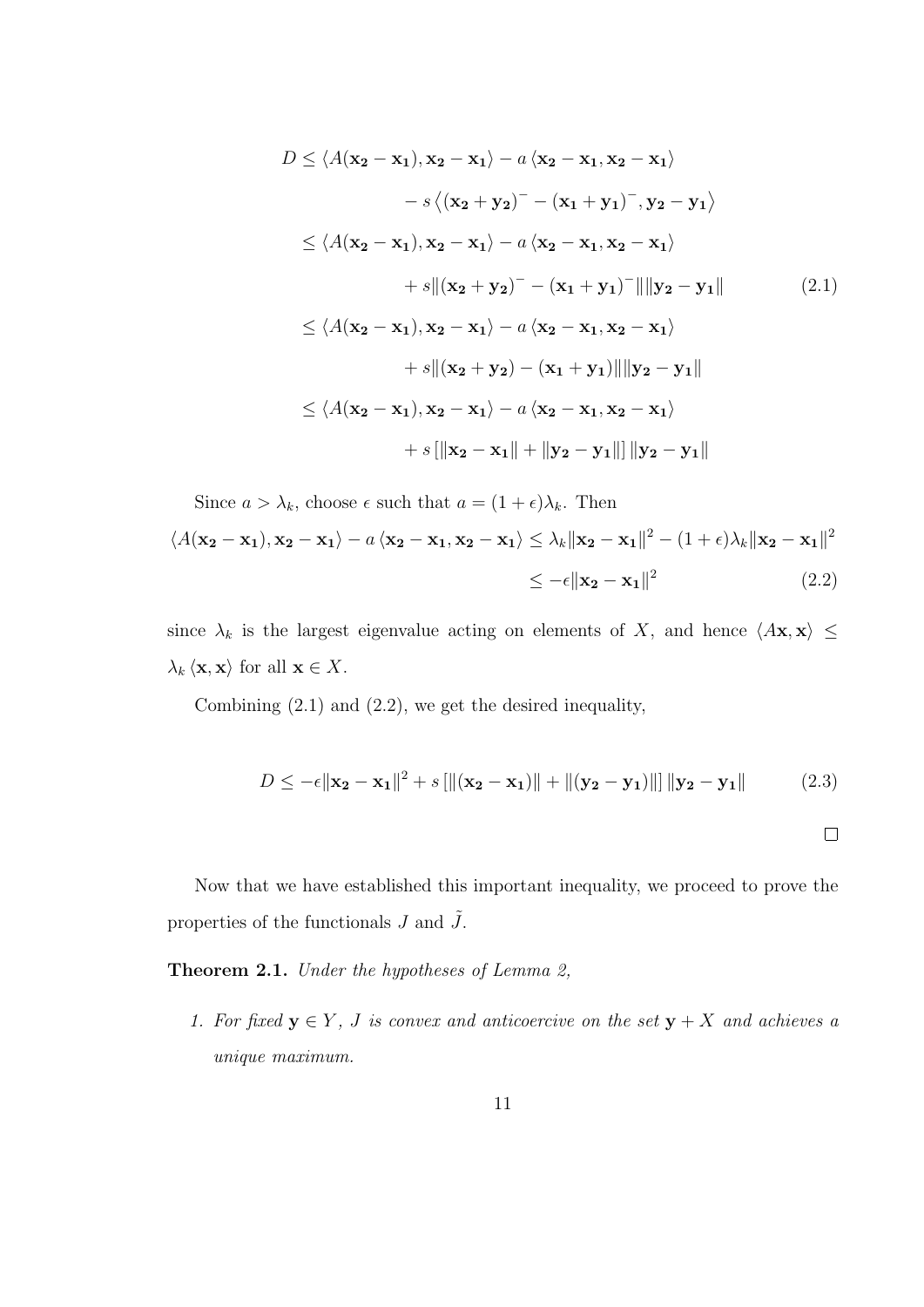2. There exists a continuous function,  $r: Y \to X$  such that,

\n- (a) 
$$
\tilde{J}(\mathbf{y}) := J(r(\mathbf{y}) + \mathbf{y}) = \max\{J(\mathbf{y} + \mathbf{x}) : \mathbf{x} \in X\},
$$
\n- (b)  $\tilde{J} \in C^1(Y, \mathbb{R}),$  and
\n- (c) given  $t \geq 0$ ,  $r(t\mathbf{y}) = tr(\mathbf{y})$  and  $\tilde{J}(t\mathbf{y}) = t^2 \tilde{J}(\mathbf{y}) \,\forall \mathbf{y} \in Y$ .
\n

*Proof.* Since X and Y are complementary subspaces of  $\mathbb{R}^n$ , then for any vector  $\mathbf{u} \in \mathbb{R}^n$ , we can write  $\mathbf{u} = \mathbf{x} + \mathbf{y}$  where  $\mathbf{x} \in X$  and  $\mathbf{y} \in Y$ . Now, we consider J restricted to the set  $\mathbf{y} + X = {\mathbf{y} + \mathbf{x} : \mathbf{x} \in X}$ , where y is some fixed element of Y, and examine D, a difference quotient for  $\nabla J$ .

With  $y \in Y$  fixed and  $x_1, x_2 \in X$ , note that  $(2.3)$  simplifies to

$$
\langle \nabla J(\mathbf{x_2} + \mathbf{y}) - \nabla J(\mathbf{x_1} + \mathbf{y}), \mathbf{x_2} - \mathbf{x_1} \rangle \le -\epsilon \|\mathbf{x_2} - \mathbf{x_1}\|^2,
$$
 (2.4)

which shows that J is strictly concave on  $y + X$ .

Examining the value of J on  $y + X$ , we note that, since X and Y are orthogonal and X and Y are invariant with respect to the matrix  $A$  (i.e.,  $A\mathbf{x} \in X \forall \mathbf{x} \in X$  and  $A\mathbf{y} \in Y \ \forall \mathbf{y} \in Y),$ 

$$
2J(\mathbf{x} + \mathbf{y}) = \langle A(\mathbf{x} + \mathbf{y}), \mathbf{x} + \mathbf{y} \rangle - a \langle (\mathbf{x} + \mathbf{y})^+, (\mathbf{x} + \mathbf{y})^+ \rangle
$$
  
\n
$$
- b \langle (\mathbf{x} + \mathbf{y}), (\mathbf{x} + \mathbf{y})^- \rangle
$$
  
\n
$$
= \langle A(\mathbf{x} + \mathbf{y}), \mathbf{x} + \mathbf{y} \rangle - a \langle \mathbf{x} + \mathbf{y}, \mathbf{x} + \mathbf{y} \rangle
$$
  
\n
$$
- s \langle (\mathbf{x} + \mathbf{y})^-, (\mathbf{x} + \mathbf{y})^- \rangle
$$
  
\n
$$
= \langle A\mathbf{x}, \mathbf{x} \rangle + \langle A\mathbf{y}, \mathbf{y} \rangle - a \langle \mathbf{x}, (\mathbf{x}) \rangle
$$
  
\n
$$
- a \langle \mathbf{y}, \mathbf{y} \rangle - s \langle (\mathbf{x} + \mathbf{y})^-, (\mathbf{x} + \mathbf{y})^- \rangle
$$
  
\n
$$
\leq \langle A\mathbf{x}, \mathbf{x} \rangle - a \langle \mathbf{x}, \mathbf{x} \rangle + \langle A\mathbf{y}, \mathbf{y} \rangle - a \langle \mathbf{y}, \mathbf{y} \rangle
$$
  
\n
$$
\leq \lambda_k ||\mathbf{x}||^2 - a||\mathbf{x}||^2 + C
$$
  
\n
$$
= (\lambda_k - a) ||\mathbf{x}||^2 + C,
$$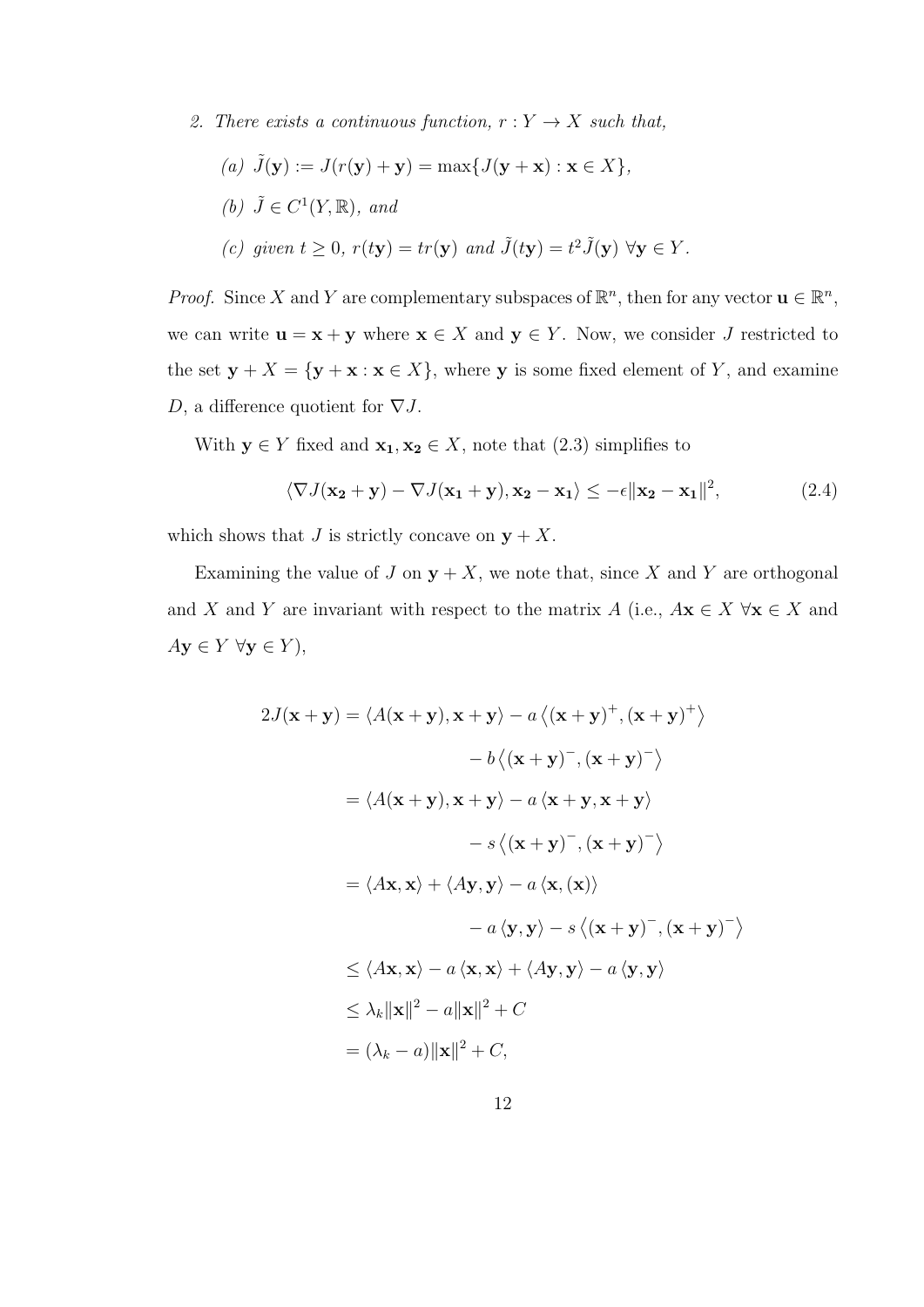for some  $C \geq 0$ , where C comes from inner products dealing only with  $y \in Y$ , which is fixed. Hence, since  $\lambda_k < a$ , J is bounded above and anticoercive on  $y + X$ . Now, let  $M = \sup_X J(\mathbf{x} + \mathbf{y}) < \infty$ . Since  $J(\mathbf{x} + \mathbf{y})$  is anticoercive, then there exists  $R > 0$  such that  $M = \sup_{\|\mathbf{x}\| \leq R} J(\mathbf{x} + \mathbf{y})$ . J is a continuous functional, and so it achieves a maximum on the compact set  $\|\mathbf{x}\| \leq R$ . The maximum is unique since if  $\mathbf{x_1}, \mathbf{x_2} \in X$  are both maxima, then  $0 = \langle \nabla J(\mathbf{x_1} + \mathbf{y}) - \nabla J(\mathbf{x_2} + \mathbf{y}), \mathbf{x_1} - \mathbf{x_2} \rangle < 0$ , a contradiction. Hence the first claim of the theorem holds.

Define a function,  $r: Y \to X$ , such that  $r(\mathbf{y}) \in X$  is the unique element of X such that J is maximized on  $y + X$ . We wish to show that  $r(y)$  is a continuous function. We first note that

$$
\langle \nabla J(r(\mathbf{y_2}) + \mathbf{y_2}) - \nabla J(r(\mathbf{y_1}) + \mathbf{y_1}), r(\mathbf{y_2}) - r(\mathbf{y_1}) \rangle = 0,
$$

since  $r(\mathbf{y_1})$  and  $r(\mathbf{y_2})$  are both in X and are maxima on the sets  $\mathbf{y_1} + X$  and  $\mathbf{y_2} + X$ , respectively. Substituting this fact into (2.3) and making the substitutions  $\mathbf{x}_1 = r(\mathbf{y}_1)$ and  $\mathbf{x_2} = r(\mathbf{y_2})$ , we conclude that

$$
\frac{\epsilon}{s}||r(\mathbf{y_2}) - r(\mathbf{y_1})||^2 - ||r(\mathbf{y_2}) - r(\mathbf{y_1})|| ||\mathbf{y_2} - \mathbf{y_1}|| \le ||\mathbf{y_2} - \mathbf{y_1}||^2,
$$

and hence,

$$
||r(\mathbf{y_2}) - r(\mathbf{y_1})|| \le \left(\frac{s + \sqrt{s^2 + 4\epsilon s}}{2\epsilon}\right) ||\mathbf{y_2} - \mathbf{y_1}||, \tag{2.5}
$$

so  $r(\mathbf{y})$  is a continuous function.

Now, let  $\tilde{J}: Y \to Y$  be defined such that  $\tilde{J}(\mathbf{y}) := J(r(\mathbf{y}) + \mathbf{y})$ . Note that  $\tilde{J}(\mathbf{y_2}) - \tilde{J}(\mathbf{y_1}) = J(r(\mathbf{y_2}) + \mathbf{y_2}) - J(r(\mathbf{y_1}) + \mathbf{y_1})$  $= (J(r(v_2) + v_2) - J(r(v_2) + v_1)) + (J(r(v_2) + v_1))$  $-J(r({\bf y}_1)+{\bf y}_1))$  $\leq (J(r(y_2) + y_2) - J(r(y_2) + y_1)),$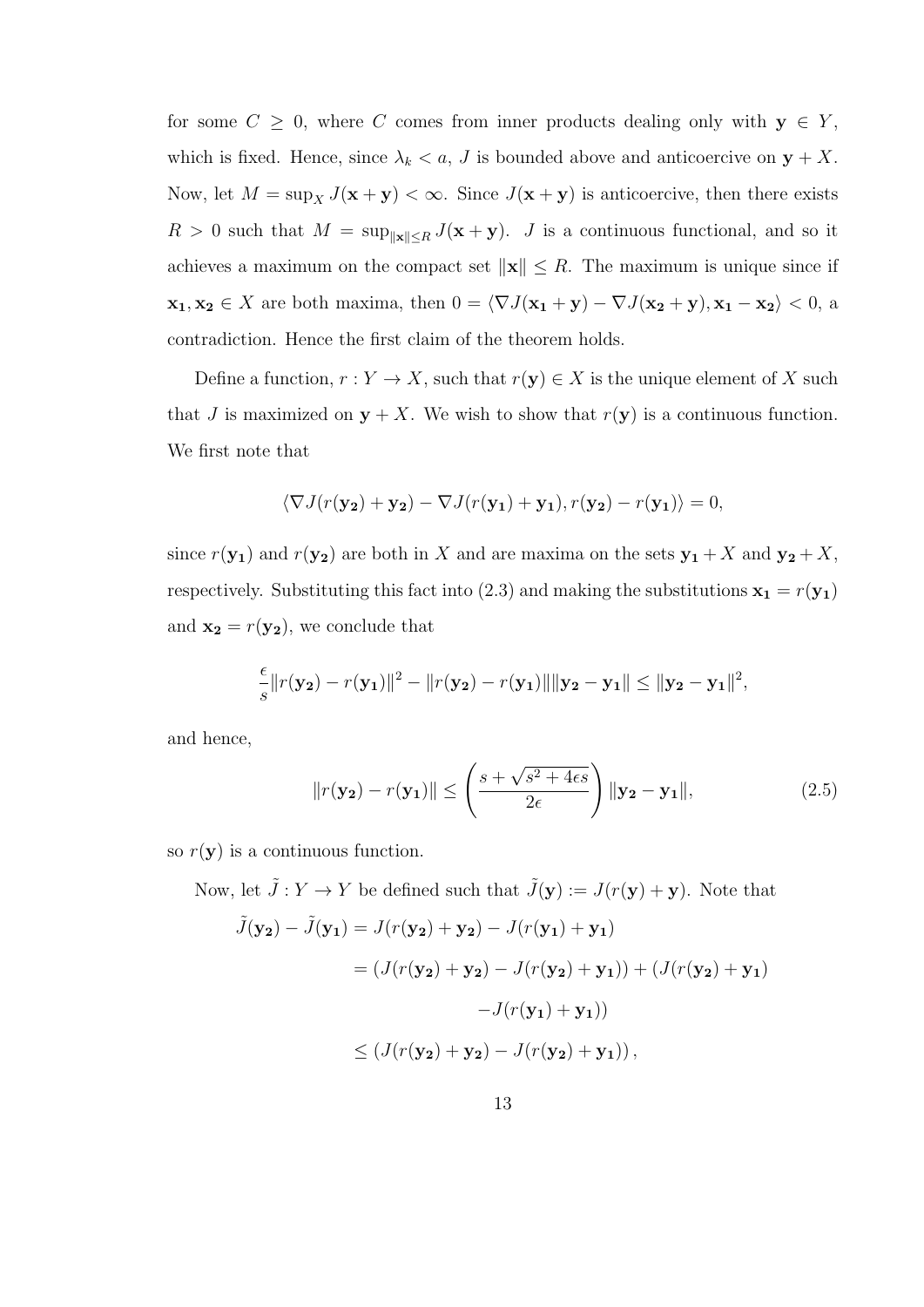since 
$$
J(r(\mathbf{y_1}) + \mathbf{y_1})
$$
 is the maximum at  $\mathbf{y_1}$ . Then  
\n
$$
\tilde{J}(\mathbf{y_2}) - \tilde{J}(\mathbf{y_1}) \leq \nabla J(r(\mathbf{y_2}) + \mathbf{y_1}) \cdot (\mathbf{y_2} - \mathbf{y_1}) + o(||\mathbf{y_2} - \mathbf{y_1}||) \qquad (J \in C^1(\mathbb{R}^n, \mathbb{R}))
$$
\n
$$
= (\nabla J(r(\mathbf{y_1}) + \mathbf{y_1}) + \nabla J(r(\mathbf{y_2}) + \mathbf{y_1})
$$
\n
$$
- \nabla J(r(\mathbf{y_1}) + \mathbf{y_1})) \cdot (\mathbf{y_2} - \mathbf{y_1}) + o(||\mathbf{y_2} - \mathbf{y_1}||)
$$
\n
$$
= (\nabla J(r(\mathbf{y_1}) + \mathbf{y_1})) \cdot (\mathbf{y_2} - \mathbf{y_1}) + (\nabla J(r(\mathbf{y_2}) + \mathbf{y_1})
$$
\n
$$
- \nabla J(r(\mathbf{y_1}) + \mathbf{y_1}) \cdot (\mathbf{y_2} - \mathbf{y_1}) + o(||\mathbf{y_2} - \mathbf{y_1}||)
$$
\n
$$
= \nabla J(r(\mathbf{y_1}) + \mathbf{y_1}) \cdot (\mathbf{y_2} - \mathbf{y_1}) + o(||\mathbf{y_2} - \mathbf{y_1}||), \qquad (2.6)
$$

since

$$
\lim_{\|\mathbf{y}_2 - \mathbf{y}_1\| \to 0} \left| \frac{(\nabla J(r(\mathbf{y}_2) + \mathbf{y}_1) - \nabla J(r(\mathbf{y}_1) + \mathbf{y}_1)) \cdot (\mathbf{y}_2 - \mathbf{y}_1)}{\|\mathbf{y}_2 - \mathbf{y}_1\|} \right|
$$
\n
$$
\leq \lim_{\|\mathbf{y}_2 - \mathbf{y}_1\| \to 0} \nabla J(r(\mathbf{y}_2) + \mathbf{y}_1) - \nabla J(r(\mathbf{y}_1) + \mathbf{y}_1)
$$
\n
$$
= 0,
$$

by the continuity of both  $\nabla J$  and r. If, instead of adding and subtracting  $J(r(\mathbf{y_2})+\mathbf{y_1})$ in the first step of the above inequality, we had added and subtracted  $J(r(\mathbf{y_1}) + \mathbf{y_2})$ , we would have concluded that

$$
\tilde{J}(\mathbf{y_2}) - \tilde{J}(\mathbf{y_1}) \geq \nabla J(r(\mathbf{y_1}) + \mathbf{y_1}) \cdot (\mathbf{y_2} - \mathbf{y_1}) + o(||\mathbf{y_2} - \mathbf{y_1}||).
$$

Combining these two results, we conclude that

$$
\tilde{J}(\mathbf{y_2}) - \tilde{J}(\mathbf{y_1}) = \nabla J(r(\mathbf{y_1}) + \mathbf{y_1}) \cdot (\mathbf{y_2} - \mathbf{y_1}) + o(||\mathbf{y_2} - \mathbf{y_1}||),
$$

and therefore  $\tilde{J} \in C^1(Y,\mathbb{R})$  and  $\nabla \tilde{J}(\mathbf{y}) = \nabla_Y J(r(\mathbf{y}) + \mathbf{y}).$ 

Finally, note that if  $t \in \mathbb{R}$  is given, then for  $t \geq 0$ ,

$$
J(t\mathbf{u}) = \frac{1}{2} (\langle A(t\mathbf{u}), t\mathbf{u} \rangle - a \langle (t\mathbf{u})^+, (t\mathbf{u})^+ \rangle + b \langle (t\mathbf{u})^-, (t\mathbf{u})^- \rangle)
$$
  
=  $\frac{1}{2} (t^2 \langle A(\mathbf{u}), \mathbf{u} \rangle - t^2 a \langle (\mathbf{u})^+, (\mathbf{u})^+ \rangle + t^2 b \langle (\mathbf{u})^-, (\mathbf{u})^- \rangle )$   
=  $t^2 J(\mathbf{u}),$  (2.7)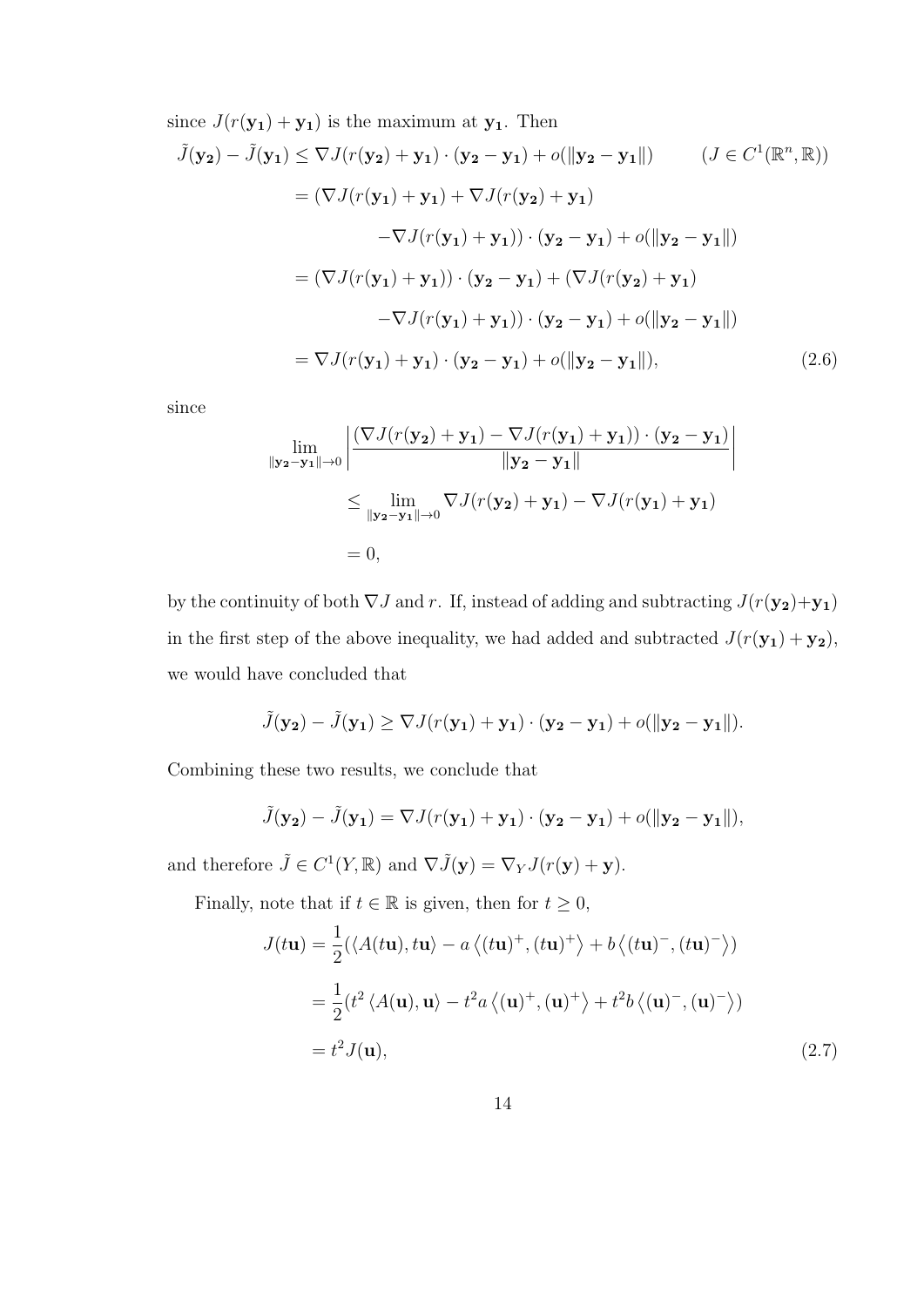since positive constants can be factored out of  $(\cdot)^+$  and  $(\cdot)^-$ .

Given (2.7), consider

$$
J(\mathbf{x} + t\mathbf{y}) = J\left(t\left((\frac{\mathbf{x}}{t} + \mathbf{y})\right)\right)
$$

$$
= t^2 J\left(\frac{\mathbf{x}}{t} + \mathbf{y}\right)
$$
(2.8)

Since  $J(\mathbf{x} + t\mathbf{y})$  is maximized at  $\mathbf{x} = r(t\mathbf{y})$  and  $t^2 J(\frac{\mathbf{x}}{t} + \mathbf{y})$  will be maximized at  $\mathbf{x} = tr(\mathbf{y})$ , then  $r(t\mathbf{y}) = tr(\mathbf{y})$ . Finally, we combine these results to see that,

$$
\tilde{J}(t\mathbf{y}) = J(r(t\mathbf{y}) + t\mathbf{y})
$$

$$
= J(tr(\mathbf{y}) + t\mathbf{y})
$$

$$
= t^2 J(r(\mathbf{y}) + \mathbf{y})
$$

$$
= t^2 \tilde{J}(\mathbf{y}).
$$

Having established the appropriate geometry of the function, we may now show a variational characterization of the Fučík spectrum. This characterization exhibits that the characterization of the Fučík spectrum given by Castro in  $[2]$  for a more general class of operators is applicable to our case.

We begin with several lemmas which relate critical points of  $\tilde{J}\Big|_{\|\mathbf{y}\|=1}$  to critical points of the unrestricted  $\tilde{J}$ , and critical points of  $\tilde{J}$  to critical points of J.

**Lemma 3.** Given  $\mathbf{y_0} \in Y$  with  $\|\mathbf{y_0}\| = 1$ ,  $\nabla \tilde{J}(\mathbf{y_0})\Big|_{\|\mathbf{y}\|=1} = \mathbf{0}$  and  $\tilde{J}(\mathbf{y_0}) = \mathbf{0}$  if and only if  $\nabla \tilde{J}(\mathbf{y_0}) = 0$ .

*Proof.* Let  $y_0 \in Y$  such that  $||y_0|| = 1$  and let  $V := \{v \in \mathbb{R}^n : \langle v, y_0 \rangle = 0\}$ . Then every  $y \in Y$  may be represented as  $y = ty_0 + v$  for some  $t \in \mathbb{R}$  and  $v \in V$ . Note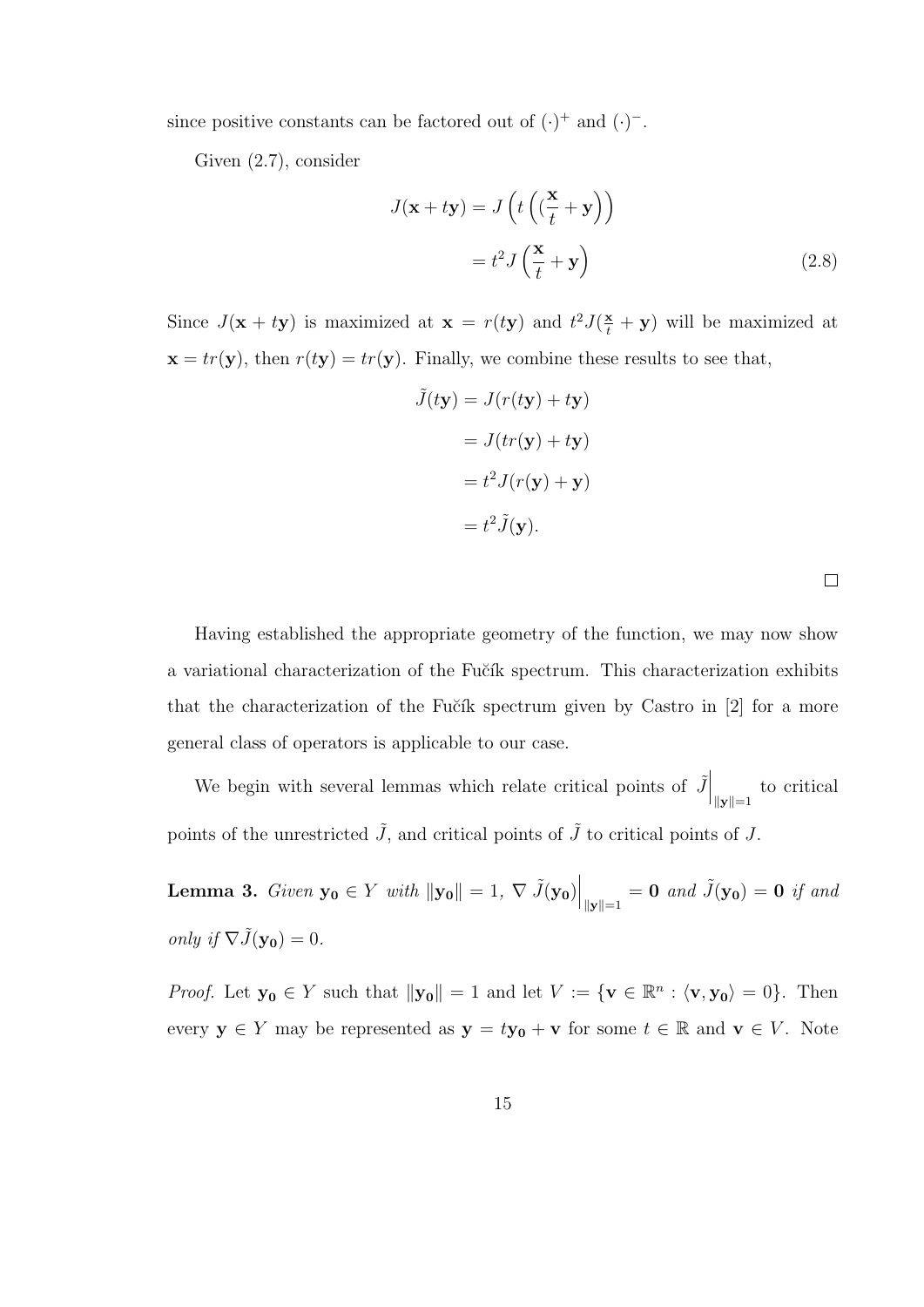that the curve  $\gamma(t) = \frac{ty_0 + v}{\|ty_0 + v\|}$ , with  $y_0 \in Y$  and  $v \in V$  both fixed, is a smooth curve on the set  $\{y \in Y : ||y|| = 1\}$  with  $\gamma'(0) = v$ . First note that

$$
\frac{d}{dt} \left( \tilde{J}(\gamma(t)) \right) \Big|_{t=0} = \nabla J(\gamma(0)) \cdot \gamma'(0)
$$

$$
= \nabla J(\mathbf{y_0}) \cdot \mathbf{v}
$$

Similarly, note that

$$
\frac{d}{dt} \left( \tilde{J}(t\mathbf{y_0}) \right) \Big|_{t=1} = \frac{d}{dt} \left( t^2 \tilde{J}(\mathbf{y_0}) \right) \Big|_{t=1}
$$

$$
= 2 \tilde{J}(\mathbf{y_0})
$$

If we now represent  $y \in Y$  as  $y = ty_0 + v$ , then we see that  $\nabla \tilde{J}(y_0) \cdot (ty_0 + v) =$  $2t\tilde{J}(\mathbf{y_0}) + \nabla \tilde{J}(\mathbf{y_0}) \cdot \mathbf{v}$ . If  $\tilde{J}(\mathbf{y_0}) = 0$  and  $\nabla \tilde{J}(\mathbf{y_0}) \cdot \mathbf{v} = 0 \forall \mathbf{v} \in V$ , then clearly  $\nabla \tilde{J}(\mathbf{y_0}) \cdot \mathbf{y} = 0 \ \forall \mathbf{y} \in Y$ . If  $\nabla \tilde{J}(\mathbf{y_0}) \cdot \mathbf{y} = 0 \ \forall \mathbf{y} \in Y$ , then clearly it must be true for  $y = y_0$ . In that case, we see that  $v = 0$ , so  $0 = \nabla \tilde{J}(y_0) \cdot y_0 = 2t \tilde{J}(y_0) \forall t > 0$ . Hence  $\tilde{J}(\mathbf{y_0}) = 0$ , and therefore we conclude that  $\nabla \tilde{J}(\mathbf{y_0}) = \mathbf{0}$ .

**Lemma 4.** 
$$
\nabla \tilde{J}(\mathbf{y_0}) \cdot \mathbf{y} = 0 \ \forall \mathbf{y} \in Y \text{ if and only if } \nabla J(r(\mathbf{y_0}) + \mathbf{y_0}) \cdot \mathbf{u} = 0 \ \forall \mathbf{u} \in \mathbb{R}^n.
$$

*Proof.* Assume 
$$
\nabla \tilde{J}(\mathbf{y_0}) \cdot \mathbf{y} = 0 \ \forall \mathbf{y} \in Y
$$
. Taking the gradient of *J*, we see that  
\n
$$
\nabla J(r(\mathbf{y_0}) + \mathbf{y_0}) \cdot \mathbf{u} = \nabla_X J(r(\mathbf{y_0}) + \mathbf{y_0}) \cdot \mathbf{x} + \nabla_Y J(r(\mathbf{y_0}) + \mathbf{y_0}) \cdot \mathbf{y}
$$
\n(2.9)

Since J achieves a maximum with respect to X, then  $\nabla_X J(r(\mathbf{y_0}) + \mathbf{y_0}) \cdot \mathbf{x} = 0$ . Substituting this in to (2.9), we see that

$$
\nabla J(r(\mathbf{y_0}) + \mathbf{y_0}) \cdot \mathbf{u} = \nabla_Y J(r(\mathbf{y_0}) + \mathbf{y_0})\mathbf{y}
$$

$$
= \nabla \tilde{J}(\mathbf{y})
$$

The other direction of the proof follows from (2.9) and the fact that critical points in the X-direction are unique from Theorem 2.1.

Therefore, the lemma holds.

 $\Box$ 

 $\Box$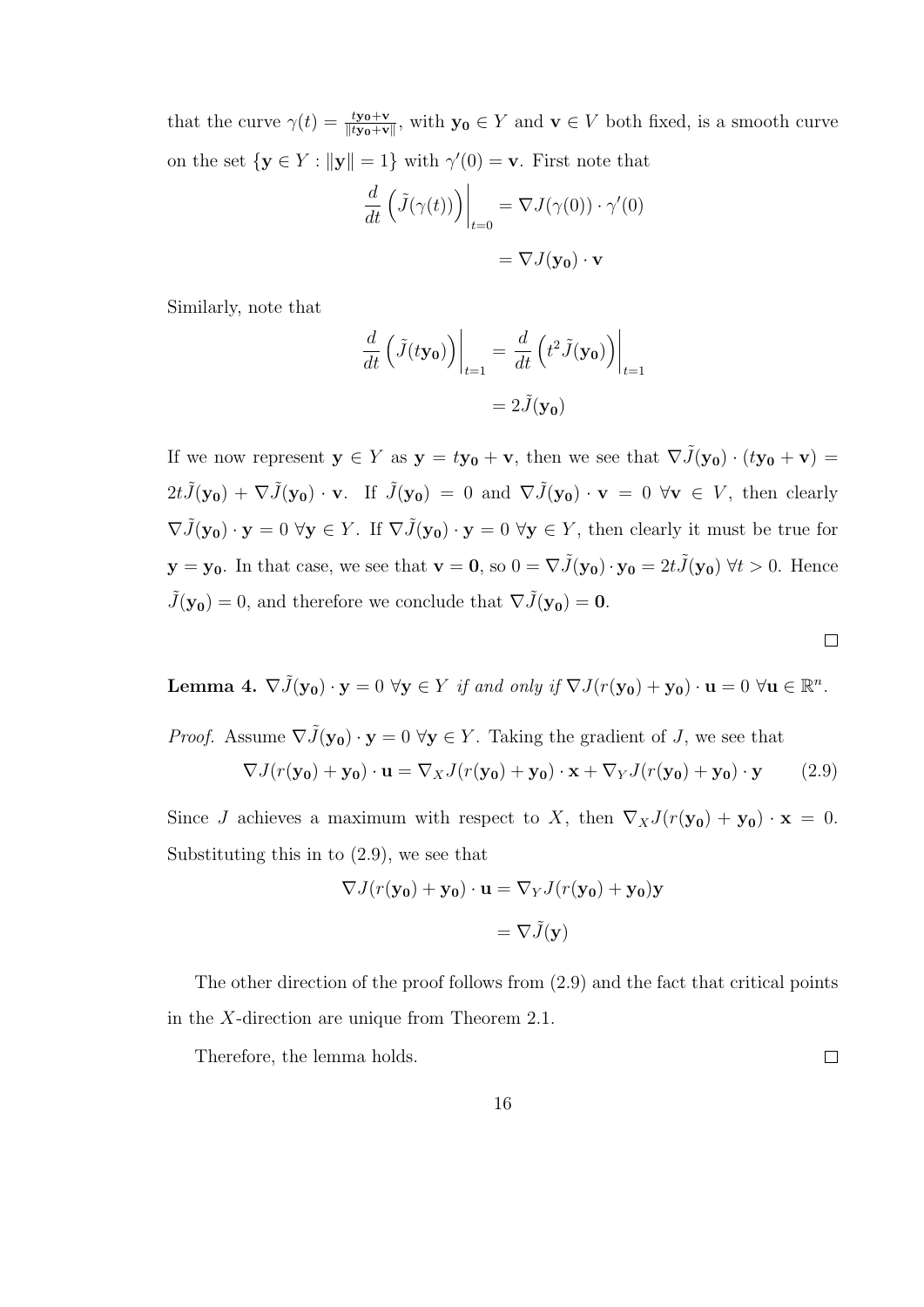Now, using these lemmas, we may provide a variational characterization of the Fučík spectrum. For the statement and proof of this theorem, we adopt the notation  $\tilde{J}_b$ , to highlight the fact that the functional  $\tilde{J}$  takes b as a parameter. There is no difference between  $\tilde{J}$  and  $\tilde{J}_b$ , but given the importance of the reliance of  $\tilde{J}$  on b to this proof, we have adopted a different notation. Furthermore, this notation is consistent with that used by Castro in [2]

**Theorem 2.2.** Let  $\lambda_k < a < \lambda_{k+1}$  and define

$$
b(a) := \sup\{b \ge a : \inf_{\|y\|=1} \tilde{J}_b(y) > 0\}.
$$

Then,

\n- 1. 
$$
(a, b(a)) \in \Sigma
$$
, as defined in (1.2), or  $b(a) = \infty$ .
\n- 2. if  $a < b < b(a)$ , then  $(a, b) \notin \Sigma$ , and
\n- 3.  $b(a) \geq \lambda_{k+1}$ .
\n

*Proof.* Assume  $b(a) < \infty$  and let  $h(b) := \inf_{\|\mathbf{y}\|=1} \tilde{J}_b(\mathbf{y})$ . It is clear from the definition of  $\tilde{J}_b$  that  $h(b)$  is nonincreasing and continuous in b. Furthermore, it is the case that  $h(b(a)) = 0$ , since if  $h(b(a)) = \epsilon > 0$ , then we can choose some  $b_1 > b(a)$  so that  $h(b_1) = \frac{\epsilon}{2}$ , contradicting the definition of  $b(a)$ . We can similarly rule out  $h(b(a)) < 0$ . If  $h(b(a)) = 0$ , then for some  $y_0 \in Y$  with  $||y_0||$ ,  $\tilde{J}_b(y_0 = 0$  is the minimum value and is achieved at  $y_0$ . This  $y_0$  is guaranteed to exists due to the compactness of the set  $\{ \mathbf{y} \in Y : ||y|| = 1 \}$  and the continuity of  $\tilde{J}_b$ . So,  $\tilde{J}_b \Big|_{||\mathbf{y}||=1}$  has a critical point with critical value is zero. By Lemma 3 this corresponds to a critical point for the unrestricted  $\tilde{J}_b$  functional. Since critical points of  $\tilde{J}_b$  correspond to critical points of  $J_b$  by Lemma 4 and the critical point is nontrivial since  $\|\mathbf{y}\| = 1$ , then  $(a, b(a)) \in \Sigma$ . If  $b < b(a)$ , then  $h(b) \neq 0$ . Since  $h(b) \neq 0$ , then the critical points of  $\tilde{J}_b\Big|_{\|\mathbf{y}\|=1}$  do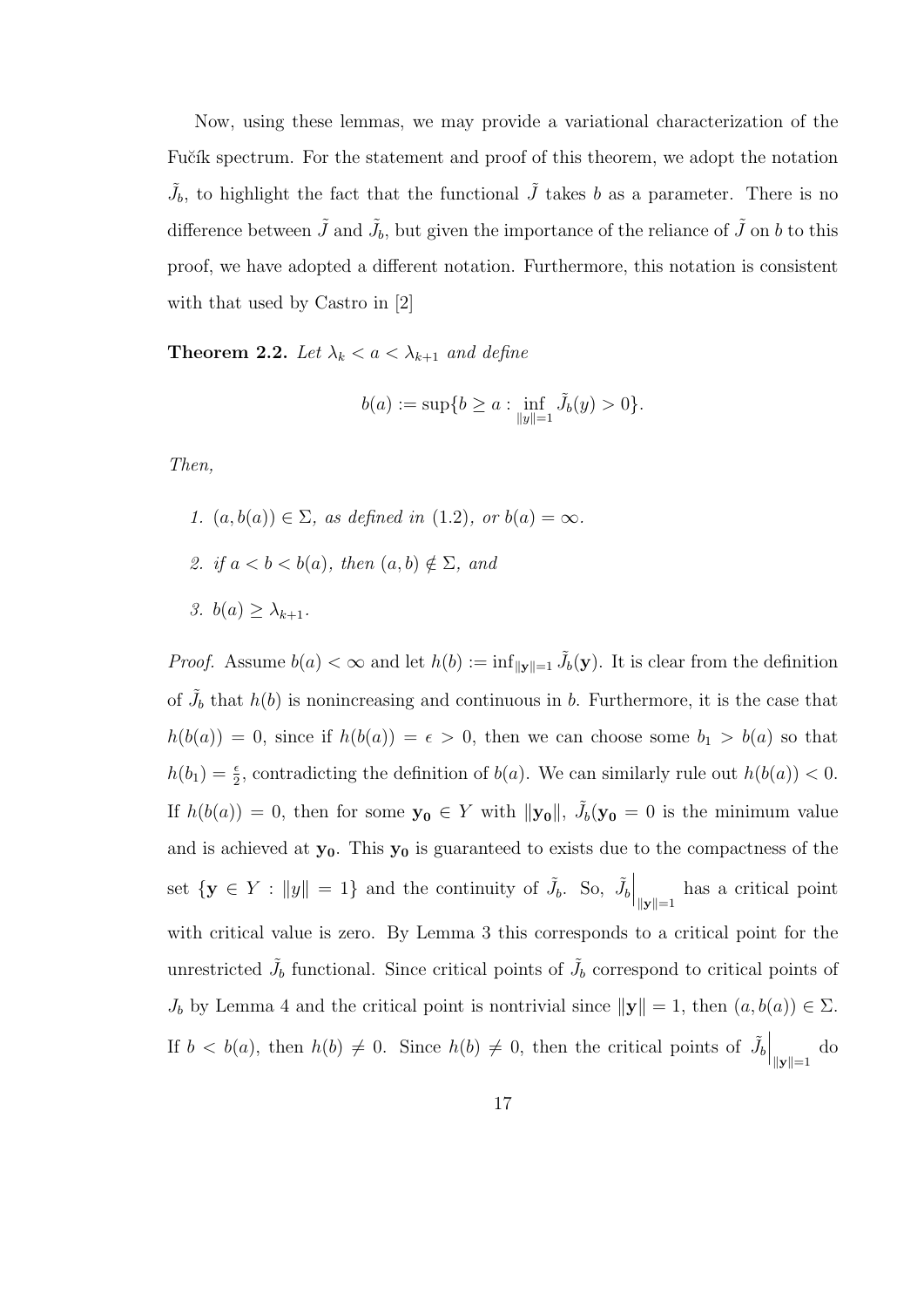not correspond to critical points of the unrestricted functional  $\tilde{J}_b$ . So,  $(a, b)$  is not a critical point of  $J_b$  and hence  $(a, b) \notin \Sigma$ . Finally, we show that  $b(a) \geq \lambda_{k+1}$  by assuming to the contrary that  $a < b(a) < \lambda_{k+1}$ . Let  $\kappa = \lambda_{k+1} - a > 0$ . Then  $\forall y \in Y$ ,

$$
\tilde{J}_b(\mathbf{y}) = J_b(r(\mathbf{y}) + \mathbf{y})
$$
\n
$$
\geq J_b(\mathbf{y})
$$
\n
$$
= \frac{1}{2} \langle A\mathbf{y}, \mathbf{y} \rangle - \frac{1}{2} a \langle \mathbf{y}^+, \mathbf{y}^+ \rangle - \frac{1}{2} b \langle \mathbf{y}^-, \mathbf{y}^- \rangle
$$
\n
$$
\geq \frac{1}{2} \lambda_{k+1} \|\mathbf{y}\|^2 - \frac{1}{2} (\lambda_{k+1} - \kappa) \|\mathbf{y}\|^2 \qquad (\lambda_{k+1} \text{ is the smallest eigenvalue on } Y.)
$$
\n
$$
= \frac{1}{2} \kappa \|\mathbf{y}\|^2
$$
\n
$$
> 0.
$$

Hence,  $\inf_{\|\mathbf{y}\|=1} \tilde{J}_b(\mathbf{y}) > 0$ , a contradiction to our definition of  $b(a)$ , so  $b(a) \geq \lambda_{k+1}$ .  $\Box$ 

Now, using the variational approach, we wish to identify a functional,  $E(\mathbf{u})$ , so that  $\nabla E(\mathbf{u}) = 0$  is exactly (1.1). Let

$$
E(\mathbf{u}) = J(\mathbf{u}) - G(\mathbf{u}), \text{ where } \nabla G(\mathbf{u}) = g(\mathbf{u}).
$$

We easily see that, in light of Lemma 1, this is the appropriate functional.

Consider the functional  $E(\mathbf{u})$  restricted to the subspace X. If we assume that  $g(\mathbf{u})$  is bounded, then, due to (2.4), we can conclude that

$$
E(\mathbf{x}) \le -\epsilon \|\mathbf{x}\|^2 + M\|\mathbf{x}\|,\tag{2.10}
$$

and therefore  $E(\mathbf{x})$  is anticoercive on X.

Now consider  $E(\mathbf{x})$  restricted to the set  $\mathcal{Y} := \{r(\mathbf{y}) + \mathbf{y} : y \in Y\}$ . Note first that

$$
\tilde{J}(\mathbf{y}) = \tilde{J}\left(\|\mathbf{y}\| \frac{\mathbf{y}}{\|\mathbf{y}\|}\right)
$$

$$
= \|\mathbf{y}\|^2 \tilde{J}(\hat{\mathbf{y}}),
$$
(2.11)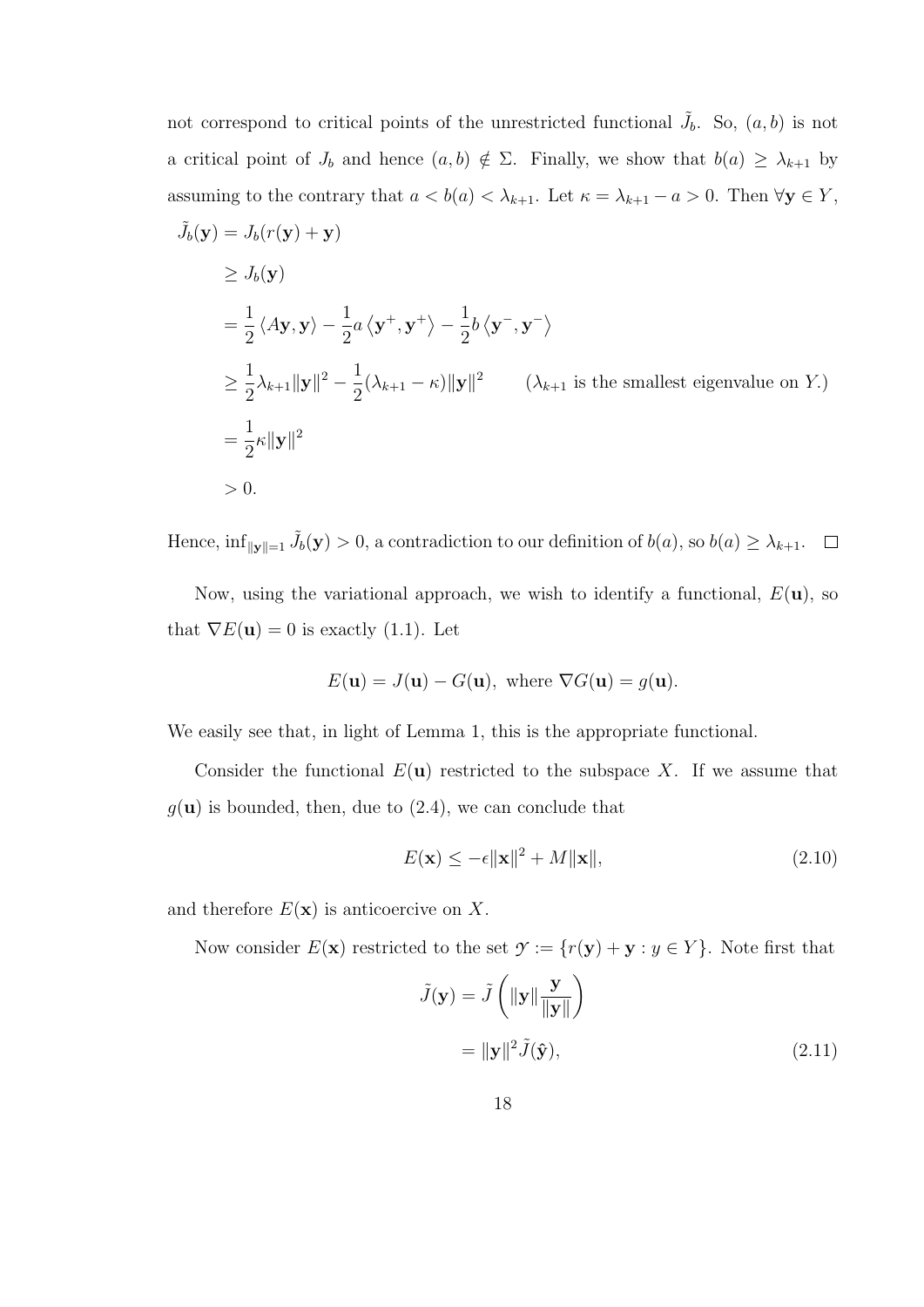and so if  $\inf_{\|\mathbf{y}\|=1} \tilde{J}(\mathbf{y}) \geq \epsilon$ , we conclude that  $\tilde{J}(\mathbf{y}) \geq \epsilon \|\mathbf{y}\|^2$ .

Now, recalling that  $r(y)$  satisfies (2.5), we can rearrange (2.5) to show that  $||r(\mathbf{y})|| \le M'||\mathbf{y}||$ , for some  $M' > 0$ .

Combining these results, we see that

$$
E(r(\mathbf{y}) + \mathbf{y}) \ge \epsilon \|\mathbf{y}\|^2 - M\|r(\mathbf{y}) + \mathbf{y}\|
$$
  
\n
$$
\ge \epsilon \|\mathbf{y}\|^2 - M(\|r(\mathbf{y})\| + \|\mathbf{y}\|)
$$
  
\n
$$
\ge \epsilon \|\mathbf{y}\|^2 - M(M' + 1)\|\mathbf{y}\|.
$$
\n(2.12)

if  $\inf_{\|\mathbf{y}\|=1} \tilde{J}_b(\mathbf{y}) \geq \epsilon$ . It follows that there exists some R sufficiently large such that,

$$
\sup_{\|\mathbf{x}\|=R} E(\mathbf{x}) < \inf_{\mathbf{y}\in\mathcal{Y}} E(\mathbf{y}).
$$

On the issue of existence of solutions, we need also to establish an appropriate compactness condition for our functional. In particular, we wish to show that the functional satisfies (PS), which depends on whether our parameter values are in the Fučík spectrum. When  $(a, b) \in \Sigma$ , we show that (LLM) is sufficient to establish compactness.

**Theorem 2.3.** If  $(a, b) \notin \Sigma$  or if both  $(a, b) \in \Sigma$  and (LLM) is satisfied then the functional  $E : \mathbb{R}^n \to \mathbb{R}$  defined by

$$
E(\mathbf{u}) = \frac{1}{2} \langle A\mathbf{u}, \mathbf{u} \rangle - \frac{a}{2} \langle \mathbf{u}^+, \mathbf{u}^+ \rangle - \frac{b}{2} \langle \mathbf{u}^-, \mathbf{u}^- \rangle - \langle G(\mathbf{u}), \mathbf{u} \rangle
$$

satisfies (PS).

*Proof.* We wish to show that, given  $\{x_k\}_{k=1}^{\infty}$  such that  $\{E(x_k)\}_{k=1}^{\infty}$  is bounded and  $\nabla E(\mathbf{x_k}) \to 0$ ,  $\{\mathbf{x_k}\}_{k=1}^{\infty}$  has a convergent subsequence. Since we are working in  $\mathbb{R}^n$ , it suffices to show that  $\{x_k\}_{k=1}^{\infty}$  is bounded.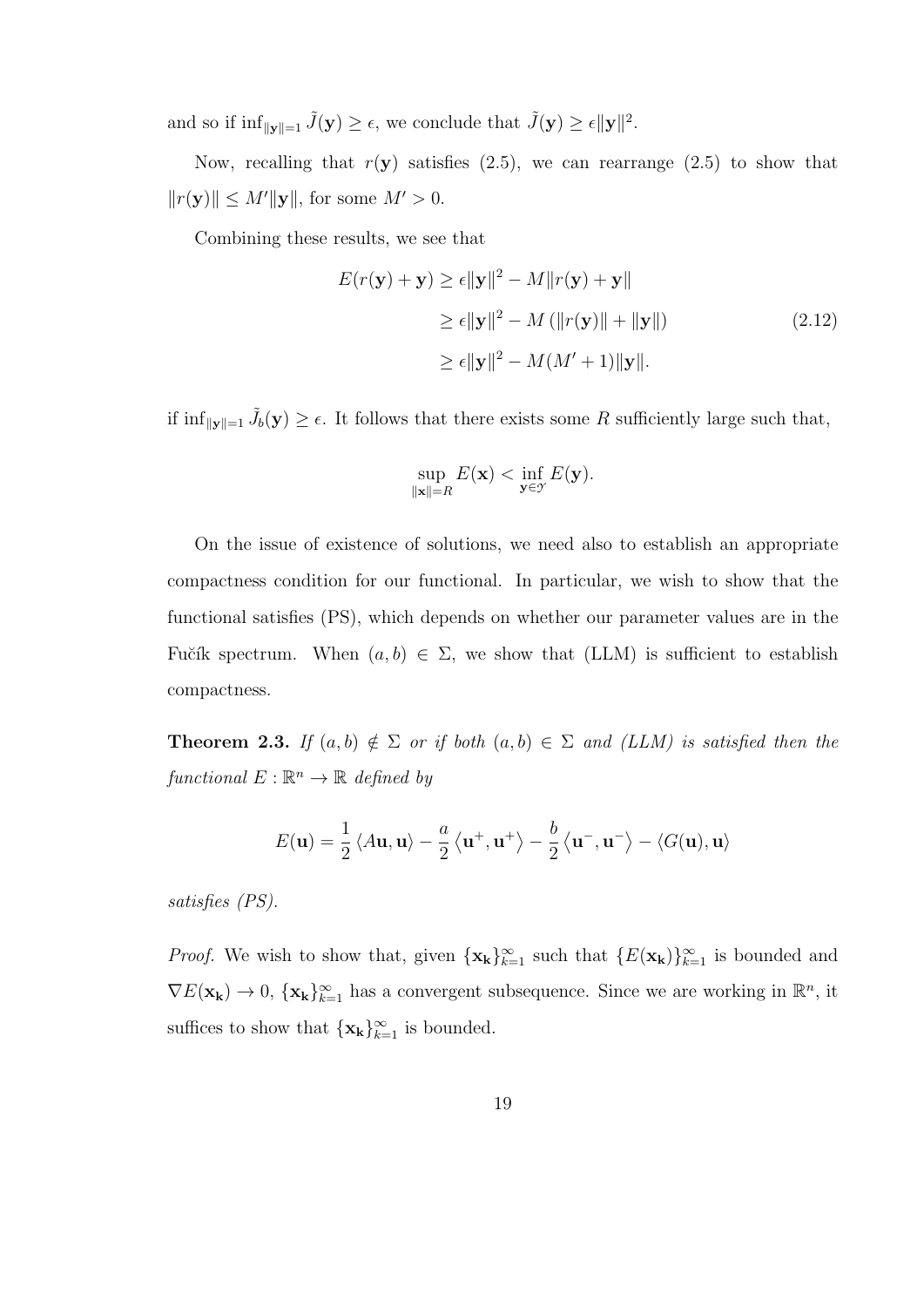Assume to the contrary that  ${x_k}_{k=1}^{\infty}$  is not a bounded sequence. Then without loss of generality,  $\|\mathbf{x}_{k}\| \to \infty$  so let  $\hat{\mathbf{x}}_{k} = \frac{\mathbf{x}_{k}}{\|\mathbf{x}_{k}\|}$  $\frac{\mathbf{x_k}}{\|\mathbf{x_k}\|}$ . Then there exists a subsequence,  ${\{\hat{\mathbf{x}}_k\}}_{k=1}^{\infty}$  and an  $\hat{\mathbf{x}}$  such that  $\hat{\mathbf{x}}_k \to \hat{\mathbf{x}}$ . By the continuity of the norm,  $\|\hat{\mathbf{x}}\| = 1$ . Dividing the functional equation through by  $\|{\bf x}_{\bf k}\|,$  we see that

$$
\frac{\nabla E(\mathbf{x_k})}{\|\mathbf{x_k}\|} = A\hat{\mathbf{x}}_{\mathbf{k}} - a\hat{\mathbf{x}}_{\mathbf{k}}^+ + b\hat{\mathbf{x}}_{\mathbf{k}}^- - \frac{g(\mathbf{x_k})}{\|\mathbf{x_k}\|}.
$$

Letting  $k \to \infty$ , we get that

$$
0 = A\hat{\mathbf{x}} - a\hat{\mathbf{x}}^{+} + b\hat{\mathbf{x}}^{-}
$$
\n
$$
(2.13)
$$

a contradiction if  $(a, b) \notin \Sigma$ . If  $(a, b) \in \Sigma$ , we note that  $\hat{\mathbf{x}}$  is an eigenvector, and then we consider the equation

$$
\langle \nabla E(\hat{\mathbf{x}}_{k}), \hat{\mathbf{x}} \rangle = \langle A\hat{\mathbf{x}}_{k}, \hat{\mathbf{x}} \rangle - a \langle \hat{\mathbf{x}}_{k}^{+}, \hat{\mathbf{x}} \rangle + b \langle \hat{\mathbf{x}}_{k}^{-}, \hat{\mathbf{x}} \rangle - \langle g(\hat{\mathbf{x}}_{k}), \hat{\mathbf{x}} \rangle
$$

Since A is symmetric and  $\hat{\mathbf{x}}$  satisfies (2.13), we may rewrite the equation as

$$
\langle \nabla E(\hat{\mathbf{x}}_{\mathbf{k}}), \hat{\mathbf{x}} \rangle = a\left( \left\langle \hat{\mathbf{x}}_{\mathbf{k}}, \hat{\mathbf{x}}^{+} \right\rangle - \left\langle \hat{\mathbf{x}}_{\mathbf{k}}^{+}, \hat{\mathbf{x}} \right\rangle \right) - b\left( \left\langle \hat{\mathbf{x}}_{\mathbf{k}}, \hat{\mathbf{x}}^{-} \right\rangle - \left\langle \hat{\mathbf{x}}_{\mathbf{k}}^{-}, \hat{\mathbf{x}} \right\rangle \right) - \langle g(\hat{\mathbf{x}}_{\mathbf{k}}), \hat{\mathbf{x}} \rangle
$$

Taking a limit of each side as  $k \to \infty$  and using the continuity of  $(\cdot)^{\pm}$ , we conclude that

$$
\lim_{k \to \infty} \langle g(\hat{\mathbf{x}}_{k}), \hat{\mathbf{x}} \rangle = 0,
$$

which is a contradiction of (LLM). Therefore,  $\{x_k\}_{k=1}^{\infty}$  is a bounded sequence in  $\mathbb{R}^n$ which implies that it has a converging subsequence. So  $\{x_k\}_{k=1}^{\infty}$  satisfies (PS).  $\Box$ 

Now, given properties of the functional  $E$ , our variational characterization, and the Palais-Smale compactness condition, now we need only show one last lemma before applying the saddle point theorem.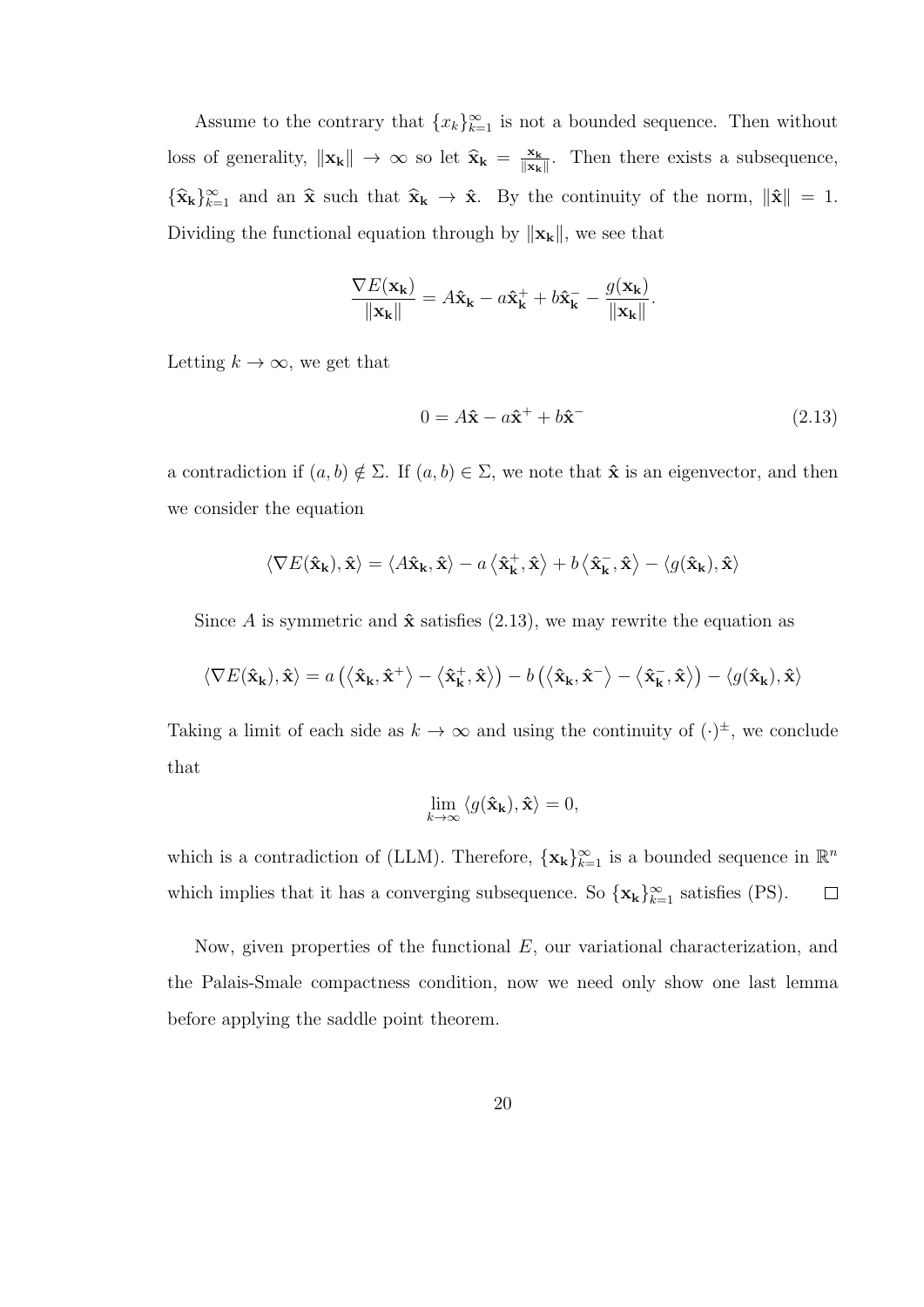Lemma 5. Let

$$
\Gamma := \left\{ \gamma : B_R(0) \subseteq X \to H : \gamma \mid_{\partial B_R(0)} (\mathbf{x}) = \mathbf{x}, \gamma \in C \right\}.
$$

Then,

$$
\inf_{\gamma \in \Gamma} \sup_{\mathbf{x} \in B_R} E(\gamma(\mathbf{x})) > \sup_{\mathbf{x} \in \partial B_R} E(\mathbf{x}).
$$

*Proof.* Let  $\gamma : \overline{B_R(0)} \subseteq X \to H$  be a continuous function such that  $\gamma(\partial B_R(0)) =$  $\{(\mathbf{x}, \mathbf{y}) : \mathbf{y} = \mathbf{0}, ||\mathbf{x}|| = R\}.$  Let  $\gamma(\mathbf{x}) = \gamma_X(\mathbf{x}) + \gamma_Y(\mathbf{x})$  where  $\gamma_X(\mathbf{x}) \in X$  and  $\gamma_Y(\mathbf{x}) \in Y$ . In order to show that  $\gamma(\overline{B_R(0)}) \cap \mathcal{Y} \neq \emptyset$ , we wish to find  $\mathbf{x} \in X$  so that  $\gamma_X(\mathbf{x}) = r(\gamma_Y(\mathbf{x}))$ . Let  $F(\mathbf{x}) = \gamma_X(\mathbf{x}) - r(\gamma_Y(\mathbf{x}))$ . Now, let  $h(\mathbf{x}, t) = tF(\mathbf{x}) + (1-t)\mathbf{x}$ . Note first that if  $x \in \partial B_R(0)$ , then  $F(\mathbf{x}) = \mathbf{x} \neq 0$ , so  $h(\mathbf{x}, t) = t\mathbf{x} + (1 - t)\mathbf{x} = 1$  for  $x \in \partial B_R(0)$ . Then  $\deg(F, \overline{B_R(0)}, 0) = \deg(I, \overline{B_R(0)}, 0) = 1$ , and hence,

$$
\inf_{\gamma \in \Gamma} \sup_{\mathbf{x} \in B_R} E(\gamma(\mathbf{x})) \ge \inf_{\mathbf{y} \in \gamma} E(\mathbf{y})
$$

| sup                           | $E(\mathbf{x})$ |
|-------------------------------|-----------------|
| $\mathbf{x} \in \partial B_R$ |                 |

 $\Box$ 

Theorem 2.4. Under the hypotheses of Theorem 2.3, there exists a solution to (1.1), where  $g(\mathbf{u})$  is a bounded gradient vector field.

*Proof.* Recall that the functional  $E$  satisfies (PS) due to Theorem 2.3 and that

$$
\inf_{\gamma \in \Gamma} \sup_{\mathbf{x} \in B_R} E(\gamma(\mathbf{x})) > \sup_{\mathbf{x} \in \partial B_R} E(\mathbf{x}),
$$

due to Lemma 5. Hence by the saddle point theorem, if

$$
\Gamma := \{ \gamma : B_R(0) \subseteq X \to H : \gamma \mid_{\partial B_R(0)} (\mathbf{x}) = (\mathbf{x}, 0), \gamma \in C \}
$$

and

$$
d:=\inf_{\gamma\in\Gamma}\sup_{\mathbf{x}\in X}E(\gamma(\mathbf{x})),
$$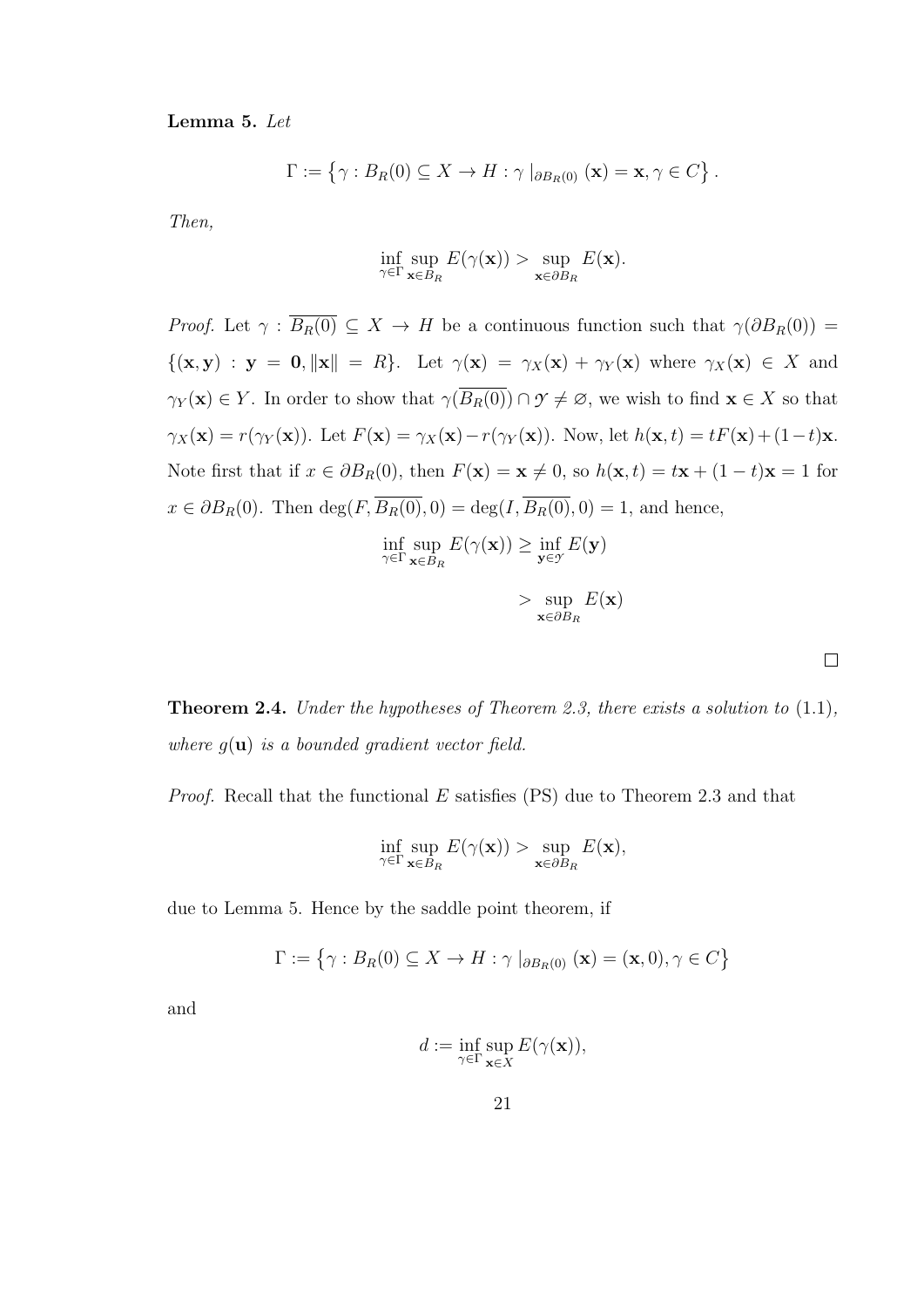then d is a critical value. Hence, for some  $\mathbf{u_0} \in \mathbb{R}^n$ ,  $\nabla E(\mathbf{u_0}) \cdot \mathbf{v} = 0$  for all  $\mathbf{v} \in \mathbb{R}^n$ . Hence,  $\nabla E(\mathbf{u_0}) \equiv 0$ , so  $\mathbf{u_0} \in \mathbb{R}^n$  is a solution to  $A\mathbf{u} - a\mathbf{u}^+ - b\mathbf{u}^- - g(\mathbf{u}) = 0$ .  $\Box$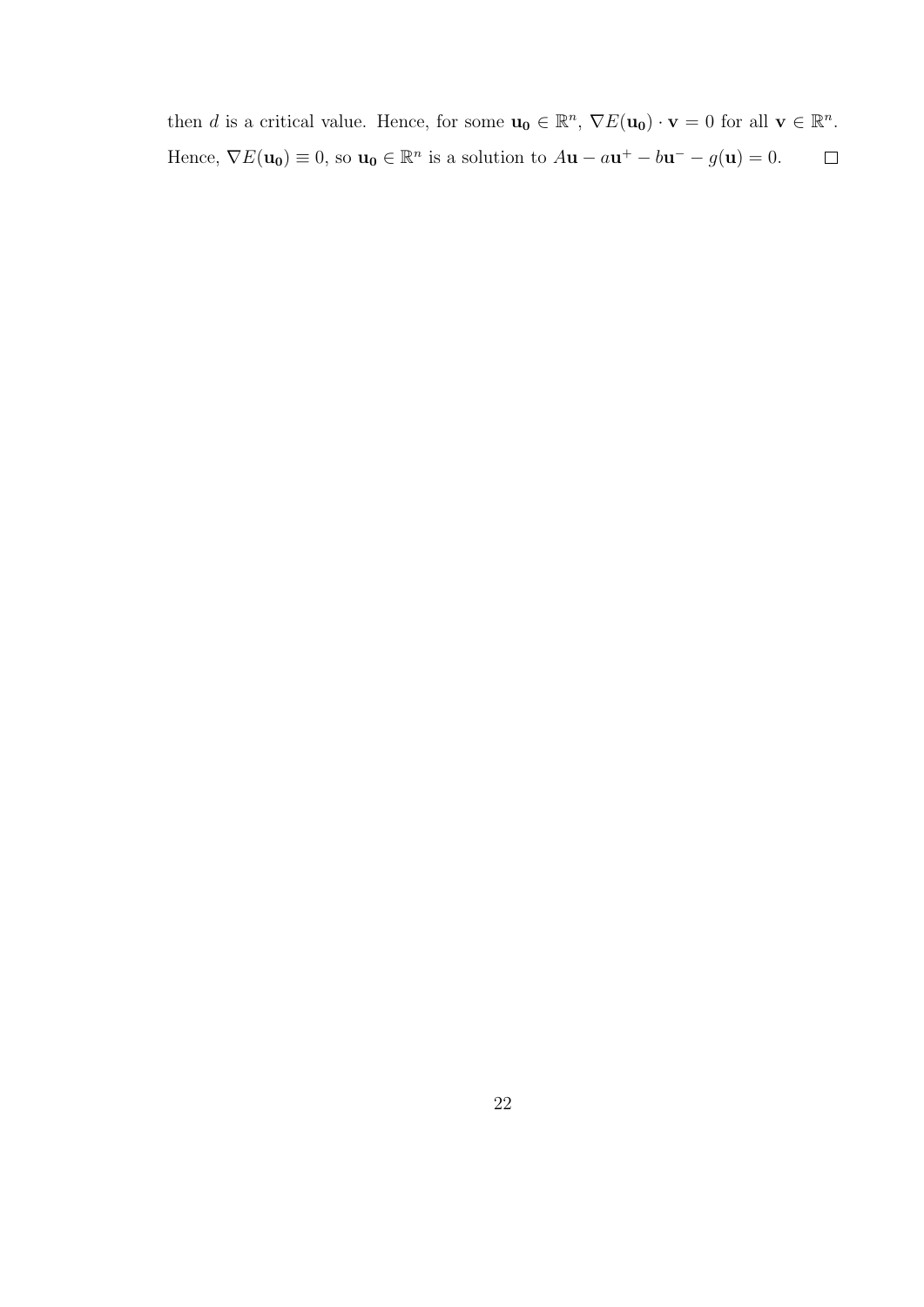## Chapter 3: ODE Case

In the differential equations case, the problem of interest is the boundary value problem,

$$
\begin{cases}\n-u'' = au^+ - bu^- + g(u) \\
u(0) = u(2\pi) \\
u'(0) = u'(2\pi)\n\end{cases}
$$
\n(3.1)

where  $u^+(x) = \max\{u(x), 0\}$  and  $u^-(x) = \max\{-u(x), 0\}.$ 

The method of proving existence of solutions follows just as it did in the previous chapter. It is worth noting that much of the geometry of the functional is exactly as it was before, with only a few exceptions which will be noted. Where the computations are nearly identical, the reader will be referred to the computations in the previous chapter, and only the final result will be given. The major difference in the ODE case is proving the Palais-Smale condition, which turns out to be substantially more difficult. One might expect this, given that we are now trying to prove a compactness condition for an infinite dimensional space.

**Lemma 6.** Let  $J: H \to \mathbb{R}$  be given by

$$
J(u) = \frac{1}{2} \int_0^{2\pi} (u')^2 dt - \frac{a}{2} \int_0^{2\pi} (u^+)^2 dt - \frac{b}{2} \int_0^{2\pi} (u^-)^2 dt.
$$

Then

$$
\nabla J(\mathbf{u}) \cdot \mathbf{v} = \int_0^{2\pi} u'v' dt - a \int_0^{2\pi} u^+ v dt + b \int_0^{2\pi} u^- v dt.
$$

This lemma is justified by a more general theorem.

**Theorem 3.1.** Let  $g : \mathbb{R} \to \mathbb{R}$  be a  $C^1(\mathbb{R})$  function. Consider  $F : H \to \mathbb{R}$  given by  $F(u) = \int_0^{2\pi} g(u) dt$ . Then F is  $C^1(\mathbb{R})$  with  $\nabla F \cdot v = \int_0^{2\pi} g'(u)v dt$ .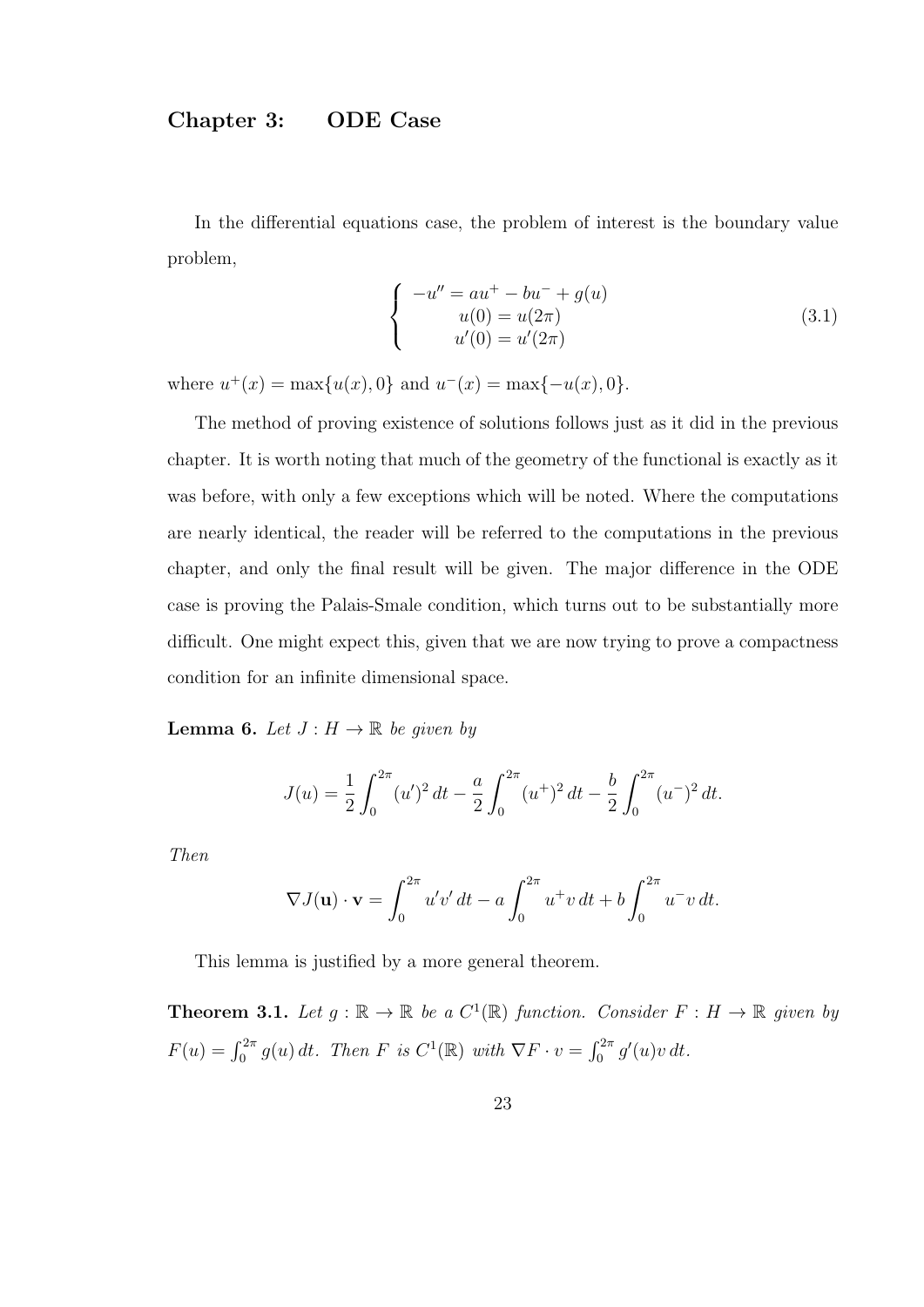Proof. Note first that

$$
\left| F(u) - F(u_0) - \int_0^{2\pi} g'(u_0)(u - u_0) dt \right| = \left| \int_0^{2\pi} g(u) - g(u_0) - g'(u_0)(u - u_0) dt \right|
$$
  
= 
$$
\left| \int_0^{2\pi} g'(\tilde{u})(u - u_0) - g'(u_0)(u - u_0) dt \right|,
$$

where  $\tilde{u}(x)$  is the function guaranteed by the Mean Value Theorem such that  $\tilde{u}(x)$  is between  $u(x)$  and  $u_0(x)$  and  $g(u) - g(u_0) = g'(\tilde{u}(x))(u - u_0)$ . Then

$$
\left| F(u) - F(u_0) - \int_0^{2\pi} g'(u_0)(u - u_0) dt \right| \leq \int_0^{2\pi} |g'(\tilde{u}) - g'(u_0)| |u - u_0| dt
$$
  

$$
\leq \|g'(\tilde{u}) - g'(u_0)\|_{L^2} \|u - u_0\|_{L^2}
$$

Therefore,

$$
\lim_{\|u-u_0\|_H\to 0} \frac{\left|F(u)-F(u_0)-\int_0^{2\pi} g'(u)v\,dt\right|}{\|u-u_0\|_H} \le \lim_{\|u-u_0\|_H\to 0} \frac{\|g'(\tilde{u})-g'(u_0)\|_{L^2}\|u-u_0\|_{L^2}}{\|u-u_0\|_{L^2}}\le \lim_{\|u-u_0\|_H\to 0} \|g'(\tilde{u})-g'(u_0)\|_{L^2}= 0,
$$

since  $\tilde{u}(x)$  is between  $u(x)$  and  $u_0(x)$  and  $\tilde{u} \to u_0$  uniformly in  $C[0, 2\pi]$ . Hence, F is differentiable with  $\nabla F(u) \cdot v = \int_0^{2\pi} g'(u)v \, dt$ .  $\Box$ 

This theorem allows us to reduce the problem of finding a derivative of our functional to a single-variable problem. Therefore, recall that if  $f(x) = \frac{1}{2}(x^{\pm})^2$ , then  $f'(x) = \pm x^{\pm}$ . Therefore J is differentiable with derivative

$$
\nabla J(u) \cdot c = \int_0^{2\pi} u'v' dt - a \int_0^{2\pi} u^+ v dt + b \int_0^{2\pi} u^- v dt
$$

As before, we wish to establish an inequality which will make the proofs of several parts of the theorem quite simple.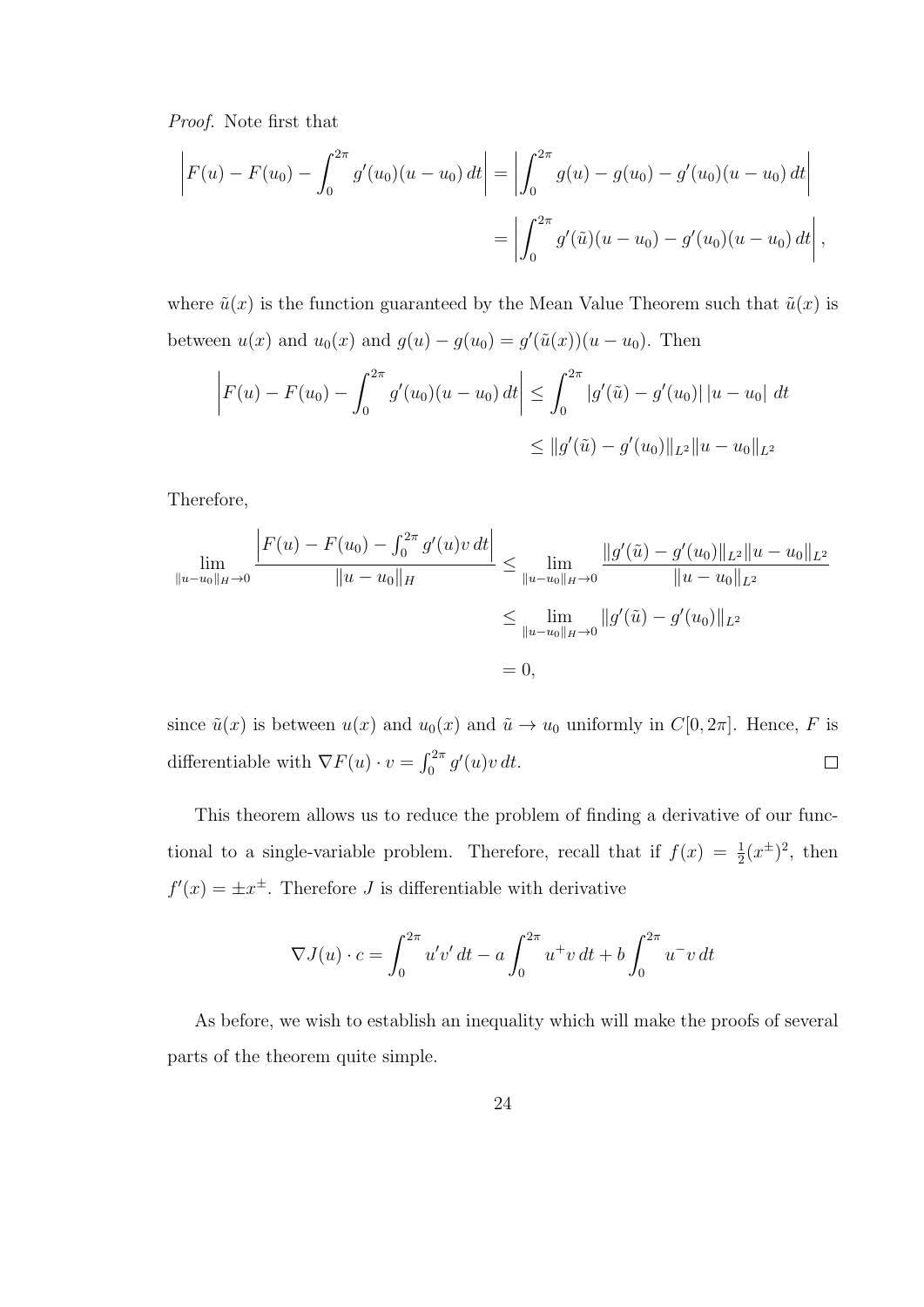**Lemma 7.** Choose  $\epsilon$  such that  $a = (1 + \epsilon)\lambda_k$ . Let  $\delta = \min\left\{\frac{\epsilon}{2}\lambda_k, \frac{\epsilon}{2}\right\}$  $\frac{\epsilon}{2}$  and let  $D =$  $\langle \nabla J(x_2 + y_2) - \nabla J(x_1 + y_1), x_2 - x_1 \rangle$ . Then,

$$
D \leq -\delta \|x_2 - x_1\|_H^2 + s(\|x_2 - x_1\|_{L^2} + \|y_2 - y_1\|_{L^2}) \|y_2 - y_1\|_{L^2}
$$

Proof. We proceed just as in the proof of Lemma 2. The same calculations as before will show that

$$
D \le ||x_2' - x_1'||_{L^2}^2 - a||x_2 - x_1||_{L^2} + s(||x_2 - x_1||_{L^2} + ||y_2 - y_1||_{L^2})||y_2 - y_1||_{L^2}
$$

Now we choose  $\epsilon$  such that  $a = (1 + \epsilon)\lambda_k$ . If we then examine the first piece of the right-hand side, we find that

$$
||x_2' - x_1'||_{L^2}^2 = \int_0^{2\pi} (x_2' - x_1')^2 dt
$$
  
\n
$$
= \left(1 + \frac{\epsilon}{2}\right) \int_0^{2\pi} (x_2' - x_1')^2 dt - \frac{\epsilon}{2} \int_0^{2\pi} (x_2' - x_1')^2 dt
$$
  
\n
$$
\leq \left(1 + \frac{\epsilon}{2}\right) \lambda_k \int_0^{2\pi} (x_2 - x_1)^2 dt - \frac{\epsilon}{2} \int_0^{2\pi} (x_2' - x_1')^2 dt
$$
 (3.3)

since  $\lambda_k$  is the largest eigenvalue on X. Now, making the substitution  $a = (1 + \epsilon)\lambda_k$ , we note that

$$
||x'_{2} - x'_{1}||_{L^{2}}^{2} - a||x_{2} - x_{1}||_{L^{2}} \leq \left(1 + \frac{\epsilon}{2}\right)\lambda_{k}\int_{0}^{2\pi}(x_{2} - x_{1})^{2} dt - \frac{\epsilon}{2}\int_{0}^{2\pi}(x'_{2} - x'_{1})^{2} dt
$$

$$
- (1 + \epsilon)\lambda_{k}\int_{0}^{2\pi}(x_{2} - x_{1})^{2} dt
$$

$$
= -\frac{\epsilon}{2}\lambda_{k}\int_{0}^{2\pi}(x_{2} - x_{1})^{2} dt - \frac{\epsilon}{2}\int_{0}^{2\pi}(x'_{2} - x'_{1})^{2} dt
$$

$$
\leq -\delta\left(\int_{0}^{2\pi}(x_{2} - x_{1})^{2} dt + \int_{0}^{2\pi}(x'_{2} - x'_{1})^{2} dt\right)
$$

$$
= -\delta||x_{2} - x_{1}||_{H}.
$$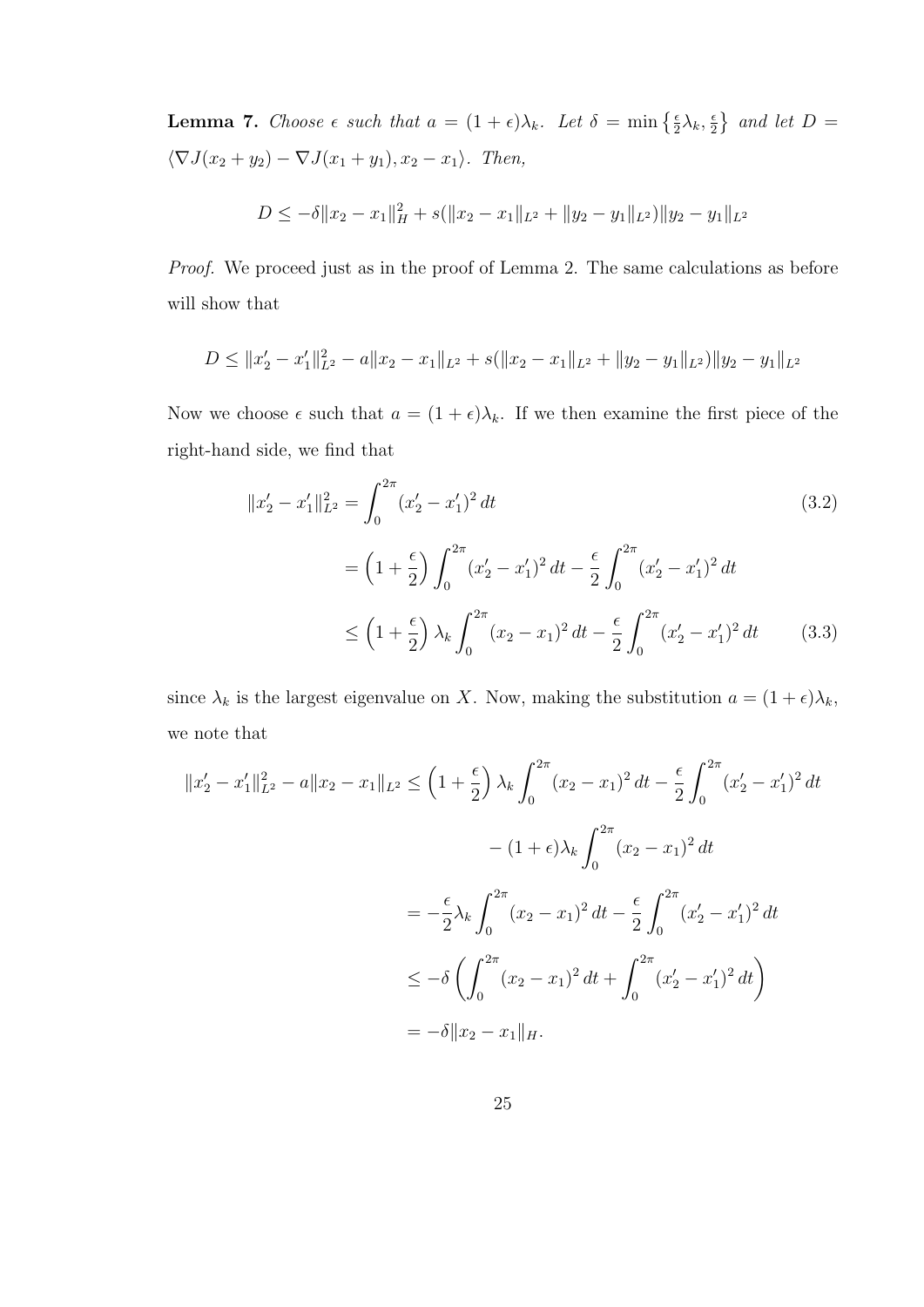Substituting this back into the original inequality, we conclude that

$$
D \leq -\delta \|x_2 - x_1\|_H^2 + s(\|x_2 - x_1\|_{L^2} + \|y_2 - y_1\|_{L^2}) \|y_2 - y_1\|_{L^2}
$$

 $\Box$ 

as claimed.

Now we proceed as before with a theorem about the properties of a functional J. We recall that the eigenvectors of the second derivative operator are  $\{sin(nx)\}\$  with corresponding eigenvalues  $\{n^2\}$  for n a non-negative integer.

**Theorem 3.2.** Let L be the second derivative operator with eigenvalues  $\lambda_1 \leq \lambda_2 \leq$  $\ldots \leq \lambda_n \leq \ldots$  and corresponding eigenfunctions  $\{\phi_1, \phi_2, \ldots, \phi_n, \ldots\}$ . Given  $\lambda_k < a <$  $\lambda_{k+1}$  define  $X := \text{span} \{ \phi_1, \phi_2, \dots, \phi_k \}$  and  $Y := \text{span} \{ \phi_{k+1}, \phi_{k+2}, \dots, \phi_n, \dots \} = X^{\perp}$ . Let  $J: H \to \mathbb{R}$  be defined as

$$
J(u) = \frac{1}{2} \int_0^{2\pi} (u')^2 dt - \frac{a}{2} \int_0^{2\pi} (u^+)^2 dt - \frac{b}{2} \int_0^{2\pi} (u^-)^2 dt
$$

Then,

- 1. For fixed  $y \in Y$ , J is concave and anticoercive on the set  $y + X$  and achieves a unique maximum.
- 2. There exists a continuous function,  $r: Y \to X$  such that,
	- (a)  $\tilde{J}(y) = J(r(y) + y) = \max\{J(y + x) : x \in X\},\$
	- (b)  $\tilde{J} \in C^1(Y,\mathbb{R}),$  and
	- (c) given  $t \geq 0$ ,  $r(ty) = tr(y)$  and  $\tilde{J}(ty) = t^2 \tilde{J}(y)$   $\forall y \in Y$ .

*Proof.* As in (2.4), we may conclude that that for fixed  $y \in Y$ ,

$$
\langle \nabla J(x_2 + y) - \nabla J(x_1 + y), x_2 - x_1 \rangle_{L^2} \leq -\delta \| x_2 - x_1 \|_{H}^2,
$$

and hence we conclude that J is concave and anticoercive on the set  $y + X$ .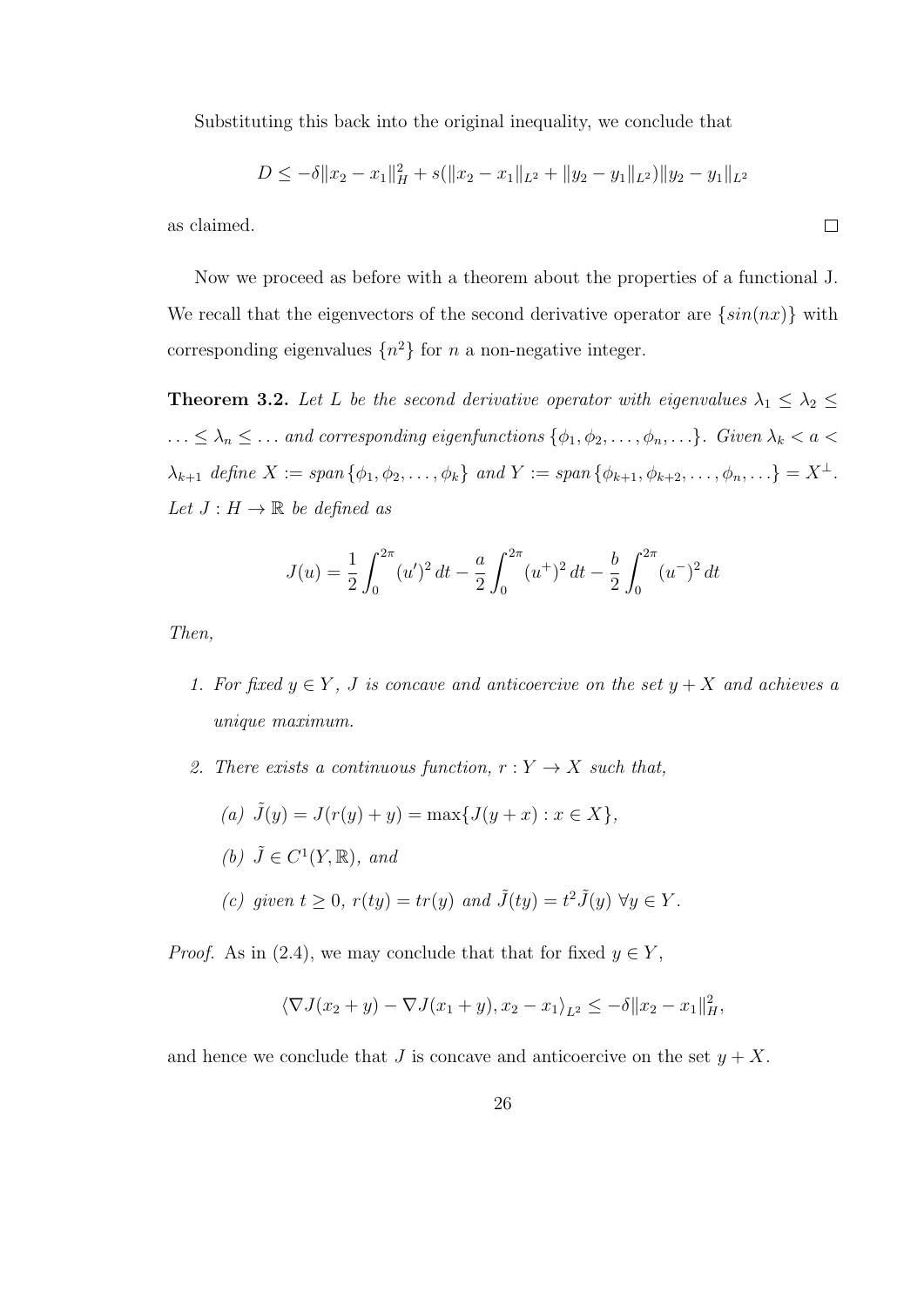Similarly, to show that  $r(y)$  is a continuous function, we use the same substitution as in (2.5) (along with the fact that  $\|\cdot\|_{L^2} \le \|\cdot\|_H$ ) and conclude that,

$$
\left(\frac{s+\sqrt{s^2+4\epsilon s}}{2\epsilon}\right) \|y_2-y_1\|_{L^2}.
$$
\n(3.4)

So  $r(y)$  is continuous in  $L^2$ . Note also that if  $\{y_k\}_{k=1}^{\infty}$  is a bounded sequence in H, then  $\{y_k\}_{k=1}^{\infty}$  has a convergent subsequence in  $L^2$ , call it  $\{y_{k_i}\}_{i=1}^{\infty}$ , which by the previous inequality gives us that  $\{r(y_{k_i})\}_{i=1}^{\infty}$  converges in H.

The proofs of parts  $2(b)$  and  $2(c)$  of the theorem follow exactly as in  $(2.6)$ ,  $(2.7)$ , and (2.8). These two final parts conclude the proof of the theorem.  $\Box$ 

The variational characterization exhibited in 2.2 remains almost exactly the same, with one detail needing to be checked. In the finite dimensional case, we used the compactness of the set  $\{y \in \mathbb{R}^n : ||y|| = 1\}$  to show that  $\inf_{||y||=1} \tilde{J}_b(y)$  was achieved at some y with  $\|\mathbf{y}\| = 1$ . In the infinite dimensional case, we must argue that such a y exists.

Let  $\{y_k\}_{k=1}^{\infty}$  be a minimizing sequence with  $||y_k||_{L^2} = 1$  such that  $\tilde{J}(y_n) \searrow$  $\inf_{\|y\|_{L^2}=1} \tilde{J}_b(y)$ . Since  $\{y_k\}_{k=1}^{\infty}$  is a minimizing sequence, then  $\{2\tilde{J}_b(y_k)\}_{k=1}^{\infty}$  is bounded above. Let  $M > 2\tilde{J}_b(y_k)$  for all k. Then,

$$
M > 2\tilde{J}_b(y_k)
$$
  
\n
$$
\geq 2J_b(y_k)
$$
  
\n
$$
= \int_0^{2\pi} (y'_k)^2 dt - a \int_0^{2\pi} (y_k^+)^2 dt - b \int_0^{2\pi} (y_k^-)^2 dt.
$$

Since  $||y_k||_{L^2} = 1$ , then the two rightmost integrals are bounded, and hence

$$
\int_0^{2\pi} \left(y_k'\right)^2 dt < \infty.
$$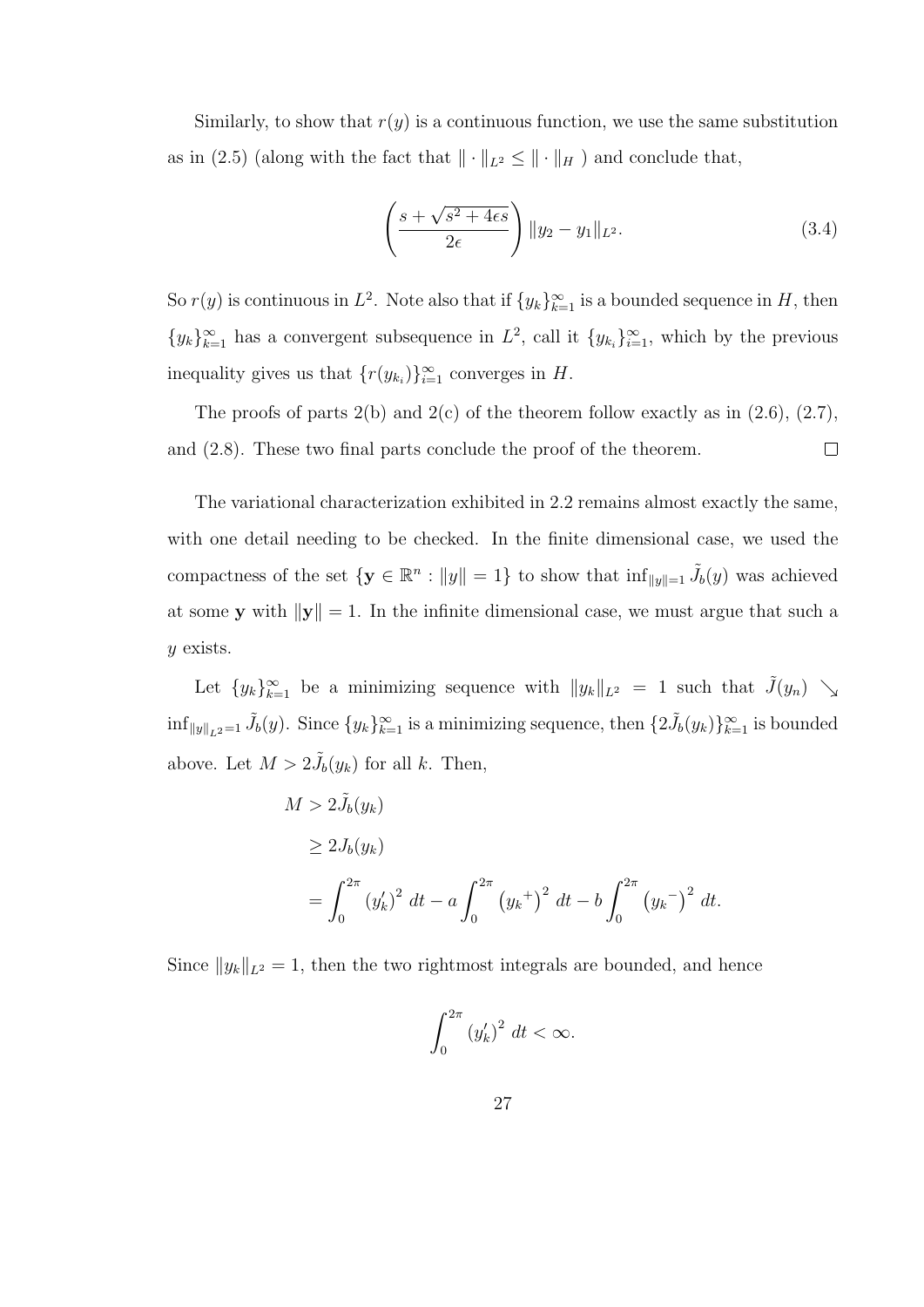Therefore,  $||y_k||_H$  is bounded for all k. Since H embeds compactly in  $C[0, 2\pi]$ , there must be a subsequence of  $\{y_k\}_{k=1}^{\infty}$  that converges in  $C[0, 2\pi]$ . Also, without loss of generality,  $r(y_k) \rightarrow r(y)$  in H by (3.4). We also note that, due to weak lower semicontinuity,

$$
\liminf_{k \to \infty} \int_0^{2\pi} ((r(y_k) + y_k)')^2 dt \ge \int_0^{2\pi} ((r(y) + y')^2 dt).
$$

Hence,

$$
2 \inf_{\|y\|_{L^2}=1} \tilde{J}_b(y) = \liminf_{k \to \infty} \left( \int_0^{2\pi} \left( (r(y_k) + y_k)' \right)^2 dt - a \int_0^{2\pi} \left( (r(y_k) + y_k)^+ \right)^2 dt \right)
$$
  

$$
-b \int_0^{2\pi} \left( (r(y_k) + y_k)^- \right)^2 dt \right)
$$
  

$$
\geq \int_0^{2\pi} \left( (r(y) + y)'\right)^2 dt - a \int_0^{2\pi} \left( (r(y) + y)^+ \right)^2 dt
$$
  

$$
-b \int_0^{2\pi} \left( (r(y) + y)^- \right)^2 dt
$$
  

$$
= 2\tilde{J}_b(y).
$$

Hence,  $\inf_{\|y\|_{L^2}=1} \tilde{J}_b(y) = 2\tilde{J}_b(y)$  for some  $y \in H$ .

Now, the only difficulty remaining is establishing the Palais-Smale condition.

**Theorem 3.3.** If  $(a, b) \notin \Sigma$  or if  $(a, b) \in \Sigma$  and (LLD) is satisfied, then the functional  $E: H \to \mathbb{R}$  defined by

$$
E(u) = \frac{1}{2} \int_0^{2\pi} (u')^2 dt - \frac{a}{2} \int_0^{2\pi} (u^+)^2 dt - \frac{b}{2} \int_0^{2\pi} (u^-)^2 dt - \int_0^{2\pi} G(u) dt \qquad (3.5)
$$

satisfies (PS).

First, suppose that  ${u_k}_{k=1}^{\infty}$  is a sequence such that  ${E(u_k)}_{k=1}^{\infty}$  is bounded and  $\nabla E(u_k) \to 0$  in H. We wish to show that  $||u_k||_{\infty}$  is bounded. Suppose to the contrary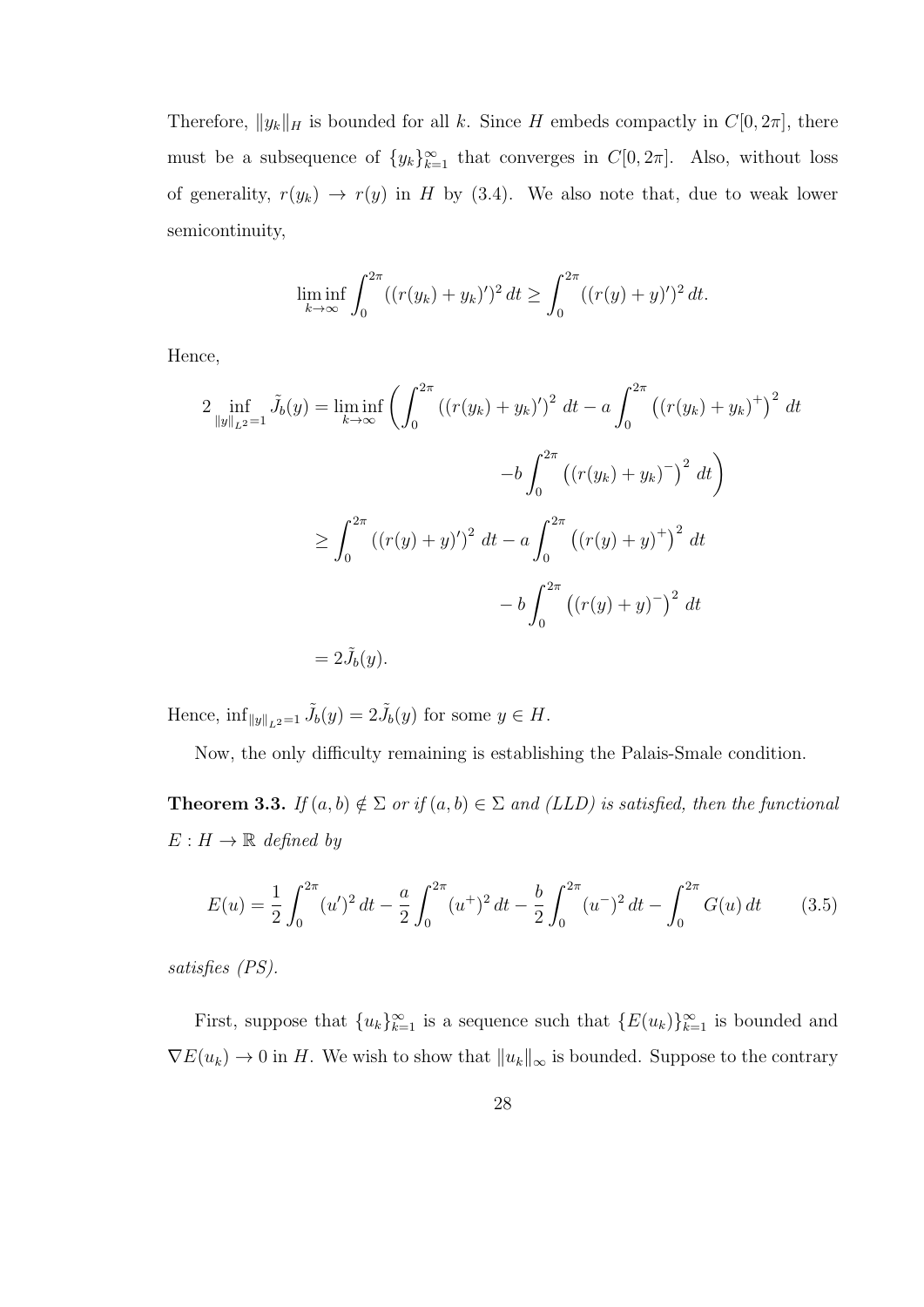that  $||u_k||_{\infty} \to \infty$ . Then let  $v_k = \frac{u_k}{||u_k||}$  $\frac{u_k}{\|u_k\|_{\infty}}$ . Note that if we divide the energy functional through by  $||u_k||_{\infty}^2$ , we get

$$
\frac{E(u_k)}{\|u_k\|_{\infty}^2} = \frac{1}{2} \int_0^{2\pi} (v_k')^2 dt - \frac{a}{2} \int_0^{2\pi} (v_k +)^2 dt - \frac{b}{2} \int_0^{2\pi} (v_k -)^2 dt - \int_0^{2\pi} \frac{G(u_k)}{\|u_k\|_{\infty}^2} dt
$$

Note that if we take a limit, the term  $\frac{E(u_k)}{\|u_k\|_{\infty}^2} \to 0$  since  $\{E(u_k)\}_{k=1}^{\infty}$  is bounded and

$$
\int_0^{2\pi} \frac{G(u_k)}{\|u_k\|_{\infty}^2} dt \to 0
$$

since  $G' = g$  is a bounded function, and thus  $|G(u_k)| \le C |u_k|$ , where  $|g(u_k)| \le C$  $\forall u_k$ . Also note that  $||v_k^{\pm}||$  $\int_{k}^{\pm}$ ||<sub>∞</sub> ≤ 1, so  $\int_{0}^{2\pi} (v^{\pm})^2 dt$  is likewise bounded. Therefore, we may conclude that

$$
\frac{1}{2} \int_0^{2\pi} (v'_k)^2 dt < +\infty,
$$

and therefore  $||v_k||_H$  is bounded.

Thus, without loss of generality, there exists  $\Psi \in H$  such that  $v_k \rightharpoonup \Psi$  in H and  $v_k \to \Psi$  in  $L^2[0, 2\pi]$  and  $C[0, 2\pi]$ , by Alaoglu's theorem and a standard compact embedding theorem. We know that  $\|\Psi\|_{\infty} = 1$  since  $\|v_k\|_{\infty} = 1 \forall k$ , so  $\Psi$  is nontrivial. Using this convergence, we can now show that

$$
0 = \lim_{k \to \infty} \frac{\nabla E(u_k)}{\|u_k\|_{\infty}} \cdot w \tag{3.6}
$$

$$
= \lim_{k \to \infty} \left[ \int_0^{2\pi} v'_k w' dt - a \int_0^{2\pi} v_k^+ w dt + b \int_0^{2\pi} v_k^- w dt - \int_0^{2\pi} \frac{g(u_k)}{\|u_k\|_{\infty}} w dt \right] \tag{3.7}
$$

$$
= \int_0^{2\pi} \Psi' w' dt - a \int_0^{2\pi} \Psi^+ w dt + b \int_0^{2\pi} \Psi^- w dt \tag{3.8}
$$

Thus,  $\Psi$  is a weak solution to the boundary value problem

$$
\begin{cases}\n-u'' = au^+ - bu^- \\
u(0) = u(2\pi) \\
u'(0) = u'(2\pi)\n\end{cases}
$$
\n(3.9)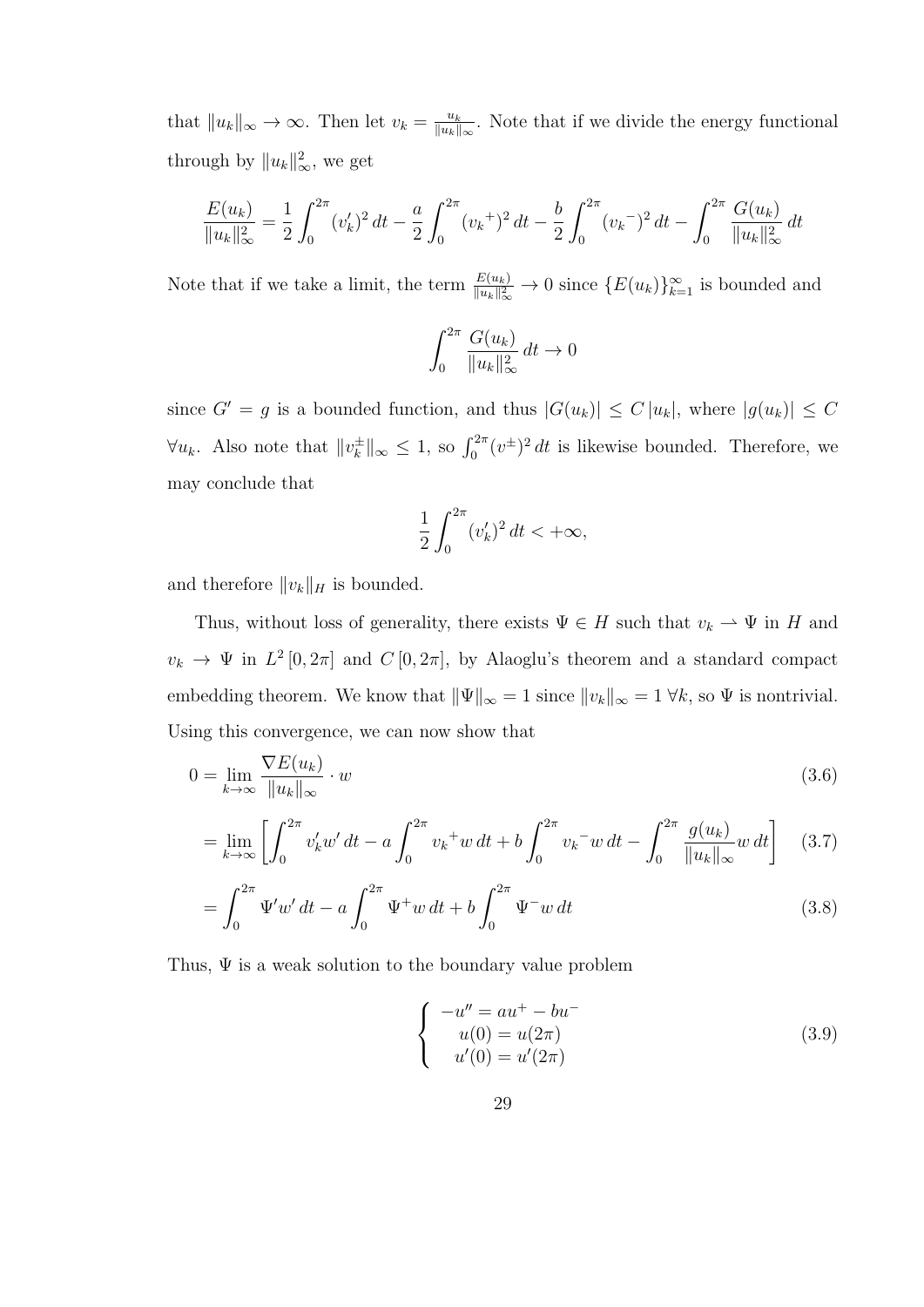and  $\Psi$  is a non-trivial Fučík eigenfunction. If  $(a, b) \notin \Sigma$ , then this is a contradiction and  $||u_k||_{\infty}$  is bounded as claimed. If  $(a, b) \in \Sigma$ , the consider the quantity,

$$
\frac{2E(u_k) - \nabla E(u_k) \cdot u_k}{\|u_k\|_{\infty}} = -2 \int_0^{2\pi} \frac{G(u_k)}{\|u_k\|_{\infty}} dt + \int_0^{2\pi} g(u_k) \frac{u_k}{\|u_k\|_{\infty}} dt.
$$
 (3.10)

Note first that, by assumption

$$
\lim_{k \to \infty} \frac{2E(u_k) - \nabla E(u_k) \cdot u_k}{\|u_k\|_{\infty}} = 0.
$$

We can rewrite the first term on the right hand side of (3.10) so that

$$
\lim_{k \to \infty} \int_0^{2\pi} \frac{G(u_k)}{\|u_k\|_{\infty}} dt = \lim_{k \to \infty} \int_0^{2\pi} \frac{G(u_k)}{u_k} \frac{u_k}{\|u_k\|_{\infty}} dt
$$
\n
$$
= \lim_{k \to \infty} \int_{\Psi < 0} \frac{G(u_k)}{u_k} \frac{u_k}{\|u_k\|_{\infty}} dt + \int_{\Psi > 0} \frac{G(u_k)}{u_k} \frac{u_k}{\|u_k\|_{\infty}} dt
$$
\n
$$
= G^- \int_{\Psi < 0} v \, dt + G^+ \int_{\Psi > 0} v \, dt \tag{3.11}
$$

Now, we need only to determine what the last integral in (3.10) converges to in order to reach a contradiction, which will show that  $||u_k||_{\infty}$  is bounded. We begin with a lemma.

**Lemma 8.** Let  $E: H \to \mathbb{R}$  be defined as before, and let  $\{u_k\}_{k=1}^{\infty}$  be a sequence such that  ${E(u_k)}_{k=1}^{\infty}$  is bounded and  $\nabla E(u_k) \to 0$  in H. Then  $\frac{u_k}{||u_k||_{\infty}}$  has a convergent subsequence in H.

Proof. Let

$$
P(u) \cdot v = \int_0^{2\pi} u'v' dt + \int_0^{2\pi} uv dt = \langle u, v \rangle_H
$$
  

$$
S(u) \cdot v = -(a+1) \int_0^{2\pi} u^+ v dt + (b+1) \int_0^{2\pi} u^- v dt
$$
  

$$
T(u) \cdot v = - \int_0^{2\pi} g(u)v dt
$$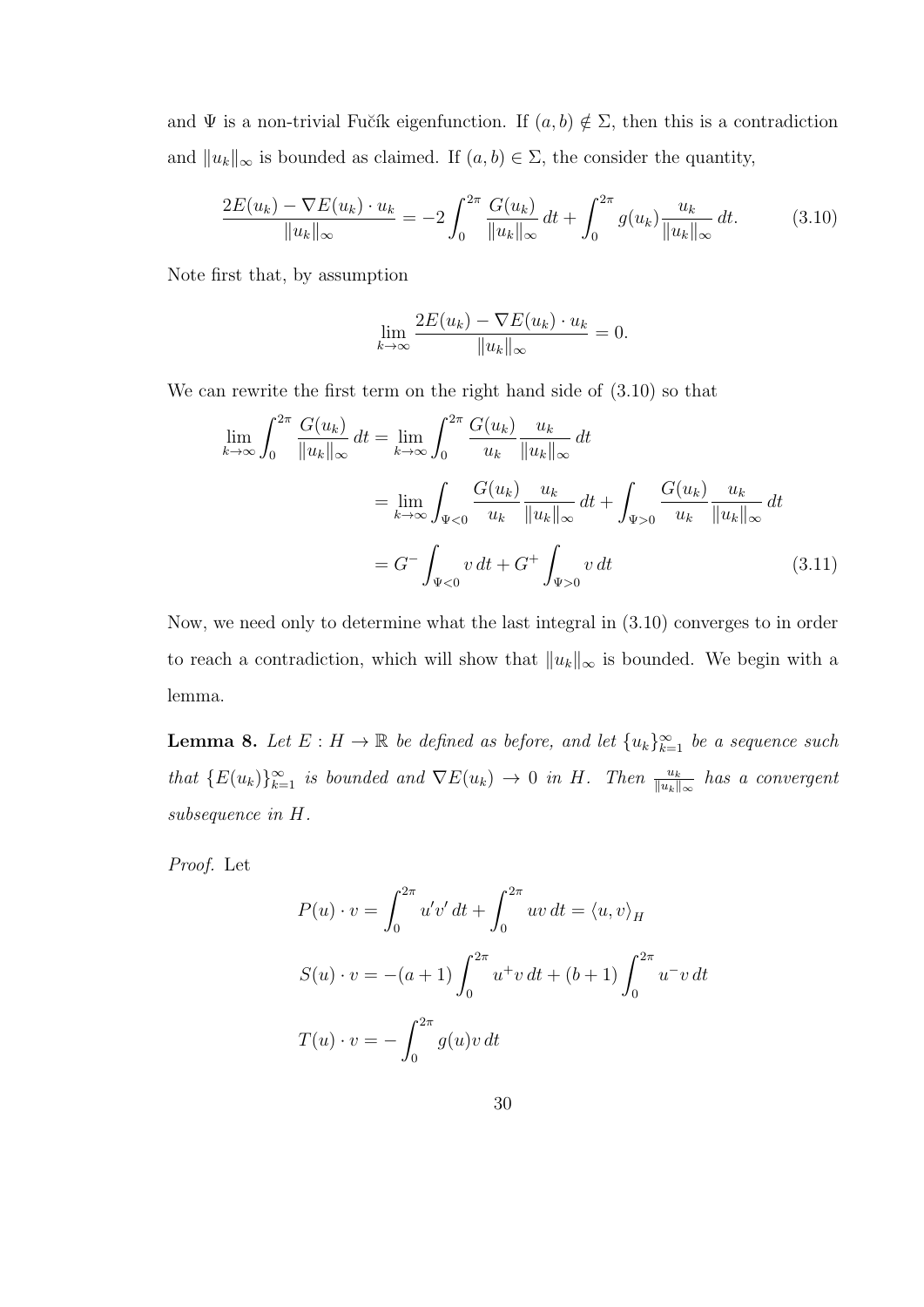so that

$$
\nabla E(u) \cdot v = (P(u) + S(u) + T(u)) \cdot v.
$$

First, let us consider  $S(u)$ . Since  $\left(\frac{u_k}{\|u_k\|}\right)$  $||u_k||_{\infty}$  $\left( \frac{L^2}{\|u_k\|}\right) \stackrel{L^2}{\rightarrow} \Psi$ , then  $\left( \frac{u_k}{\|u_k\|}\right)$  $||u_k||_{\infty}$  $\Big)^{+} \stackrel{L^2}{\rightarrow} \Psi^{+}$  and  $\left( \underline{u_k} \right)$  $||u_k||_{\infty}$  $\int_{0}^{\infty} \frac{L^2}{2} \Psi$  by the Lebesgue Dominated Convergence Theorem. Noting that

$$
\frac{S(u_k)}{\|u_k\|_{\infty}} \cdot v = S\left(\frac{u_k}{\|u_k\|_{\infty}}\right) \cdot v = -a \int_0^{2\pi} \left(\frac{u_k}{\|u_k\|_{\infty}}\right)^+ v dt + b \int_0^{2\pi} \left(\frac{u_k}{\|u_k\|_{\infty}}\right)^- v dt,
$$

we conclude that  $S\left(\frac{u_k}{\|u_k\|}\right)$  $||u_k||_{\infty}$  $\bigg\{ \cdot v \to S(\Psi) \cdot v \,\forall v \in H. \text{ Since}$ 

$$
\left| \left( S\left(\frac{u_k}{\|u_k\|_{\infty}}\right) - S(\Psi) \right) \cdot v \right| = \left| -(a+1) \int_0^{2\pi} \left( \left(\frac{u_k}{\|u_k\|_{\infty}}\right)^+ - \Psi^+ \right) v dt \right|
$$
  
 
$$
+ (b+1) \int_0^{2\pi} \left( \left(\frac{u_k}{\|u_k\|_{\infty}}\right)^- - \Psi^- \right) v dt \right|
$$
  
 
$$
\leq (a+1) \| \left(\frac{u_k}{\|u_k\|_{\infty}}\right)^+ - \Psi^+ \|_{L^2}
$$
  
 
$$
+ (b+1) \| \left(\frac{u_k}{\|u_k\|_{\infty}}\right)^- - \Psi^- \|_{L^2},
$$

for  $||v||_{L^2} \leq 1$ , then  $S\left(\frac{u_k}{||u_k||}\right)$  $||u_k||_{\infty}$  $\Big) \rightarrow S(\Psi)$  in  $H^*$ .

Now, considering  $T(u)$ , we see that

$$
T(u) \cdot v = -\int_0^{2\pi} g(u)v \, dt,
$$

so  $\{T(u_k)\}\$ is bounded in  $H^*$  since

$$
||T(u)||_{H^*} \le ||g(u)||_{L^2} \le C.
$$

So  $\|\frac{T(u_k)}{\|u_k\|}$  $\frac{T(u_k)}{\|u_k\|_{\infty}}\| \to 0 \text{ as } k \to \infty.$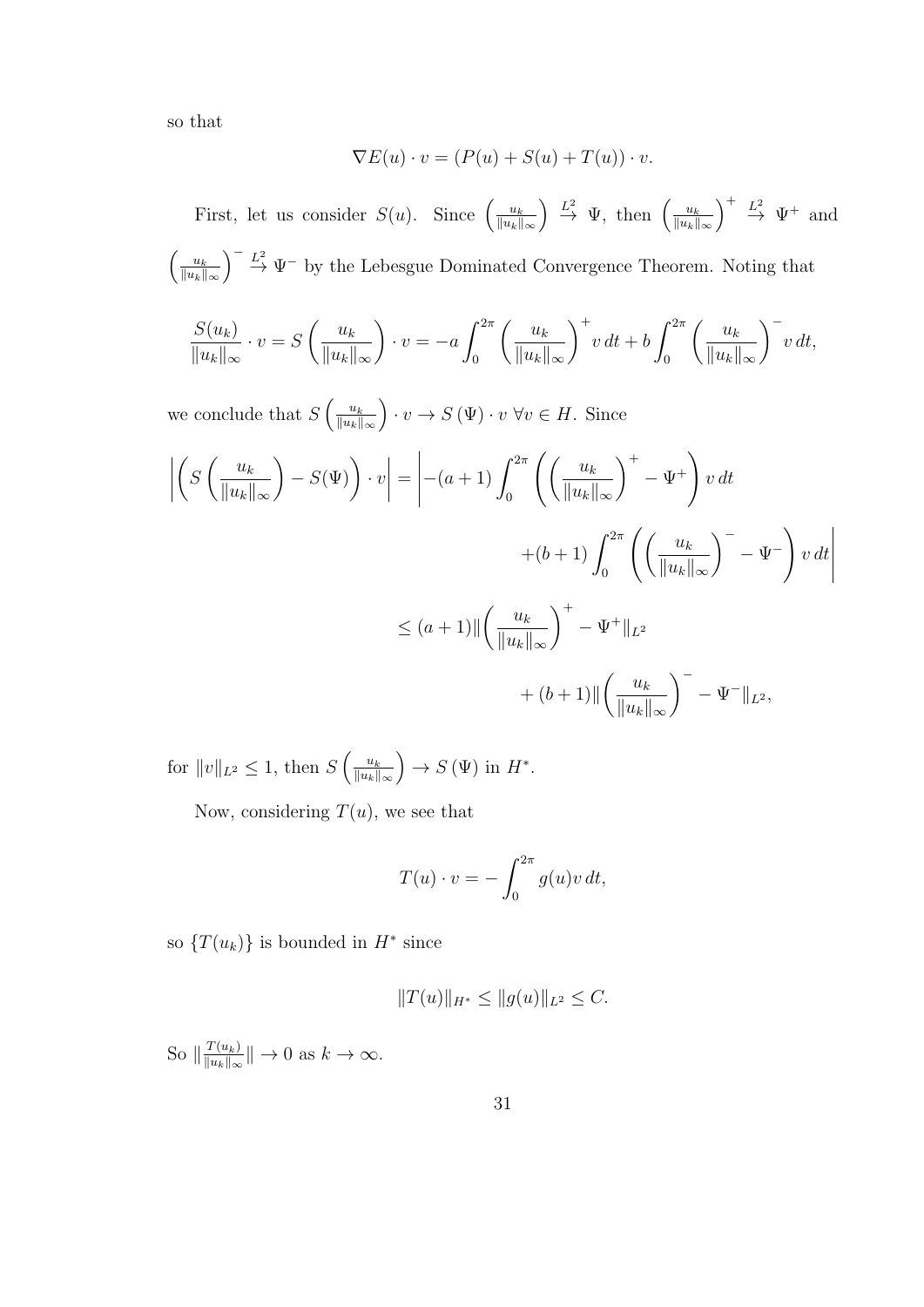Finally, considering  $P(u)$ , we first note that  $P(u) \cdot v = \langle u, v \rangle_H$ . Therefore, by the Riesz Representation Theorem, there is an isomorphism,  $i : H^* \to H$  such that  $i \circ P(u) = u \ \forall u \in H$ . So, P is an invertible linear operator with continuous inverse.

Recalling that  $\nabla E(u) = P(u) + S(u) + T(u)$  and that by a hypothesis of the Palais-Smale condition,  $\nabla E(u_k) \to 0$  in  $H^*$  as  $k \to \infty$ , we see that

$$
\frac{\nabla E(u_k)}{\|u_k\|_{\infty}} = P\left(\frac{u_k}{\|u_k\|_{\infty}}\right) + S\left(\frac{u_k}{\|u_k\|_{\infty}}\right) + \frac{T(u_k)}{\|u_k\|_{\infty}}
$$

can be rewritten as

$$
\frac{u_k}{\|u_k\|_{\infty}} = P^{-1} \left( \frac{\nabla E(u_k)}{\|u_k\|_{\infty}} - S \left( \frac{u_k}{\|u_k\|_{\infty}} \right) - \frac{T(u_k)}{\|u_k\|_{\infty}} \right).
$$

Therefore, invoking the continuity of  $P^{-1}$  and taking a limit as  $k \to \infty$ , we conclude that

$$
\frac{u_k}{\|u_k\|_{\infty}} \stackrel{H}{\to} P^{-1}(0 - S(\Psi) - 0) = P^{-1}(-S(\Psi)) = \Psi.
$$

Lemma 9.

$$
g(u_k) \rightharpoonup G^+\chi_{\Psi>0} + G^-\chi_{\Psi<0}
$$

By Alaoglu's Theorem, we know that  ${g(u_k)}_{k=1}^{\infty}$  has a weakly convergent subsequence since  $\{g(u_k)\}_{k=1}^{\infty}$  is bounded in  $L^2[0, 2\pi]$ . Let  $g(u_k) \to g$ . Now we need only to show that

$$
g = G^+ \chi_{\Psi > 0} + G^- \chi_{\Psi < 0}
$$

It will be helpful to recall some standard properties of Fu $\check{c}$ ik eigenfunctions,  $\Psi$ , namely that they are continuously differentiable and have a finite number of critical points. For a proof of such properties and an explicit formulation for such  $\Psi$ , see [1]. Let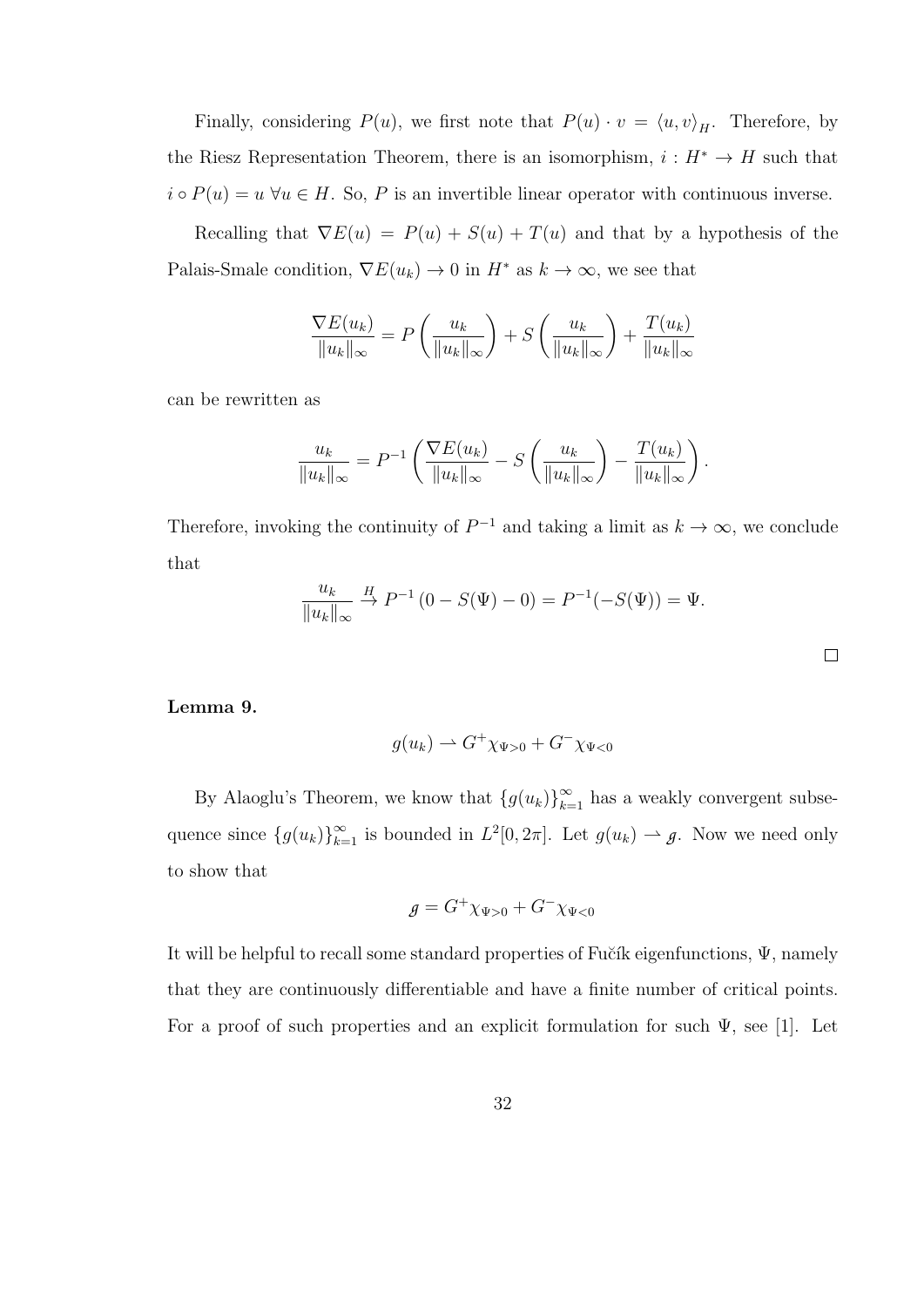$v=\chi_{[c,d]}$  be the characteristic function of some closed interval where  $0\leq c < d \leq 2\pi$ and  $[c, d] \subset \{x : \Psi(x) > 0, \Psi'(x) > 0\}$ . Then we may write

$$
\int_0^{2\pi} g(u_k) \chi_{[c,d]} dt = \int_c^d g(u_k) dt
$$
  
= 
$$
\int_c^d g(u_k) \left(1 - \frac{u'_k}{\Psi'(e)}\right) dt + \int_c^d g(u_k) \left(\frac{u'_k}{\Psi'(e)}\right) dt, \quad (3.12)
$$

where  $c < e < d$  such that  $\Psi'(e) = \frac{\Psi(d) - \Psi(c)}{d-c}$ , as guaranteed by the Mean Value Theorem. Analyzing the second term, we find

$$
\int_{c}^{d} g(u_{k}) \left( \frac{u'_{k}}{\Psi'(e)} \right) dt = \frac{1}{\Psi'(e) \|u_{k}\|_{\infty}} \int_{c}^{d} g(u_{k}) u'_{k} dt
$$

$$
= \frac{1}{\Psi'(e) \|u_{k}\|_{\infty}} (G(u_{k}(d)) - G(u_{k}(c)))
$$

$$
= \frac{1}{\Psi'(e)} \frac{G(u_{k}(d))}{u_{k}(d)} \frac{u_{k}(d)}{\|u_{k}\|_{\infty}} - \frac{G(u_{k}(c))}{u_{k}(c)} \frac{u_{k}(c)}{\|u_{k}\|_{\infty}}
$$

Now, taking a limit of both sides, we see that,

$$
\lim_{k \to \infty} \int_{c}^{d} g(u_{k}) \left( \frac{\frac{u'_{k}}{\|u_{k}\|_{\infty}}}{\Psi'(e)} \right) dt = \lim_{k \to \infty} \frac{1}{\Psi'(e)} \frac{G(u_{k}(d))}{u_{k}(d)} \frac{u_{k}(d)}{\|u_{k}\|_{\infty}} - \frac{G(u_{k}(c))}{u_{k}(c)} \frac{u_{k}(c)}{\|u_{k}\|_{\infty}}
$$

$$
= \frac{1}{\Psi'(e)} \left( G^{+} \Psi(d) - G^{+} \Psi(c) \right)
$$

$$
= (d - c)G^{+}
$$

$$
= \int_{0}^{2\pi} G^{+} \chi_{[c,d]} dt
$$

Focusing now on the first term of (3.12), we note that,

$$
\left(1 - \frac{\frac{u'_k}{\|u_k\|_{\infty}}}{\Psi'(e)}\right) \to \left(1 - \frac{\Psi'(x)}{\Psi'(e)}\right),
$$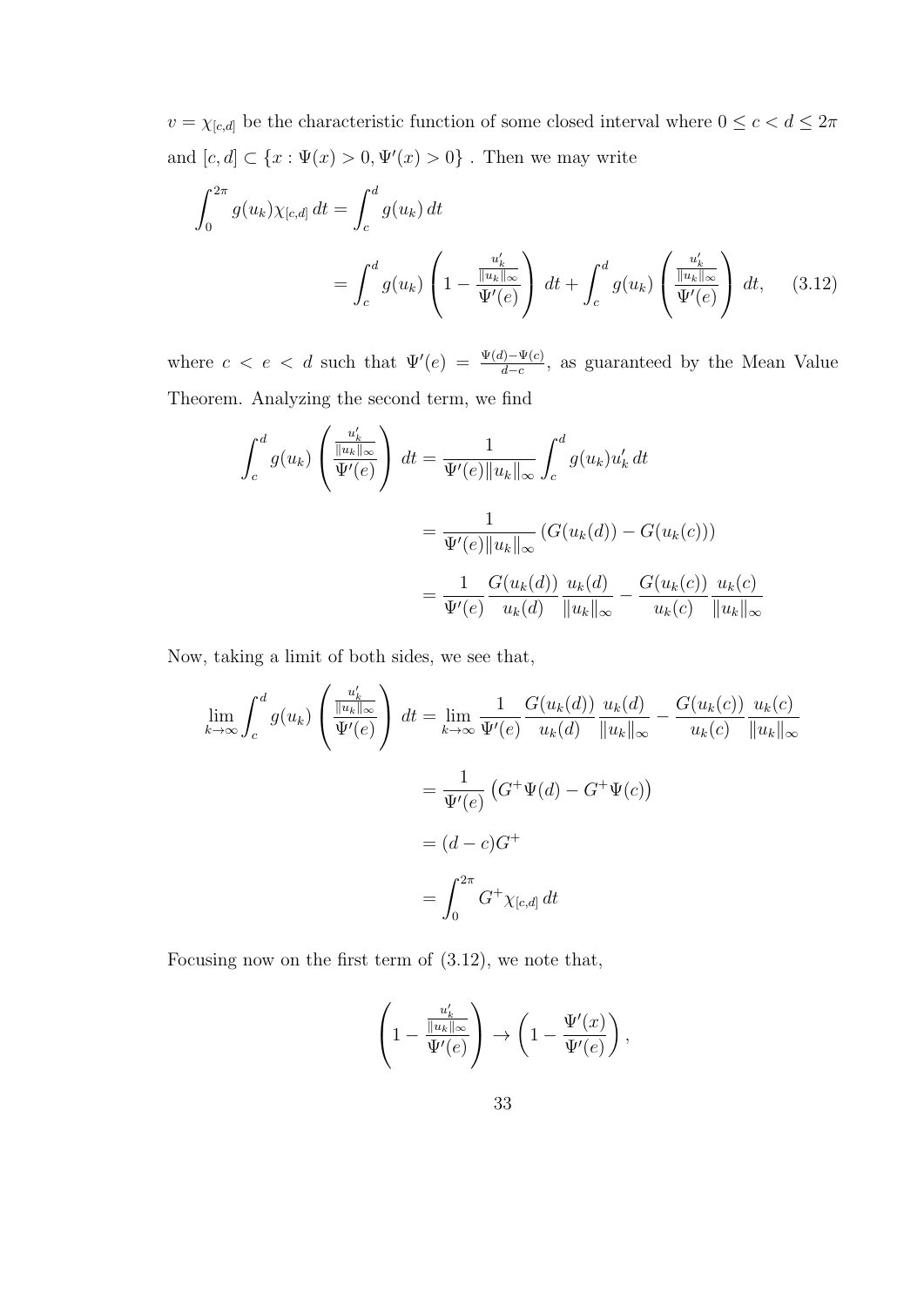$$
_{\rm SO}
$$

$$
\int_c^d g(u_k) \left(1 - \frac{u'_k}{\Psi'(e)}\right) dt \to \int_c^d g\left(1 - \frac{\Psi'(x)}{\Psi'(e)}\right) dt.
$$

Let  $\epsilon > 0$  and define  $M := ||g||_{\infty}$ . The fact that M exists is a consequence of the boundedness of  $g$ . Choose  $c_i, d_i$  such that

$$
\bigcup_{i=i}^{n} [c_i, d_i] = [c, d], \ |d - c| = \sum_{i=1}^{n} |d_i - c_i|, \text{ and } \left| 1 - \frac{\Psi'(x)}{\Psi'(e_i)} \right| < \frac{\epsilon}{M} \ \forall x_1, x_2 \in [c_i, d_i].
$$

Then,

$$
\sum_{i=1}^{n} \left| \int_{c_i}^{d_i} g\left(1 - \frac{\Psi'(x)}{\Psi'(e_i)}\right) dt \right| \le \sum_{i=1}^{n} \epsilon |d_i - c_i| = \epsilon(d - c)
$$

Since  $\epsilon$  was chosen arbitrarily, we may let  $\epsilon \to 0$ , and hence, by substituting back into (3.12) we find that

$$
\lim_{k \to \infty} \int_0^{2\pi} g(u_k) \chi_{[c,d]} \, dt = \int_0^{2\pi} G^+ \chi_{[c,d]} \, dt \, \forall [c,d] \subset \{x : \Psi(x) > 0, \Psi'(x) > 0\} \, . \tag{3.13}
$$

The exact same calculations will show that, given  $[c, d] \subset \{x : \Psi(x) > 0, \Psi'(x) < 0\},$ we get the same conclusion as in (3.13). For  $[c, d] \subset \{x : \Psi(x) < 0, \Psi'(x) > 0\}$  and  $[c, d] \subset \{x : \Psi(x) < 0, \Psi'(x) < 0\}$ , we can complete the same calculations, but will this time find that

$$
\lim_{k \to \infty} \int_0^{2\pi} g(u_k) \chi_{[c,d]} \, dt = \int_0^{2\pi} G^- \chi_{[c,d]} \, dt.
$$

Hence, we may recombine the integrals to see that

$$
\lim_{k \to \infty} \int_0^{2\pi} g(u_k) \chi_{[c,d]} \, dt = \int_0^{2\pi} \left( G^+ \chi_{\Psi > 0} + G^- \chi_{\Psi < 0} \right) \chi_{[c,d]} \, dt. \tag{3.14}
$$

We have now shown that  $g(u_k) \to G^+\chi_{\Psi>0} + G^-\chi_{\Psi<0}$  for all characteristic functions of closed intervals, so long as the closed intervals avoid critical points. If any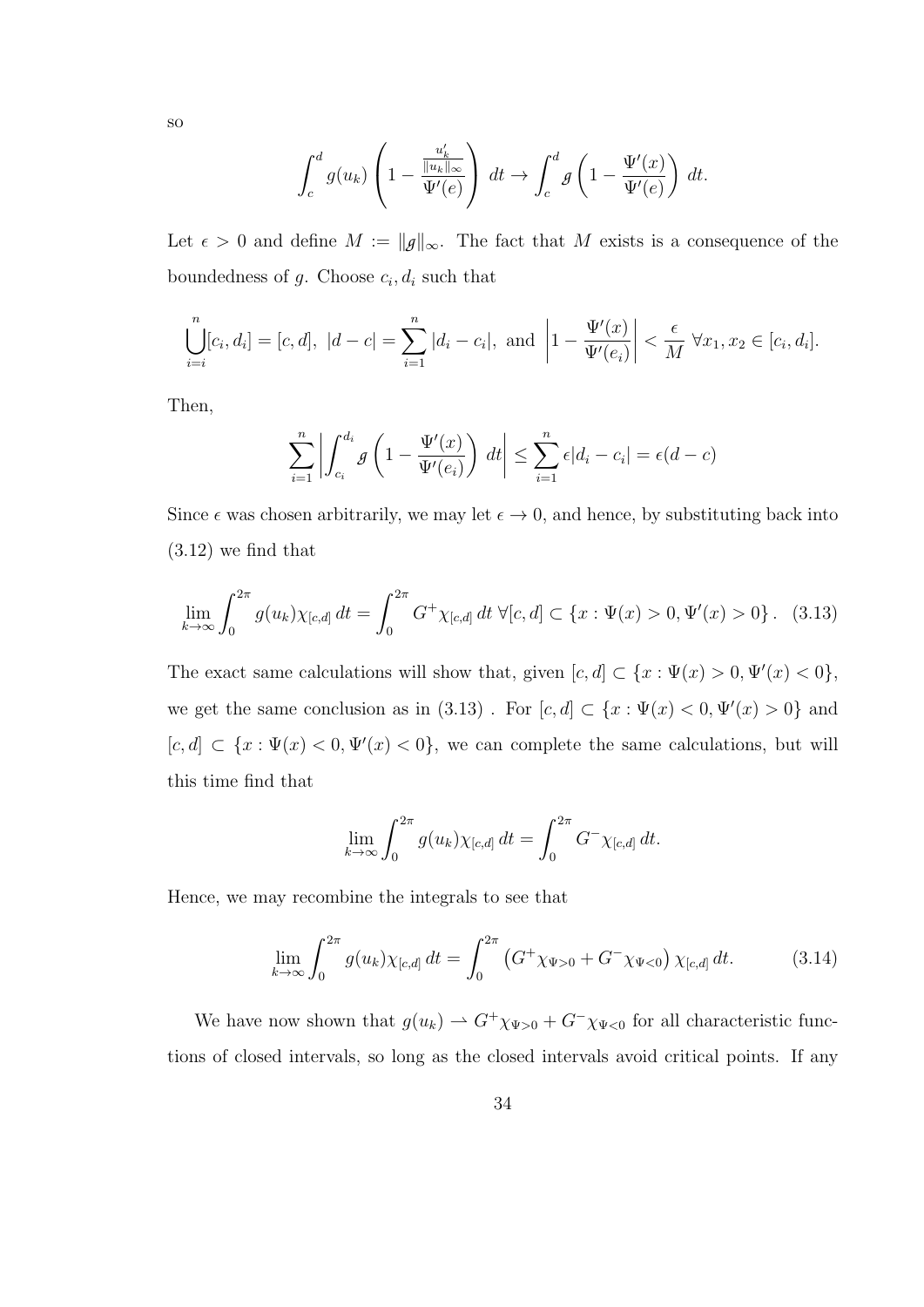intervals do include a critical point, however, we may delete some arbitrarily small neighborhood of each of the finitely many critical point so that the total change in the integral is less than some  $\epsilon$ . Standard arguments will show that since all  $L^2$  functions can be approximated by step functions (which are themselves linear combinations of characteristic functions over intervals), then the claim holds for all  $v \in H$ .

Combining  $(3.10), (3.11),$  and  $(3.14),$  we now find that

$$
0 = -\left[G^+ \int_{\Psi > 0} \Psi \, dt + G^- \int_{\Psi < 0} \Psi \, dt\right],
$$

a contradiction because this quantity was nonzero by assumption. Hence,  ${u_k}_{k=1}^{\infty}$  is a bounded sequence in  $L^{\infty}$ . By examining (3.5), we note that  $\{E(u_k)\}_{k=1}^{\infty}$  is bounded by hypothesis and all the integral terms, except the one involving  $u'_k$ , are bounded by virtue of  ${u_k}_{k=1}^{\infty}$  being bounded in  $L^{\infty}$ . Hence,  ${u_k}_{k=1}^{\infty}$  is a bounded sequence in H. Now, as before, consider  $\nabla E(u_k) = P(u_k) + S(u_k) + T(u_k)$ . Since  $\{u_k\}_{k=1}^{\infty}$  is bounded in H, then there exists a subsequence  $u_k \stackrel{H}{\rightarrow} u$  and  $u_k \stackrel{L^2, C}{\rightarrow} u$ . Now, taking a limit, we see that

$$
0 = \lim_{k \to \infty} \nabla E(u_k) = \lim_{k \to \infty} P(u_k) + S(u_k) + T(u_k) = P(u) + S(u) + T(u)
$$

and since  $P$  is invertible, we may rearrange the equation to see that,

$$
u_k \stackrel{H}{\rightharpoonup} u = P^{-1}(-S(u) - T(u)).
$$

Hence  ${u_k}_{k=1}^{\infty}$  has a subsequence which converges in H, and therefore we have satisfied (PS).

As before, we may now apply the saddle point theorem.

Theorem 3.4. Under the hypotheses of Theorem 3.3, there exists a solution to (3.1), where  $q(u)$  is a bounded function.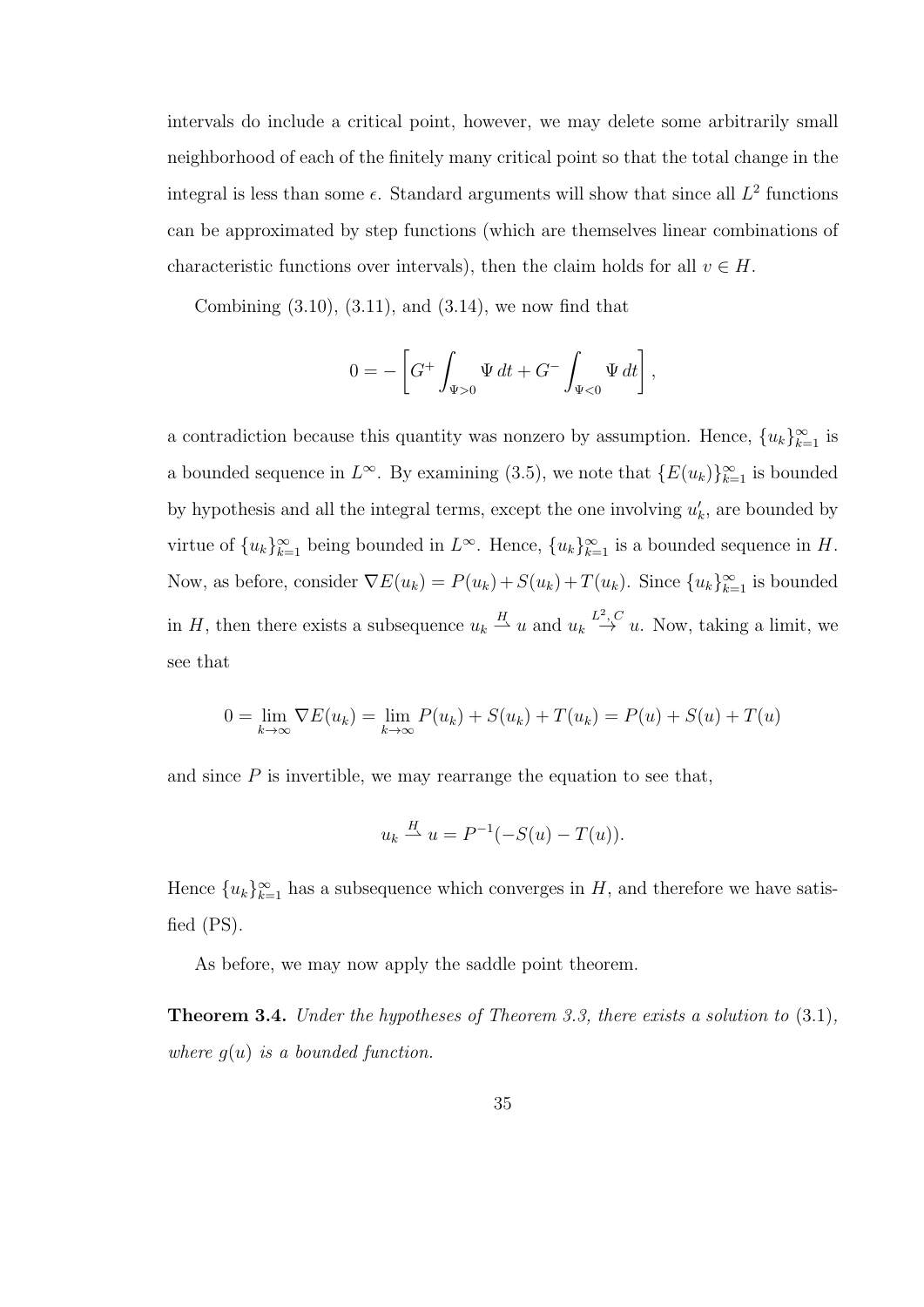*Proof.* Recall that the functional  $E$  satisfies (PS) due to Theorem 3.3 and that

$$
\inf_{\gamma \in \Gamma} \sup_{\mathbf{x} \in B_R} E(\gamma(\mathbf{x})) > \sup_{\mathbf{x} \in \partial B_R} E(\mathbf{x}),
$$

due to Lemma 5. Hence by the saddle point theorem, if

$$
\Gamma := \{ \gamma : B_R(0) \subseteq X \to H : \gamma \mid_{\partial B_R(0)} (\mathbf{x}) = \mathbf{x}, \gamma \in C \}
$$

and

$$
d:=\inf_{\gamma\in\Gamma}\sup_{{\bf x}\in X}E(\gamma({\bf x})),
$$

then d is a critical value. Hence, for some  $u_0 \in H$ ,  $\nabla E(u_0) \cdot v = 0$  for all  $v \in H$ . Hence,  $\nabla E(u_0) \equiv 0$ , so  $u_0 \in \mathbb{R}^n$  is a solution to  $Au - au^+ - bu^- + g(u) = 0$ .  $\Box$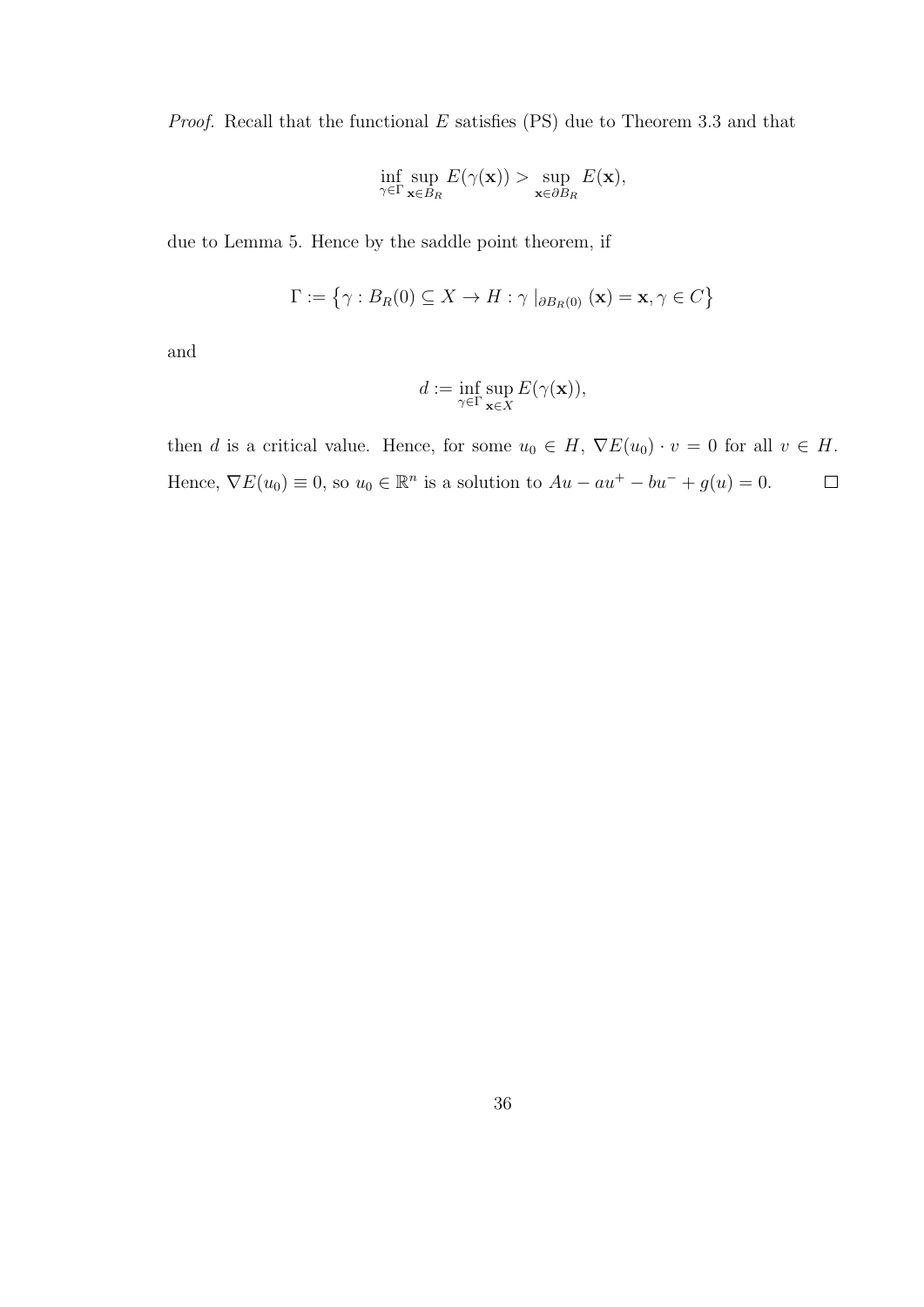## Chapter 4: Conclusion and Further Research

In conclusion, our results in Theorem 2.4 improve upon the results of Margulies and Margulies in [7] by proving existence of solutions in both resonance and nonresonance case. The proof of Margulies and Marguiles was also degree-theoretic, and not variational. Our results in Theorem 3.4 improve upon recent results from Bliss, Buerger, and Rumbos in [1]. Their argument, which made very careful use of a series of estimates, was only able to show that (LLD) was sufficient for the existence of a solution if the parameters  $(a, b) \in \Sigma$  were sufficiently close to the main diagonal.

There still remain several open problems in both the discrete and ODE cases. In the discrete case, determining a Landesman-Lazer type condition which puts the restriction on the function  $G$ , as in (LLD), instead of restricting the function  $q$ , remains an open problem. Also, proving existence theorems for non-symmetric matrices remains an open and challenging problem. See [9] for an example of existence theorems for persymmetric matrices.

In both cases, how to use the variational characterization for certain pieces of the Fučík spectrum remains an open problem. Castro's characterization in [2] gives a characterization for some curves, but only within a strip determined by consecutive eigenvalues. In some situations, there are points in  $\mathbb{R}^2$  that are in a connected component of  $\mathbb{R}^2 - \Sigma$  that is not accessible from the main diagonal. For these so-called Type II regions, our existence theorems do not apply, but extending the variational characterization in a new way might allow for those type of results.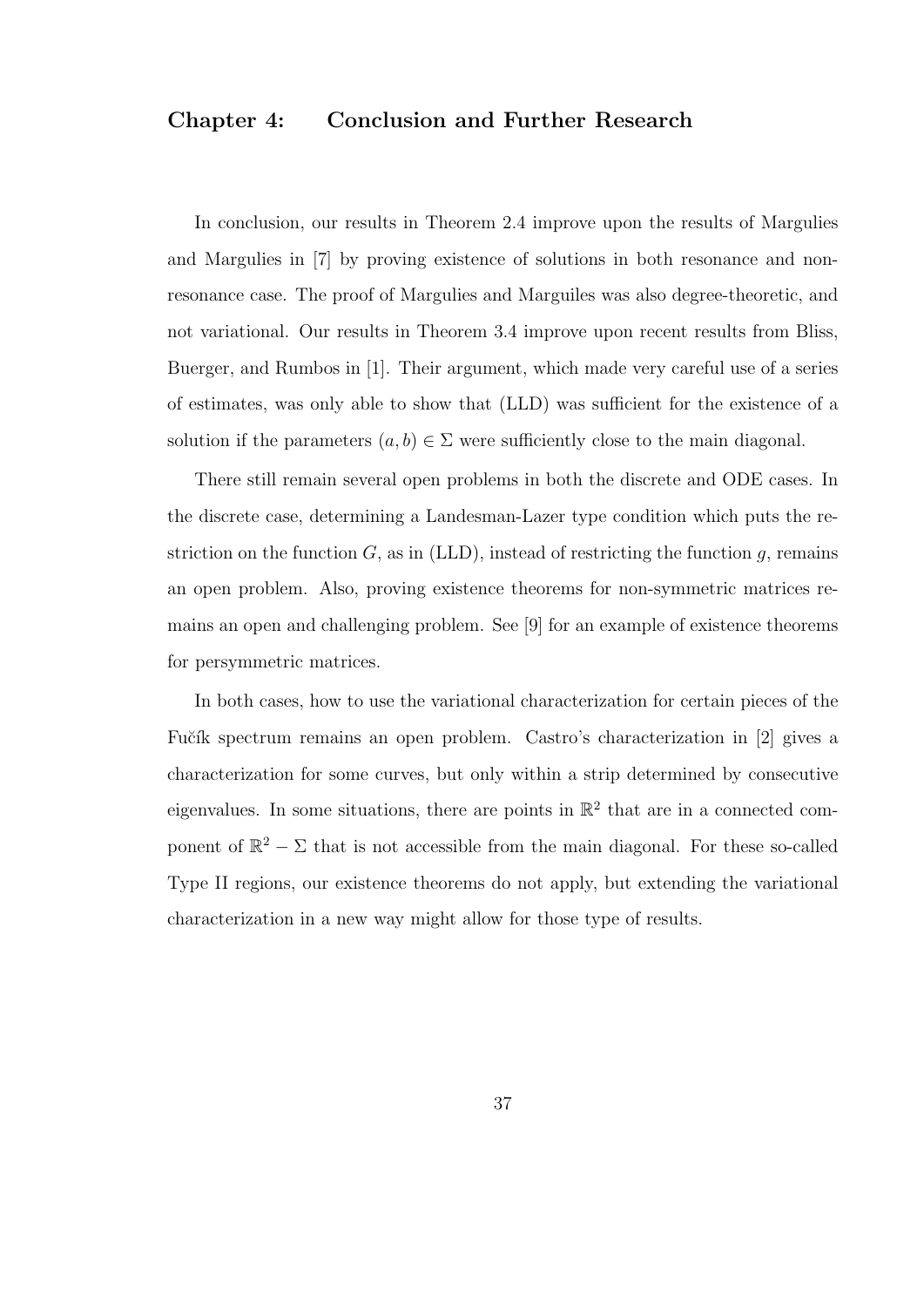# Bibliography

- [1] Bliss, D., J. Buerger and A. Rumbos. Periodic Boundary Value Problems and the Dancer-Fučík Spectrum under Conditions of Resonance. Electron. J. Differential Equations. 112 (2011), 1-34.
- [2] Castro, A. and C. Chang. A Variational Characterization of the Fučík Spectrum and Applications. Rev. Colombiana Mat. 44 (2010), 2340.
- [3] Drábek, P. and S. B. Robinson. On the Fredholm alternative for the Fučík spectrum. Abstr. Appl. Anal. (2010).
- [4] Fabry, C. and A. Fonda. Nonlinear Resonance in Asymmetric Oscillators. J. Differential Equations. 147 (1998), 58-78.
- [5] Kesavan, S. Topics in Functional Analysis and Applications. Wiley, New York, 1989.
- [6] Lazer, A. C. and P. J. McKenna. Large-amplitude periodic oscillations in suspension bridges: some new connections with nonlinear analysis. SIAM Rev. 32 (1990), 537-578.
- [7] Margulies, C. and W. Margulies. Nonlinear resonance set for nonlinear matrix equations. Linear Algebra Appl. 293 (1999), 187-197.
- [8] Rabinowitz, P. Minimax Methods in Critical Point Theory. American Mathematical Society, Providence, Rhode Island, 1986.
- [9] Robinson, S. and Y. Yang. Discrete nonlinear equations and the Fučík Spectrum. Linear Algebra Appl. (2012)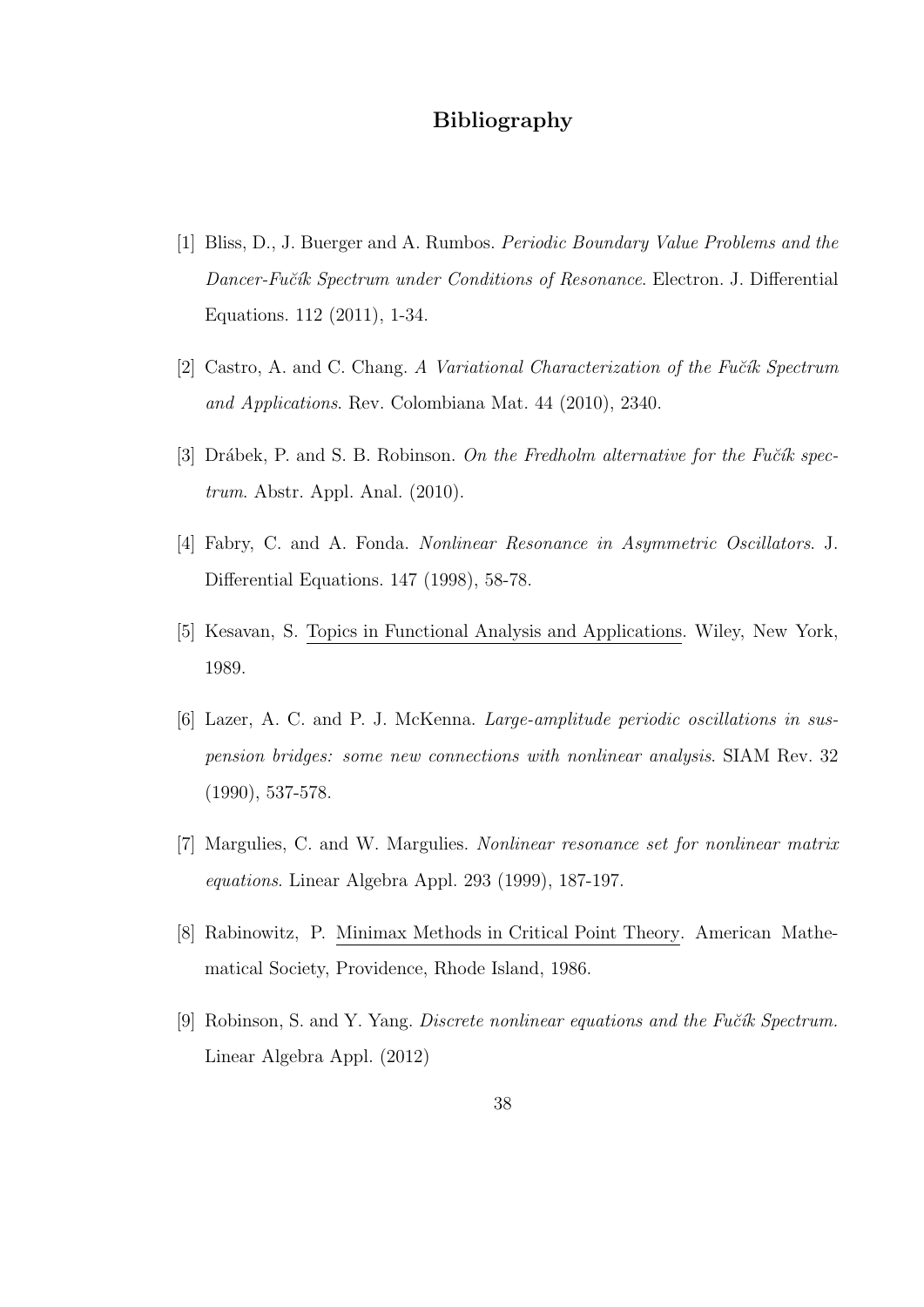- [10] Struwe, M. Variational Methods. Springer-Verlag, Berlin, Germany, 1980.
- [11] Willem, M. <u>Minimax Theorems</u>. Birkhäuser, Boston, 1996.